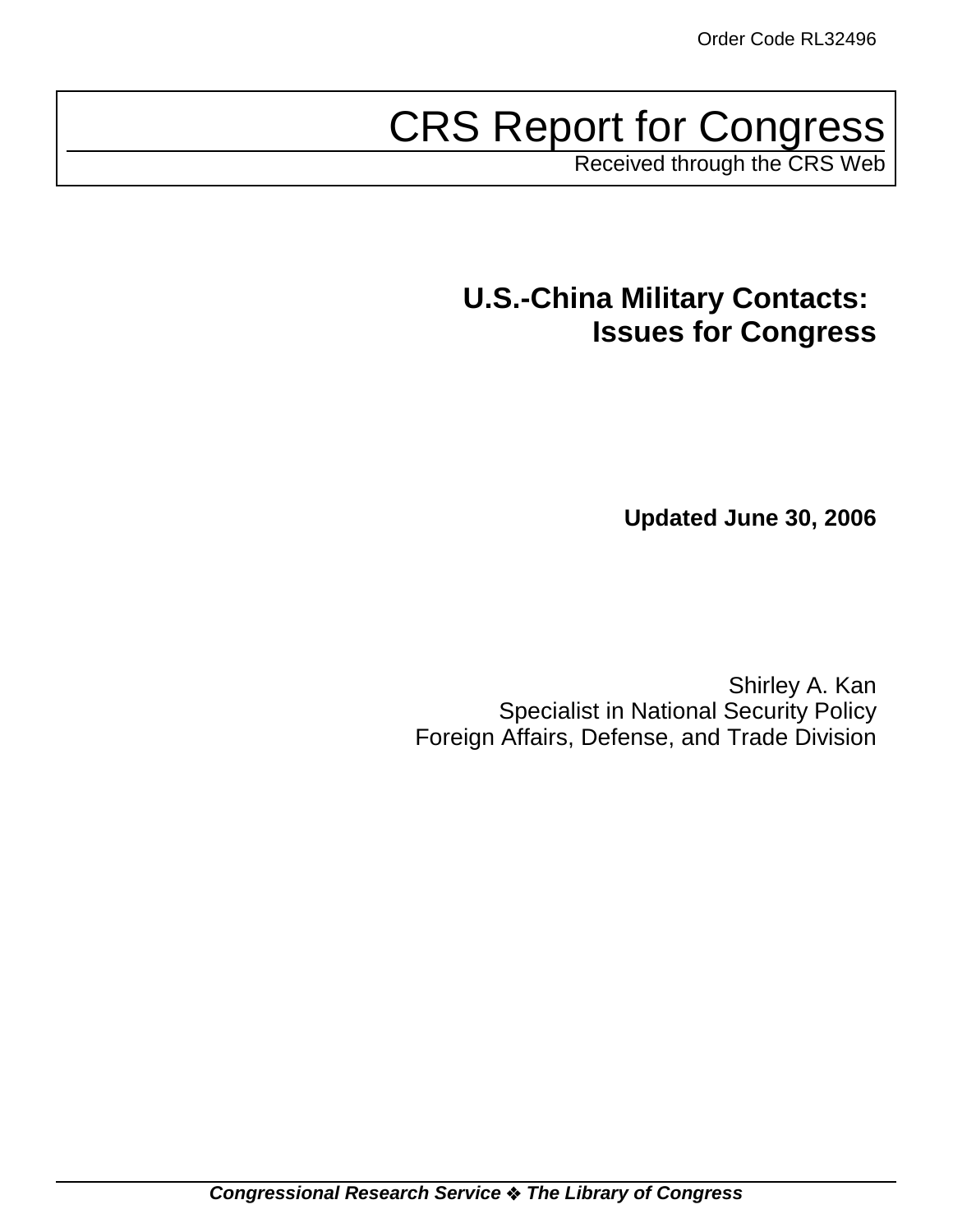## U.S.-China Military Contacts: Issues for Congress

#### **Summary**

This CRS Report discusses policy issues regarding military-to-military contacts with the People's Republic of China (PRC) and provides a record of contacts since 1993. The United States suspended military contacts with China and imposed sanctions on arms sales in response to the Tiananmen Crackdown in 1989. In 1993, the Clinton Administration began to re-engage the PRC leadership up to the highest level and including China's military, the People's Liberation Army (PLA). Renewed military exchanges with the PLA have not regained the closeness reached in the 1980s, when U.S.-PRC strategic cooperation against the Soviet Union included U.S. arms sales to China. Improvements and deteriorations in overall bilateral relations have affected military contacts, which were close in 1997-1998 and 2000, but marred by the 1995-1996 Taiwan Strait crisis, mistaken NATO bombing of a PRC embassy in 1999, and the EP-3 aircraft collision incident in 2001.

Since 2001, the Bush Administration has continued the policy of engagement with China, while the Pentagon has skeptically reviewed and cautiously resumed a program of military-to-military (mil-to-mil) exchanges. Secretary of Defense Donald Rumsfeld, in 2002, resumed the Defense Consultative Talks (DCT) with the PLA (first held in 1997) and, in 2003, hosted General Cao Gangchuan, a Vice Chairman of the Central Military Commission (CMC) and Defense Minister. General Richard Myers (USAF), Chairman of the Joint Chiefs of Staff, visited China in January 2004, as the highest-ranking U.S. military officer to do so since November 2000. He did not announce a visit by the highest-ranking PLA officer, General Guo Boxiong. (General Guo's visit is being discussed for July 2006.) The last time that the highestranking PLA commander visited the United States was General Zhang Wannian's visit in 1998. Visiting Beijing in September 2005, the Commander of the Pacific Command, Admiral William Fallon, sought to advance mil-to-mil contacts, including observation of exercises. Secretary of Defense Rumsfeld visited China in October 2005, the first visit by a defense secretary since William Cohen's visit in 2000.

Issues for Congress include whether the Administration has complied with legislation overseeing dealings with the PLA and has determined a program of contacts with the PLA that advances a prioritized list of U.S. security interests. Relevant legislation includes the Foreign Relations Authorization Act for FYs 1990- 1991 (P.L. 101-246); National Defense Authorization Act for FY2000 (P.L. 106-65); and National Defense Authorization Act for FY2006 (P.L. 109-163). Admiral Fallon has raised the issue of whether to relax restrictions on contacts in P.L. 106-65.

 Skeptics and proponents of military exchanges with the PRC have debated whether the contacts have had significant value for achieving U.S. objectives and whether the contacts have contributed to the PLA's warfighting capabilities that might harm U.S. security interests. U.S. security interests in mil-to-mil contacts with China might include communication, conflict-prevention, and crisis-management; transparency; tension-reduction over Taiwan; nuclear nonproliferation and strategic talks; counterterrorism and 2008 Olympics security; and accounting for prisoners-ofwar/missing-in-action (POW/MIAs). This CRS Report will be updated as warranted.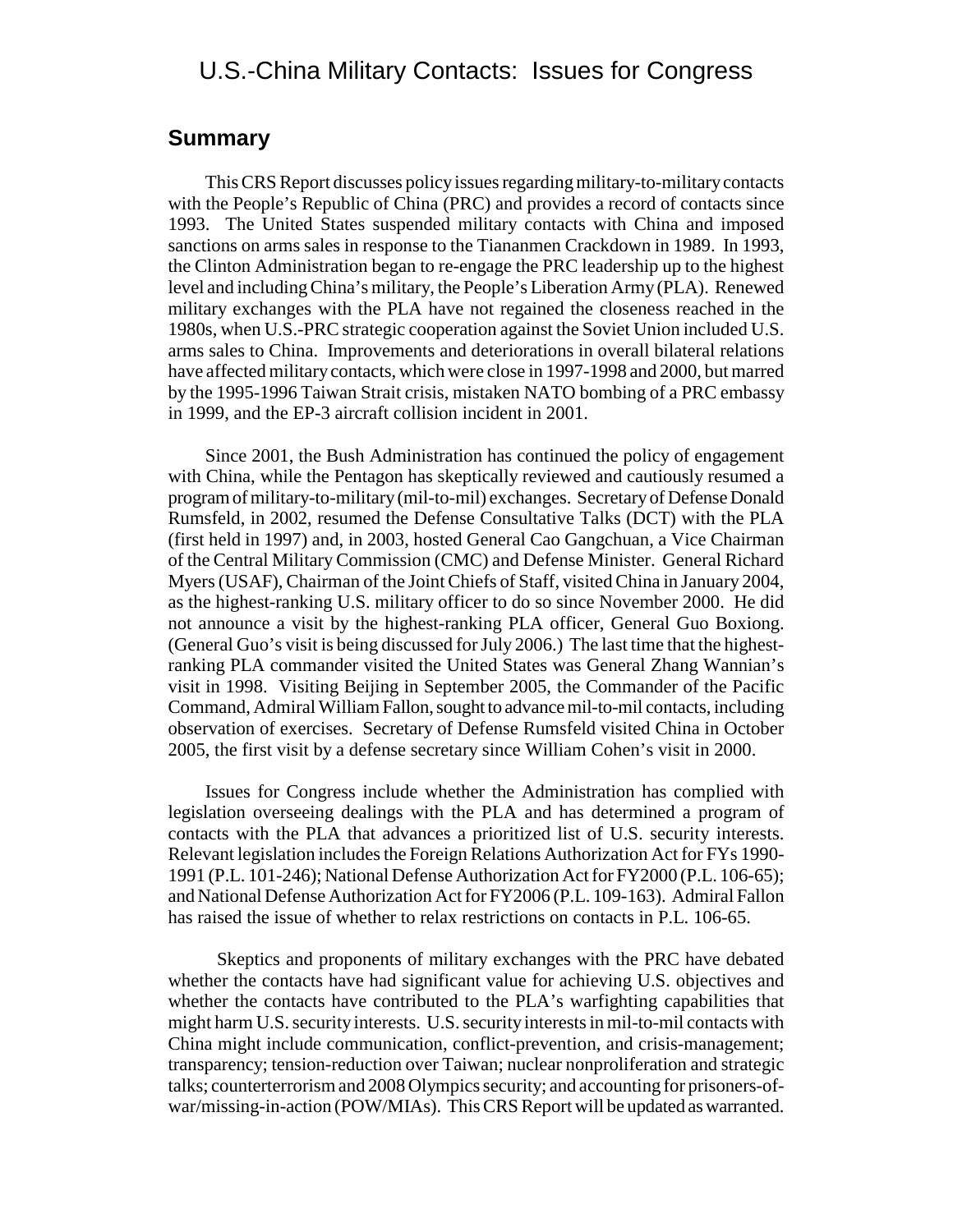## **Contents**

| Communication, Conflict-Avoidance, and Crisis-Management  16 |
|--------------------------------------------------------------|
| Transparency and Information-Exchange  17                    |
|                                                              |
|                                                              |
|                                                              |
|                                                              |
|                                                              |

## **List of Figures**

## **List of Tables**

Note: This CRS study was originally written at the request of the House Armed Services Committee in the 108<sup>th</sup> Congress and is updated and made available for general congressional use.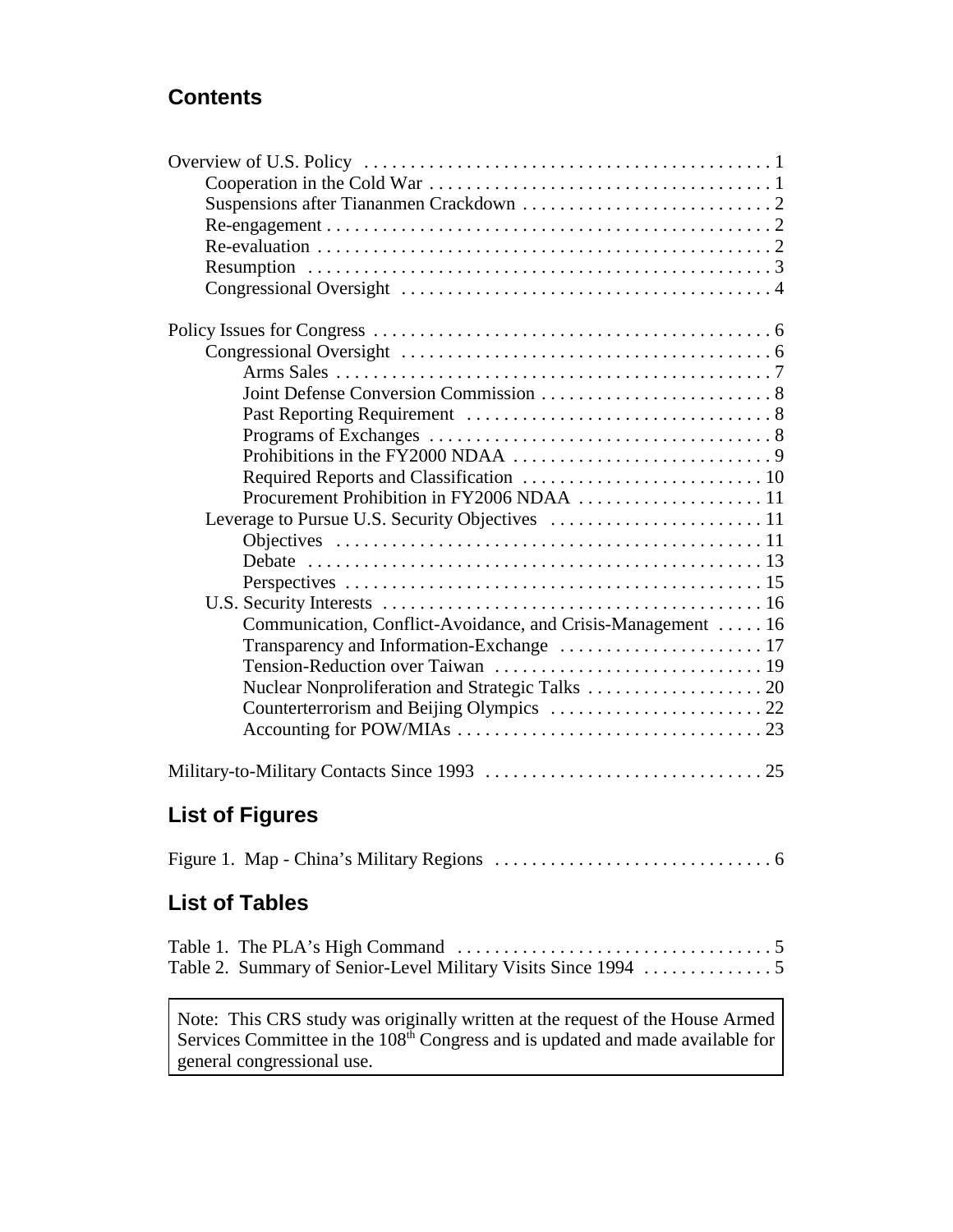## U.S.-China Military Contacts: Issues for Congress

## **Overview of U.S. Policy**

U.S. leaders have applied military contacts as one tool and point of leverage in the broader policy toward the People's Republic of China (PRC). The first part of this CRS Report discusses policy issues regarding such military-to-military (mil-tomil) contacts. The second part provides a record of such contacts since 1993, when the United States resumed exchanges after suspending them in response to the Tiananmen Crackdown in 1989. Congress has exercised important oversight of the military relationship with China.

### **Cooperation in the Cold War**

Since the mid-1970s, even before the normalization of relations with Beijing, the debate over policy toward the PRC has examined how military ties might advance U.S. security interests, beginning with the imperatives of the Cold War.<sup>1</sup> In January 1980, Secretary of Defense Harold Brown visited China and laid the groundwork for a relationship with the PRC's military, the People's Liberation Army (PLA), intended to consist of strategic dialogue, reciprocal exchanges in functional areas, and arms sales. Furthermore, U.S. policy changed in 1981 to remove the ban on arms sales to China. Secretary of Defense Casper Weinberger visited Beijing in September 1983. In 1984, U.S. policymakers worked to advance discussions on military technological cooperation with China.<sup>2</sup> Between 1985 and 1987, the United States agreed to four programs of Foreign Military Sales (FMS): modernization of artillery ammunition production facilities; modernization of avionics in F-8 fighters; sale of four Mark-46 anti-submarine torpedoes; and sale of four AN/TPQ-37 artillery-locating radars.<sup>3</sup>

<sup>&</sup>lt;sup>1</sup> Michael Pillsbury, "U.S.-Chinese Military Ties?", *Foreign Policy*, Fall 1975; Leslie Gelb, "Arms Sales," *Foreign Policy*, Winter 1976-77; Michael Pillsbury, "Future Sino-American Security Ties: The View from Tokyo, Moscow, and Peking," *International Security*, Spring 1977; and Philip Taubman, "U.S. and China Forging Close Ties; Critics Fear That Pace is Too Swift," *New York Times*, December 8, 1980.

<sup>&</sup>lt;sup>2</sup> Deputy Assistant Secretary of Defense for East Asian and Pacific Affairs James Kelly, Testimony before the House Foreign Affairs Subcommittee on Asian and Pacific Affairs, "Defense Relations with the People's Republic of China," June 5, 1984.

<sup>&</sup>lt;sup>3</sup> Department of State and Defense Security Assistance Agency, "Congressional Presentation for Security Assistance, Fiscal Year 1992."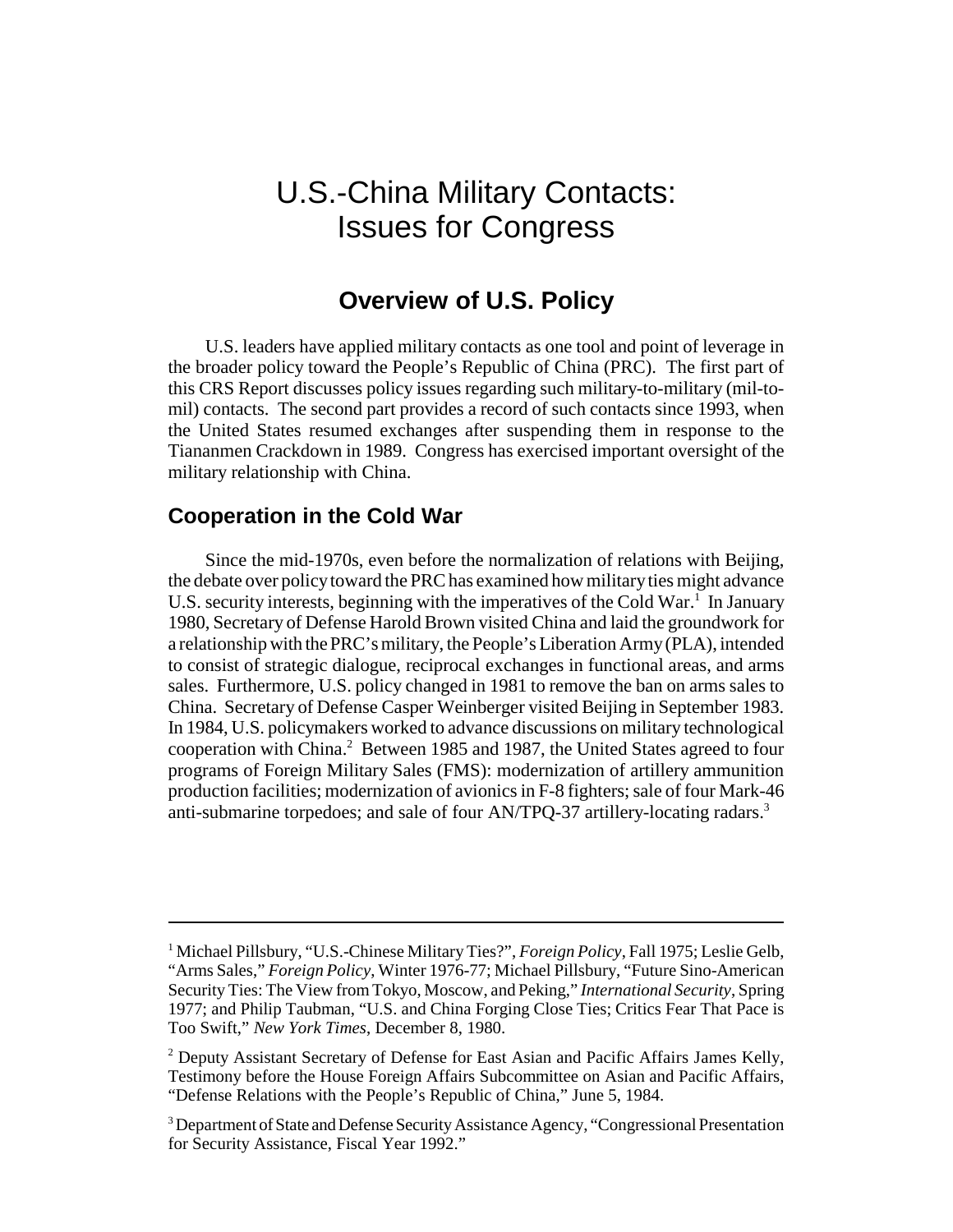#### **Suspensions after Tiananmen Crackdown**

The United States suspended mil-to-mil contacts and arms sales in response to the Tiananmen Crackdown in June 1989. (Although the killing of peaceful demonstrators took place beyond just Tiananmen Square in the capital of Beijing on June 4, 1989, the crackdown is commonly called the Tiananmen Crackdown in reference to the square that was the focal point of the nation-wide pro-democracy movement.) Approved in February 1990, the Foreign Relations Authorization Act for FYs 1990 and 1991 (P.L. 101-246) enacted into law sanctions imposed on arms sales and other cooperation, while allowing for waivers in the U.S. national interest. In April 1990, China canceled the program (called "Peace Pearl") to upgrade the avionics of the F-8 fighters.<sup>4</sup> In December 1992, President Bush decided to close out the four cases of suspended FMS programs, returning PRC equipment, reimbursing unused funds, and delivering sold items without support.<sup>5</sup>

#### **Re-engagement**

In the fall of 1993, the Clinton Administration began to re-engage the PRC leadership up to the highest level and across the board, including the PLA. Renewed military exchanges with the PLA have not regained the closeness reached in the 1980s, when the United States and China cooperated strategically against the Soviet Union and such cooperation included arms sales to the PLA. Improvements and deteriorations in overall bilateral relations have affected mil-to-mil contacts, with close ties in 1997-1998 and 2000, but marred by the 1995-1996 Taiwan Strait crisis, mistaken NATO bombing of the PRC embassy in Yugoslavia in 1999, and the EP-3 aircraft collision incident in 2001.

#### **Re-evaluation**

Since 2001, the George W. Bush Administration has continued the policy of engagement with the PRC, while the Pentagon has skeptically reviewed and cautiously resumed a program of mil-to-mil exchanges. Secretary of Defense Donald Rumsfeld reviewed the mil-to-mil contacts to assess the effectiveness of the exchanges in meeting U.S. objectives of reciprocity and transparency. As the review began, on April 1, 2001, a PLA Navy F-8 fighter collided with a U.S. Navy EP-3 reconnaissance plane over the South China Sea.<sup>6</sup> Upon surviving the collision, the EP-3's crew made an emergency landing on China's Hainan island. The PLA detained the 24 U.S. Navy personnel for 11 days. Instead of acknowledging that the PLA had started aggressive interceptions of U.S. reconnaissance flights in December 2000 and apologizing for the accident, top PRC ruler Jiang Zemin demanded an apology and compensation from the United States. Rumsfeld limited mil-to-mil contacts after the incident, subject to case-by-case approval, after the White House

<sup>4</sup> *Jane's Defense Weekly*, May 26, 1990.

<sup>&</sup>lt;sup>5</sup> Department of State, "Presidential Decision on Military Sales to China," December 22, 1992.

<sup>6</sup> CRS Report RL30946, *China-U.S. Aircraft Collision Incident of April 2001: Assessments and Policy Implications*, updated October 10, 2001, coordinated by Shirley Kan.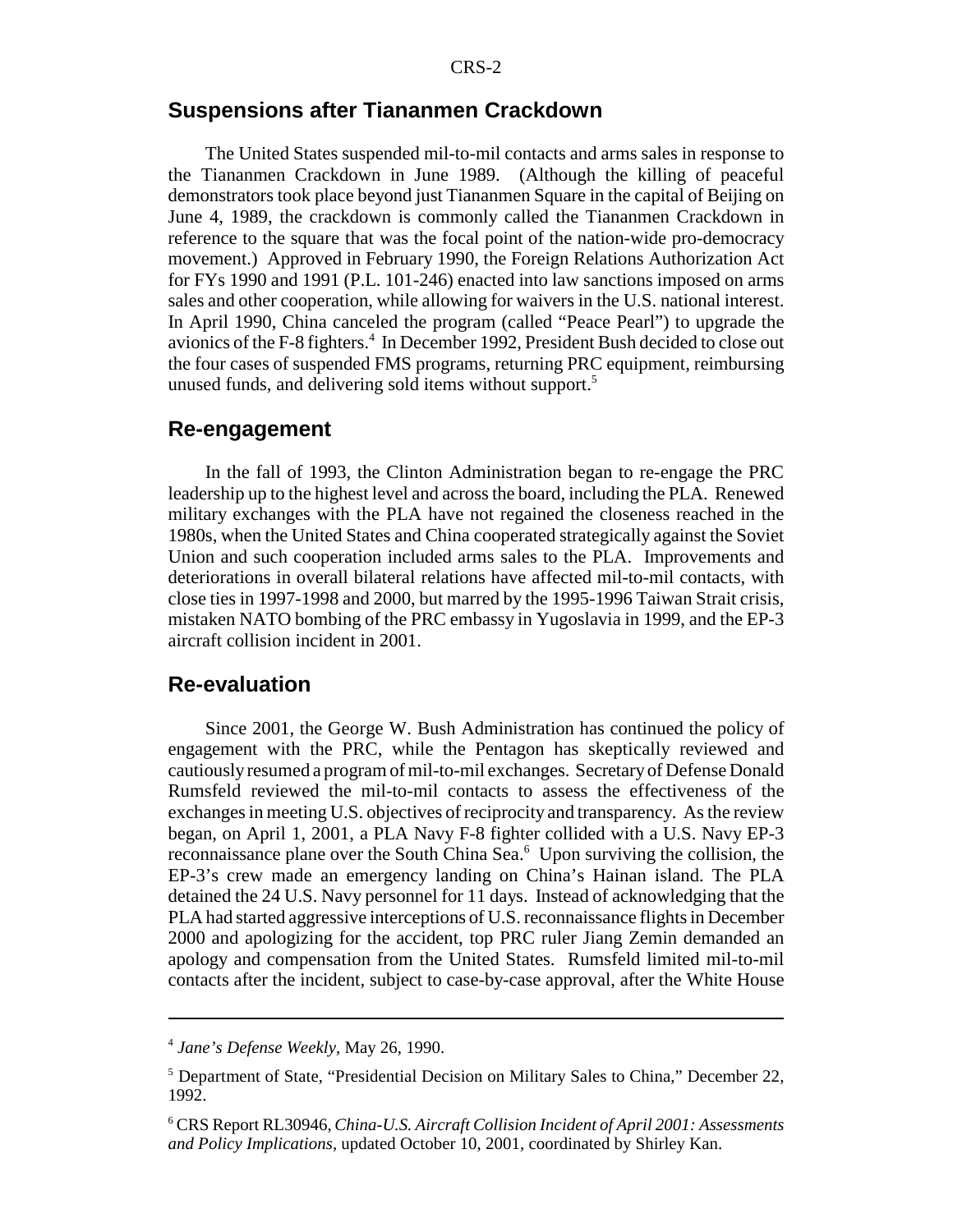objected to a suspension of contacts with the PLA as outlined in an April 30 Defense Department memo. Rumsfeld told reporters on May 8, 2001, that he decided against visits to China by U.S. ships or aircraft and against social contacts, because "it really wasn't business as usual." Deputy Secretary of Defense Paul Wolfowitz reported to Congress on June 8, 2001, that mil-to-mil exchanges for 2001 remained under review by Secretary Rumsfeld and exchanges with the PLA would be conducted "selectively and on a case-by-case basis." The United States did not transport the damaged EP-3 out of China until July 3, 2001.

The Bush Administration hosted PRC Vice President Hu Jintao in Washington in the spring of 2002 (with an honor cordon at the Pentagon) and President Jiang Zemin in Crawford, Texas, in October 2002. Afterwards, Secretary of Defense Rumsfeld, in late 2002, resumed the Defense Consultative Talks (DCT) with the PLA (first held in 1997) and, in 2003, hosted General Cao Gangchuan, a Vice Chairman of the Central Military Commission (CMC) and Defense Minister. (The CMC under the Communist Party of China (CPC) commands the PLA. The Ministry of Defense and its titles are used in contacts with foreign militaries.) General Richard Myers (USAF), Chairman of the Joint Chiefs of Staff, visited China in January 2004, as the highest-ranking U.S. military officer to do so since November 2000. He did not announce a visit by the highest-ranking PLA officer, General Guo Boxiong. The last time that the highest-ranking PLA commander visited the United States was General Zhang Wannian's visit in 1998. (See the tables on the PLA's high command and the summary of senior-level military visits.)

Visiting Beijing in January 2004, Deputy Secretary of State Richard Armitage met with PRC leaders, including General Cao Gangchuan. Armitage acknowledged that "the military-to-military relationship had gotten off to a rocky start," but noted that the relationship had improved so that "it's come pretty much full cycle." He said that "we're getting back on track with the military-to-military relationship."7

#### **Resumption**

Still, mil-to-mil interactions remained "exceedingly limited," according to the Commander of the Pacific Command, Admiral William Fallon, who visited China to advance mil-to-mil contacts in September 2005. He discussed building relationships at higher and lower ranks, cooperation in responding to natural disasters and controlling avian flu, and reducing tensions. Fallon also said that he would seek to enhance military-to-military contacts with China and invite PLA observers to U.S. military exercises, an issue of dispute in Washington.<sup>8</sup> In October 2005, Defense Secretary Donald Rumsfeld visited China, the first visit by a defense secretary since William Cohen's visit in 2000. After Rumsfeld's visit, which was long sought by the PLA for the perceived full resumption of the military relationship, General Guo Boxiong, a CMC Vice Chairman and the PLA's highest ranking officer, has been looking to visit the United States, perhaps in July 2006.

<sup>&</sup>lt;sup>7</sup> Department of State, "Deputy Secretary of State Richard 's Media Round Table," Beijing, China, January 30, 2004.

<sup>&</sup>lt;sup>8</sup> U.S. Pacific Command, Adm. William J. Fallon, press conference, Hong Kong, September 11, 2005; and author's discussions with Pentagon officials.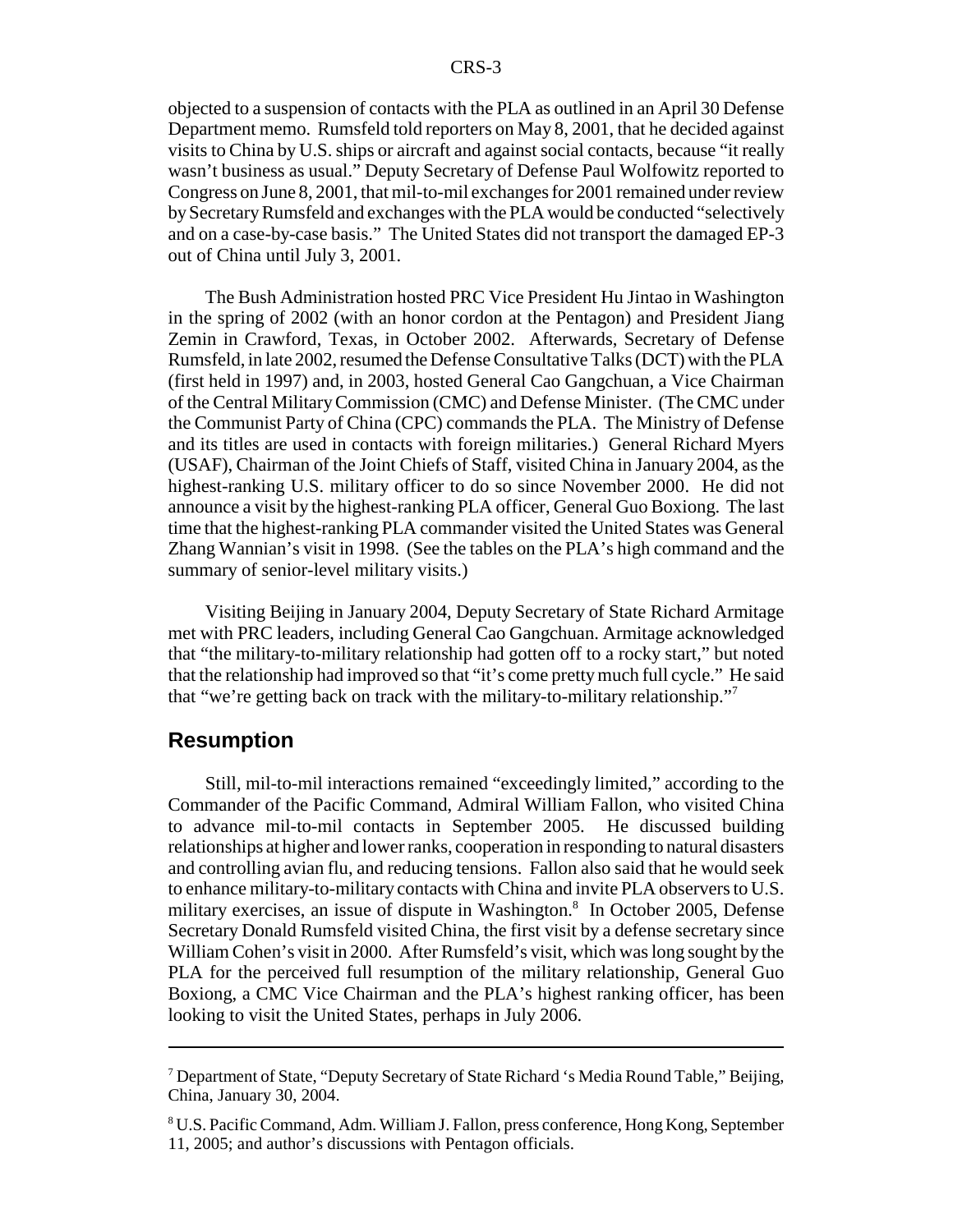### **Congressional Oversight**

Congress has exercised oversight of various aspects of military exchanges with China. Issues for Congress include whether the Administration has complied with legislation overseeing dealings with the PLA and has determined a program of contacts with the PLA that advances, and does not harm, U.S. security interests. Section 902 of the Foreign Relations Authorization Act for FYs 1990 and 1991 (P.L. 101-246) prohibits arms sales to China, among other stipulations, in response to the Tiananmen Crackdown in 1989. Section 1201 of the National Defense Authorization Act for FY2000 (P.L. 106-65) restricts "inappropriate exposure" of the PLA to certain operational areas and requires annual reports on contacts with the PLA. Section 1211 of the National Defense Authorization Act for FY2006 (P.L. 109-163) prohibits procurement from any "Communist Chinese military company" for goods and services on the Munitions List, with exceptions for U.S. military ship or aircraft visits to the PRC, testing, and intelligence-collection; as well as waiver authority for the Secretary of Defense. (See detailed discussion below.)

|                | <b>Select Abbreviations</b>                                  |
|----------------|--------------------------------------------------------------|
| <b>CMC</b>     | <b>Central Military Commission</b>                           |
| <b>COSTIND</b> | Commission of Science, Technology, and Industry for National |
| <b>CPC</b>     | Defense                                                      |
| <b>DCT</b>     | Communist Party of China                                     |
| <b>DPMO</b>    | <b>Defense Consultative Talks</b>                            |
| <b>GAD</b>     | Defense POW/Missing Personnel Office                         |
| <b>GLD</b>     | <b>General Armament Department</b>                           |
| <b>GPD</b>     | <b>General Logistics Department</b>                          |
| <b>GSD</b>     | <b>General Political Department</b>                          |
| <b>MMCA</b>    | <b>General Staff Department</b>                              |
| <b>NDU</b>     | Military Maritime Consultative Agreement                     |
| <b>PACOM</b>   | <b>National Defense University</b>                           |
| <b>PLAN</b>    | Pacific Command                                              |
|                | People's Liberation Army Navy                                |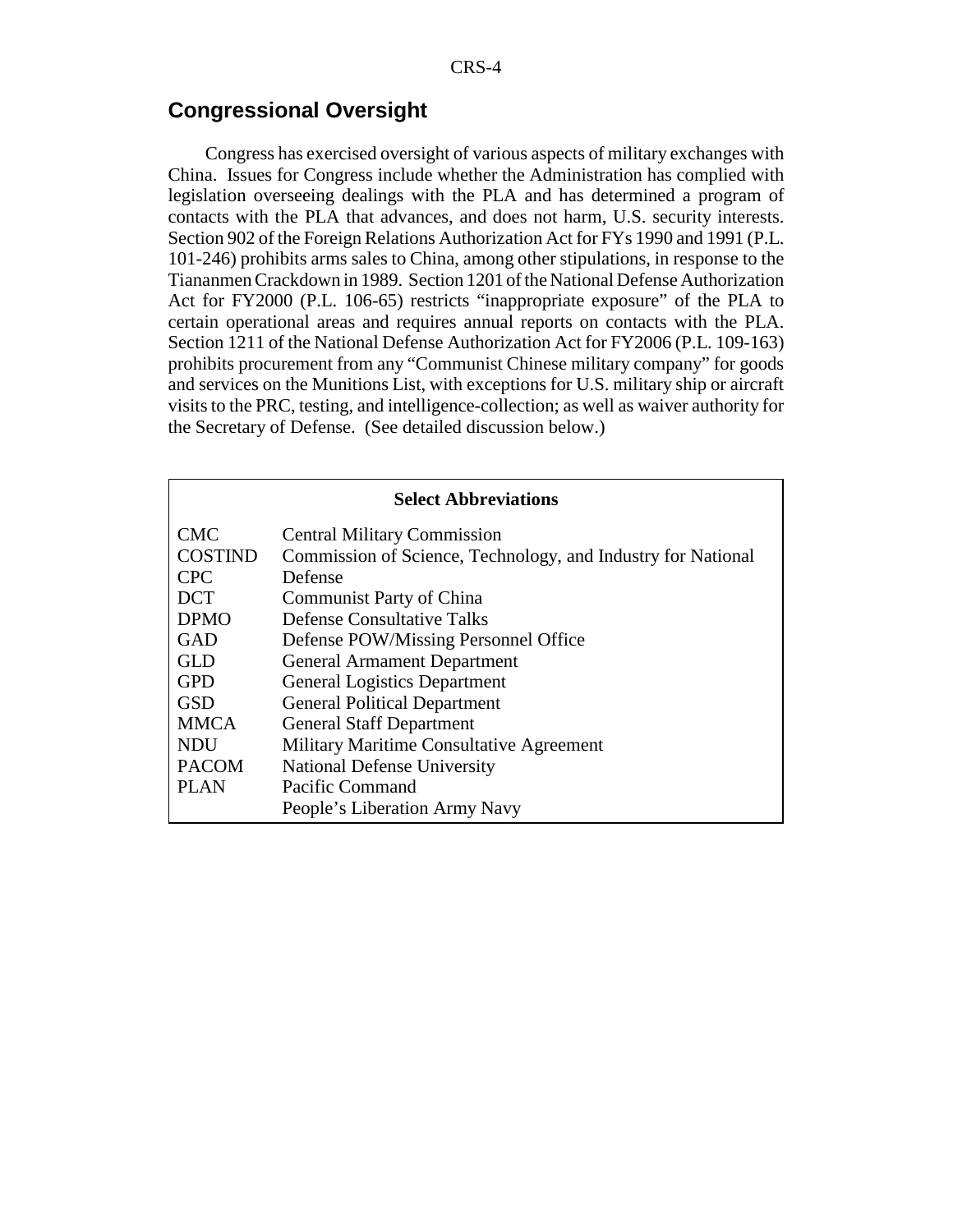| <b>Central Military Commission (CMC)</b> |                |                |                                    |
|------------------------------------------|----------------|----------------|------------------------------------|
| Chairman                                 |                | Hu Jintao      | CPC General Secretary; President   |
| Vice Chm                                 | General        | Guo Boxiong    | Politburo Member                   |
| Vice Chm                                 | General        | Cao Gangchuan  | Politburo Member; Defense Minister |
| Vice Chm                                 | <b>General</b> | Xu Caihou      | <b>CPC</b> Secretary               |
| Member                                   | General        | Liang Guanglie | Chief of General Staff (GSD)       |
| Member                                   | General        | Li Jinai       | Director of GPD                    |
| Member                                   | General        | Liao Xilong    | Director of GLD                    |
| Member                                   | General        | Chen Bingde    | Director of GAD                    |
| Member                                   | General        | Qiao Qingchen  | Commander of the Air Force         |
| Member                                   | Admiral        | Zhang Dingfa   | Commander of the Navy              |
| Member                                   | General        | Jing Zhiyuan   | Commander of the $2nd$ Artillery   |

#### **Table 1. The PLA's High Command**

**Notes:** Jiang Zemin was installed as the previous chairman of the CPC's CMC in November 1989 and remained in this position after handing other positions as CPC general secretary and PRC president to Hu Jintao. Jiang had ruled as the general secretary of the CPC from June 1989 until November 2002, when he stepped down at the  $16<sup>th</sup>$  CPC Congress. He concurrently represented the PRC as president from March 1993 until March 2003, when he stepped down at the  $10<sup>th</sup>$  National People's Congress. At the  $4<sup>th</sup>$  plenum of the  $16<sup>th</sup>$  Central Committee in September 2004, Jiang resigned as CMC chairman, allowing Hu Jintao to complete the formal transition of power. At the same time, General Xu Caihou rose from a CMC member to a vice chairman, and the commanders of the PLA Air Force, Navy, and 2<sup>nd</sup> Artillery rose to be CMC members for the first time in the PLA's history, reflecting greater attention to joint operations.

| Year | <b>Defense Secretary/</b><br><b>Minister</b> | <b>Highest-Ranking</b><br><b>Officer</b> | <b>Defense Consultative</b><br><b>Talks</b> |
|------|----------------------------------------------|------------------------------------------|---------------------------------------------|
| 1994 | William Perry                                |                                          |                                             |
| 1995 |                                              |                                          |                                             |
| 1996 | Chi Haotian                                  |                                          |                                             |
| 1997 |                                              | John Shalikashvili                       | $1st$ DCT                                   |
| 1998 | William Cohen                                | Zhang Wannian                            | $2nd$ DCT                                   |
| 1999 |                                              |                                          |                                             |
| 2000 | William Cohen                                | Henry Shelton                            | $3rd$ DCT; $4th$ DCT                        |
| 2001 |                                              |                                          |                                             |
| 2002 |                                              |                                          | 5 <sup>th</sup> DCT                         |
| 2003 | Cao Gangchuan                                |                                          |                                             |
| 2004 |                                              | <b>Richard Myers</b>                     | $6th$ DCT                                   |
| 2005 | Donald Rumsfeld                              |                                          | $7th$ DCT                                   |
| 2006 |                                              |                                          | $8th$ DCT                                   |

#### **Table 2. Summary of Senior-Level Military Visits Since 1994**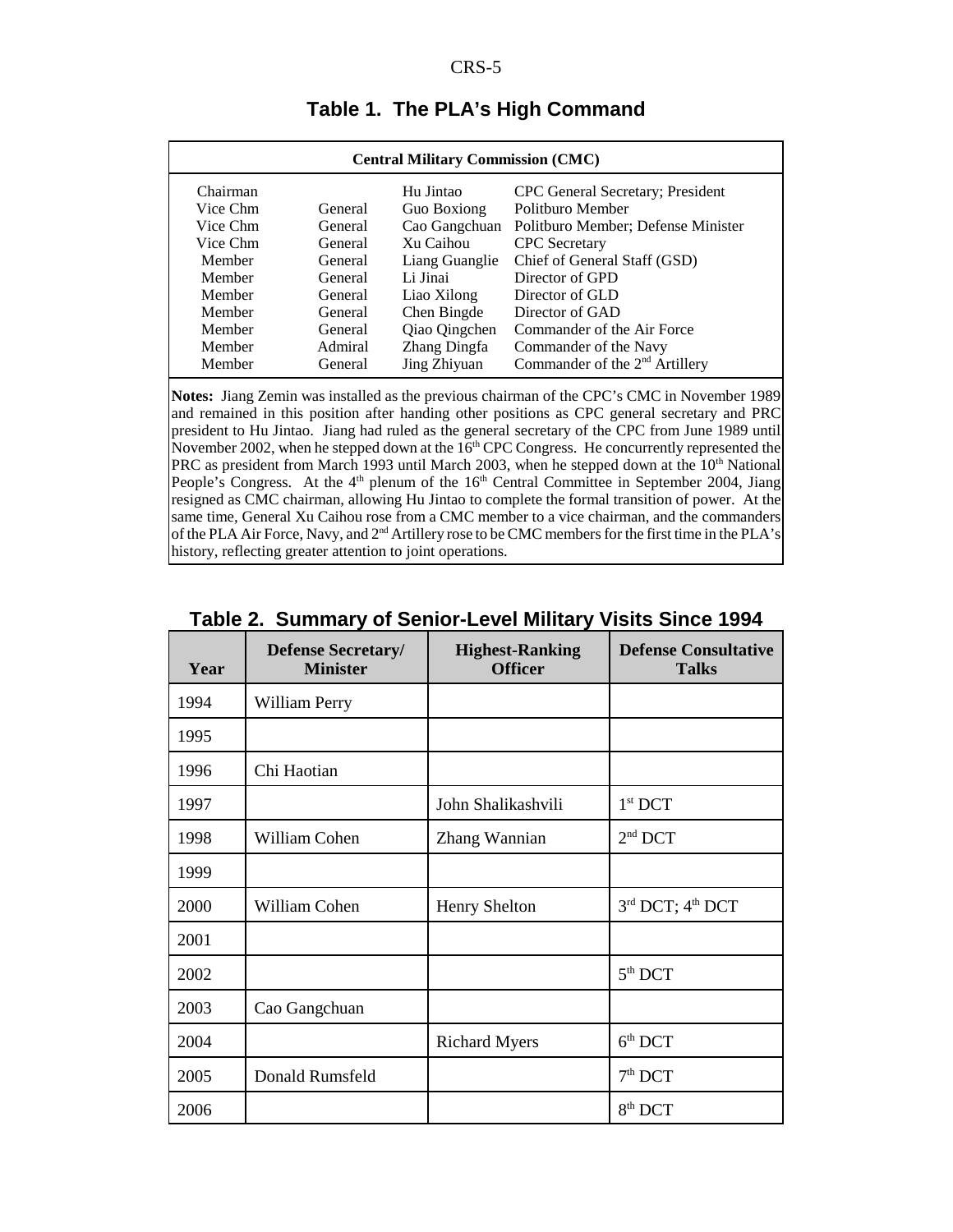



## **Policy Issues for Congress**

Skepticism in the United States about the value of military exchanges with China has increased after the experiences in the 1990s; crises like the PLA's missile exercises targeting Taiwan in 1995-1996, mistaken bombing of the PRC embassy in Belgrade in 1999, and the F-8/EP-3 collision incident of 2001; and changes in the U.S. policy approach. Since 2002, President Bush has pursued a closer relationship with the PRC. As the Defense Department gradually resumes the mil-to-mil relationship in that context, policy issues for Congress include whether the Administration has complied with legislation and has used leverage effectively in its contacts with the PLA to advance a prioritized list of U.S. security interests, while balancing security concerns about the PLA's warfighting capabilities.

### **Congressional Oversight**

One issue for Congress in examining the military relationship with the PRC is the role of Congress, including the extent of congressional oversight of the Administration's policy. Congress could, as it has in the past, consider options to: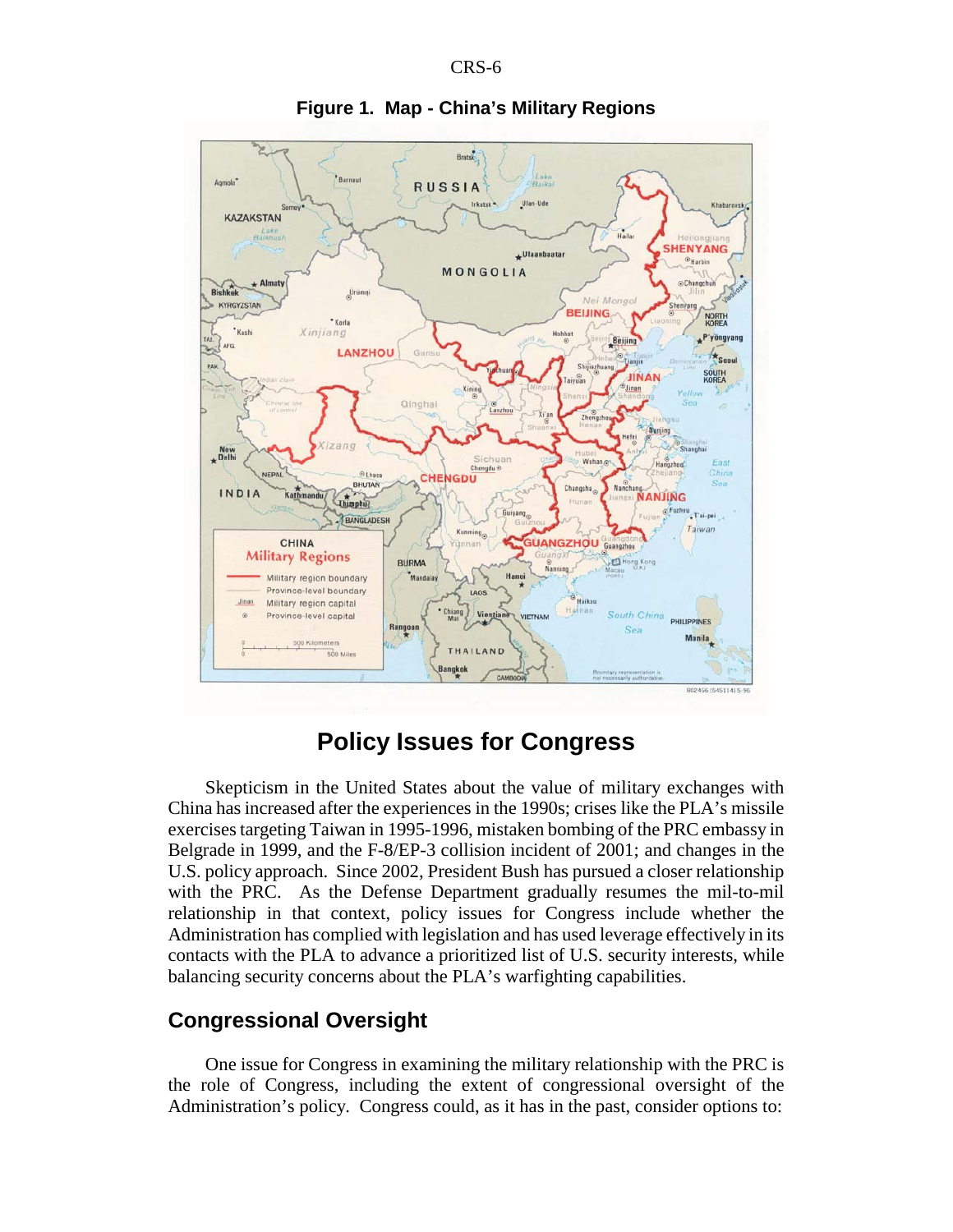- Host PLA delegations on Capitol Hill or meet them at other venues
- Engage with the PLA as an aspect of visits by Codels to China
- Receive briefings by the Administration before and/or after military visits
- Hold hearings on related issues
- ! Investigate or oversee investigations of prisoner-of-war/missing-inaction (POW/MIA) cases (once under the specialized jurisdiction of the Senate Select Committee on POW/MIA Affairs)
- Write letters to Administration officials to express congressional concerns
- Require reports from the Pentagon, particularly in unclassified form
- Review interactions at the Asia-Pacific Center for Security Studies of the Pacific Command (PACOM) in Hawaii
- Fund or prohibit funding for certain commissions or activities
- ! Pass legislation on sanctions and exchanges with the PLA
- ! Assess the Administration's adherence to laws on sanctions, contacts, and reporting requirements
- Obtain and review the Department of Defense (DOD)'s program for upcoming mil-to-mil contacts, particularly proposed programs already discussed with the PLA.

**Arms Sales.** Congress has oversight of sanctions imposed after the Tiananmen Crackdown that were enacted in Section 902 of the Foreign Relations Authorization Act for FYs 1990 and 1991 (P.L. 101-246). The sanctions continue to prohibit the issuance of licenses to export Munitions List items to China, including helicopters and helicopter parts, as well as crime control equipment. The President has waiver authority.

Related to views of the U.S. ban on arms sales is the European arms embargo. In January 2004, the European Union (EU) decided to reconsider whether to lift its embargo on arms sales to China. On January 28, 2004, a State Department spokesman acknowledged that the United States has held "senior-level" discussions with France and other countries in the EU about the issue of whether to lift the embargo on arms sales to China. He said, "certainly for the United States, our statutes and regulations prohibit sales of defense items to China. We believe that others should maintain their current arms embargoes as well. We believe that the U.S. and European prohibitions on arms sales are complementary, were imposed for the same reasons, specifically serious human rights abuses, and that those reasons remain valid today."<sup>9</sup> At a hearing of the House International Relations Committee on February 11, 2004, Representative Steve Chabot asked Secretary of State Colin Powell about the EU's reconsideration of the arms embargo against China, as supported by France. Powell responded that he raised this issue with the foreign ministers of France, Ireland, United Kingdom, and Germany, and expressed opposition to a change in the EU's policy at this time in light of the PLA's missiles

<sup>&</sup>lt;sup>9</sup> Department of State, press briefing by Richard Boucher, spokesman, January 28, 2004.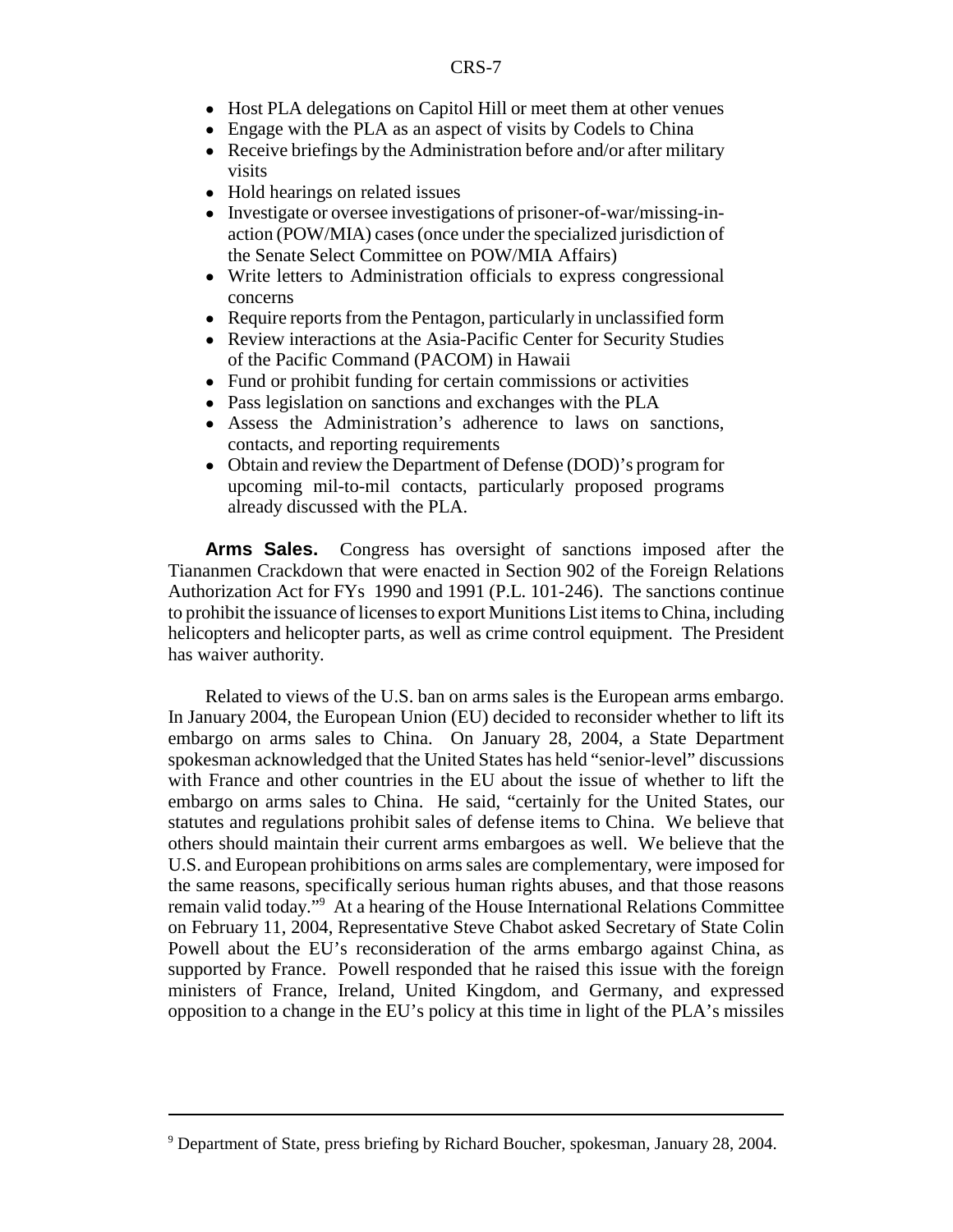arrayed against Taiwan, the referendums on sensitive political issues then planned in Taiwan, and China's human rights conditions.<sup>10</sup>

**Joint Defense Conversion Commission.** In China in October 1994, Secretary of Defense William Perry and PLA General Ding Henggao, Director of the Commission of Science, Technology, and Industry for National Defense  $(COSTIND)$ ,<sup>11</sup> set up the U.S.-China Joint Defense Conversion Commission. Its stated goal was to facilitate economic cooperation and technical exchanges and cooperation in the area of defense conversion.

However, on June 1, 1995, the House National Security Committee issued House Report 104-131 (for the National Defense Authorization Act for FY1996) and expressed concerns that this commission led to U.S. assistance to PRC firms with direct ties to the PLA and possible subsidies to the PLA. The committee inserted a section to prohibit the use of DOD funds for activities associated with the commission. The Senate's bill had no similar language. On January 22, 1996, conferees reported in Conference Report 104-450 that they agreed to a provision (Section 1343 in P.L. 104-106) to require the Secretary of Defense to submit semiannual reports on the commission. They also noted that continued U.S.-PRC security dialogue "can promote stability in the region and help protect American interests and the interests of America's Asian allies." Nonetheless, they warned that Congress intends to examine whether that dialogue has produced "tangible results" in human rights, transparency in military spending and doctrine, missile and nuclear nonproliferation, and other important U.S. security interests. Then, in the National Defense Authorization Act for FY1997 (P.L. 104-201), enacted in September 23, 1996, Congress banned DOD from using any funds for any activity associated with the commission until 15 days after the first semi-annual report is received by Congress. In light of this controversy, Secretary Perry terminated the commission and informed Congress in a letter dated July 18, 1996.

**Past Reporting Requirement.** Also in 1996, the House National Security Committee issued House Report 104-563 (for the National Defense Authorization Act of FY1997) that sought a "full accounting and detailed presentation" of all DOD interaction with the PRC government and PLA, including technology-sharing, conducted during 1994-1996 and proposed for 1997-1998, and required a classified and unclassified report by February 1, 1997. DOD submitted the unclassified report on February 21, 1997, and did not submit a classified version, saying that the unclassified report was comprehensive and that no contacts covered in the report included the release of classified material or technology sharing.

**Programs of Exchanges.** Certain Members of Congress have written to the Secretary of Defense to express concerns that mil-to-mil exchanges have not adequately benefitted U.S. interests. In early 1999, under the Clinton Administration, the *Washington Times* disclosed the existence of a "Gameplan for 1999 U.S.-Sino

<sup>10</sup> See CRS Report RL32870, *European Union's Arms Embargo on China: Implications and Options for U.S. Policy*, by Kristin Archick, Richard Grimmett, and Shirley Kan.

<sup>11</sup> CRS Report 96-889, *China: Commission of Science, Technology, and Industry for National Defense (COSTIND) and Defense Industries*, by Shirley Kan.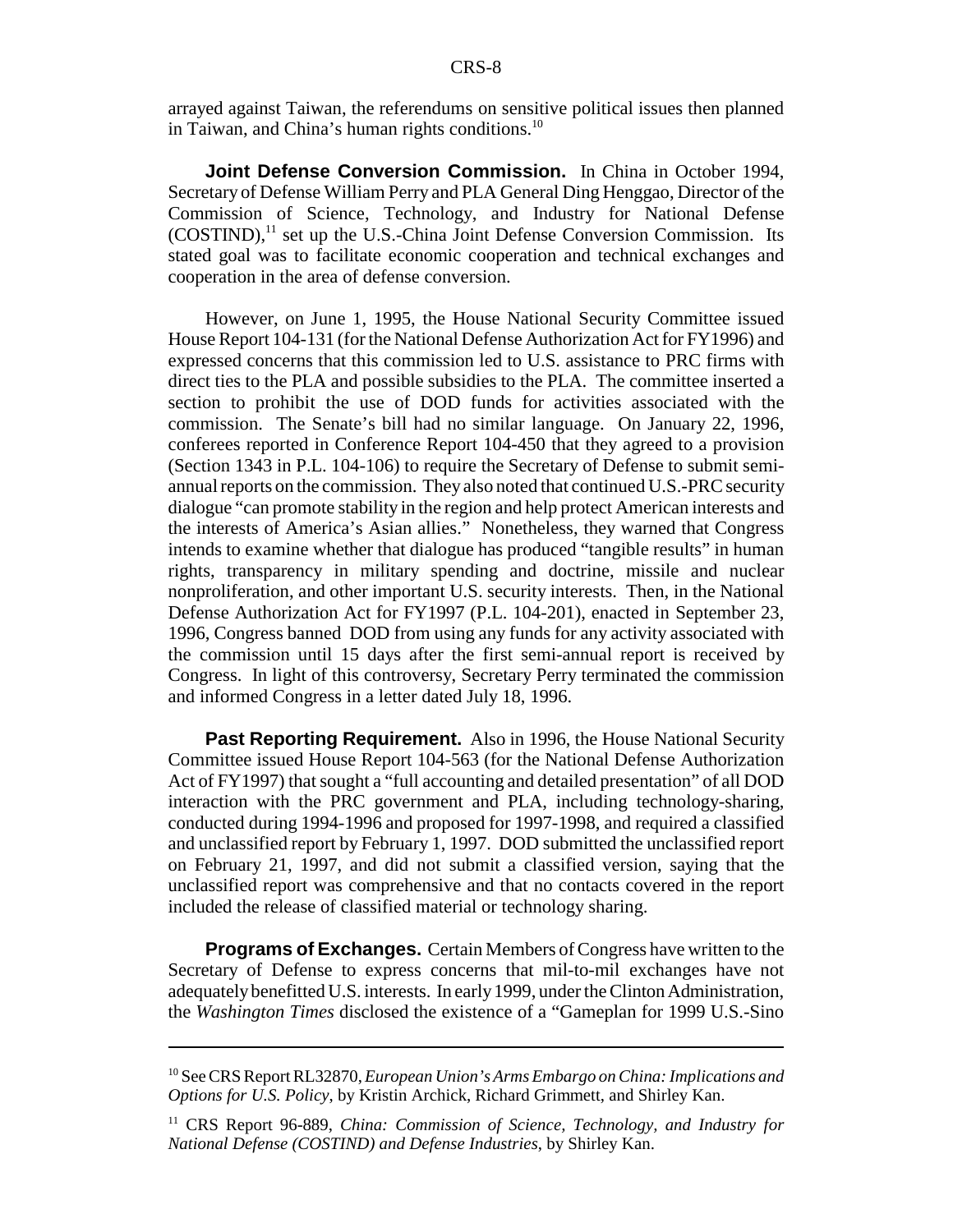Defense Exchanges," and Pentagon spokesperson Kenneth Bacon confirmed that an exchange program had been under way for years.<sup>12</sup> Representative Dana Rohrabacher wrote a letter to Secretary of Defense William Cohen, saying that "after reviewing the 'Game Plan,' it appears evident that a number of events involving PLA logistics, acquisitions, quartermaster and chemical corps representatives may benefit PLA modernization to the detriment of our allies in the Pacific region and, ultimately, the lives of own service members." He requested a detailed written description of various exchanges.<sup>13</sup>

In December 2001, under the Bush Administration, Senator Bob Smith and Representative Dana Rohrabacher wrote to Secretary of Defense Donald Rumsfeld, expressing concerns about renewed military contacts with the PRC. They contended that military exchanges failed to reduce tensions (evident in the EP-3 incident), lacked reciprocity, and provided militarily-useful information to the PLA. They charged that the Clinton Administration "largely ignored" the spirit and intent of legislation governing military exchanges with the PLA, including a "violation" of the law by allowing the PLA to visit the Joint Forces Command in August 2000, and, as initiators of the legislation, they "reminded" Rumsfeld of the congressional restrictions.14

In February 2004 in Beijing, the Defense Department and the PLA held the sixth Defense Consultative Talks (DCT). Afterwards, the PRC Foreign Ministry said that the two sides discussed a program for mil-to-mil contacts in 2004.

**Prohibitions in the FY2000 NDAA.** Enacted on October 5, 1999, the FY2000 National Defense Authorization Act (NDAA) set parameters to contacts with the PLA. Section 1201 of the NDAA for FY2000 (P.L. 106-65) prohibits the Secretary of Defense from authorizing any mil-to-mil contact with the PLA if that contact would "create a national security risk due to an inappropriate exposure" of the PLA to any of the following 12 operational areas (with exceptions granted to any search and rescue or humanitarian operation or exercise):

- Force projection operations
- Nuclear operations
- ! Advanced combined-arms and joint combat operations
- Advanced logistical operations
- ! Chemical and biological defense and other capabilities related to weapons of mass destruction
- Surveillance and reconnaissance operations
- ! Joint warfighting experiments and other activities related to transformations in warfare
- Military space operations
- ! Other advanced capabilities of the Armed Forces

<sup>12</sup> Bill Gertz, "Military Exchanges with Beijing Raises Security Concerns," *Washington Times*, February 19, 1999.

<sup>&</sup>lt;sup>13</sup> Dana Rohrabacher, letters to William Cohen, March 1, 1999 and March 18, 1999.

<sup>&</sup>lt;sup>14</sup> Bob Smith and Dana Rohrabacher, letter to Donald Rumsfeld, December 17, 2001.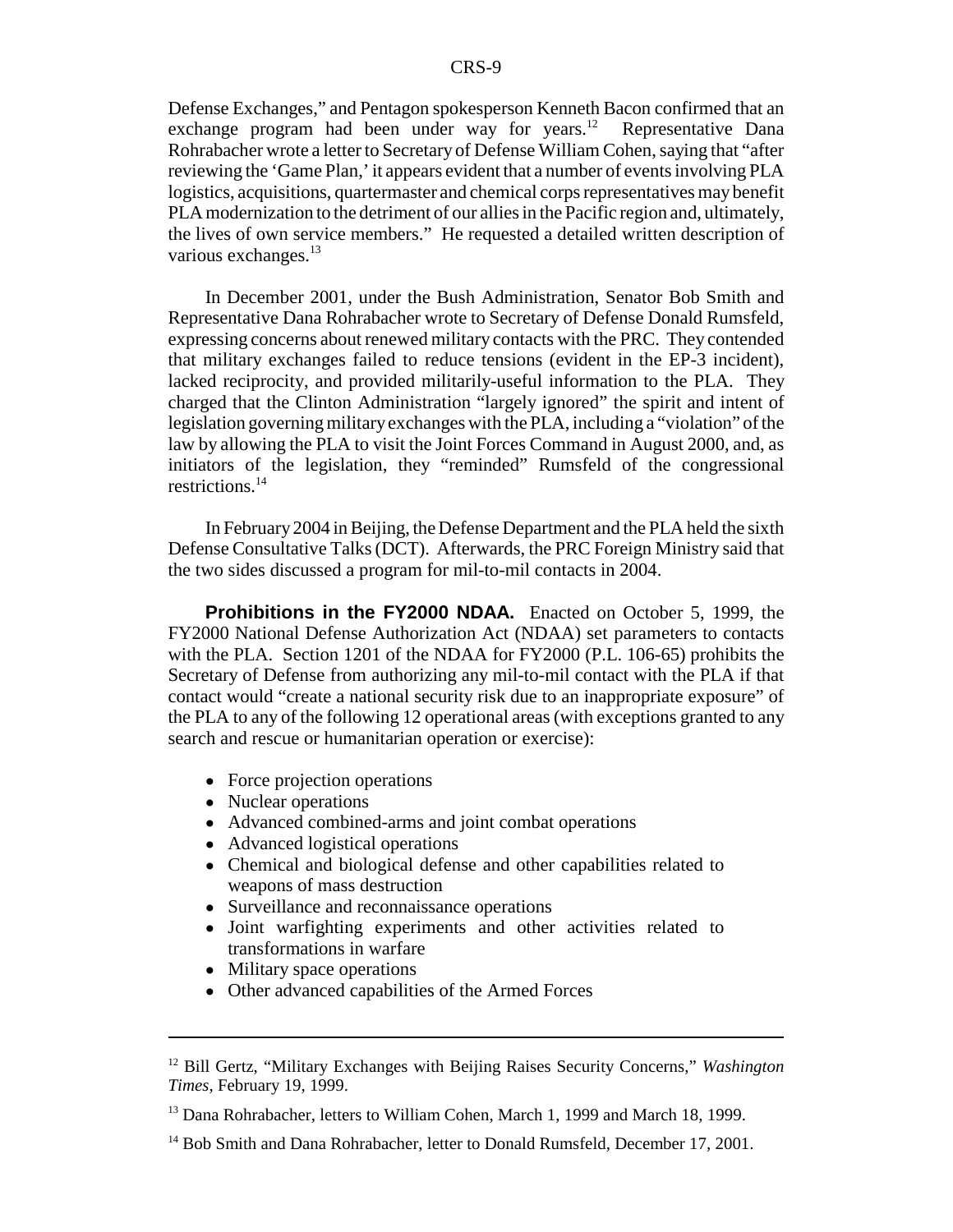- Arms sales or military-related technology transfers
- Release of classified or restricted information
- Access to a DOD laboratory.

The Secretary of Defense — rather than an authority in Congress or outside of the Defense Department — is also required to submit an annual written certification by December 31 of each year as to whether any military contact with China that the Secretary of Defense authorized in that year was a "violation" of the restrictions.

At a hearing of the House Armed Services Committee on March 9, 2006, Admiral Fallon, Commander of the Pacific Command, discussed with Representative Victor Snyder whether to modify this legislation to relax restrictions on contacts with the PLA, and Admiral Fallon promised a written justification.15 Skeptics say that it is not necessary to change or lift the law to enhance exchanges, while the law contains prudent parameters that do not ban all contacts. A third option would be for Congress or the Secretary of Defense to clarify what type of mil-to-mil contact with the PLA would "create a national security risk due to an inappropriate exposure."

**Required Reports and Classification.** Section 1201(f) of the NDAA for FY2000 required an unclassified report by March 31, 2000, on past military-tomilitary contacts with the PRC. The Office of the Secretary of Defense submitted this report in January 2001.

Section 1201(e) requires an annual report, by March 31 of each year starting in 2001, from the Secretary of Defense on the Secretary's assessment of the state of milto-mil exchanges and contacts with the PLA, including past contacts, planned contacts, the benefits that the PLA expects to gain, the benefits that DOD expects to gain, and the role of such contacts for the larger security relationship with the PRC. The law did not specify whether the report shall be unclassified and/or classified. In the report submitted in January 2001 (on past mil-to-mil exchanges), the Pentagon stated that "as a matter of policy, all exchange activities are conducted at the unclassified level. Thus, there is no data included on the section addressing PLA access to classified data as a result of exchange activities." On June 8, 2001, Deputy Secretary of Defense Paul Wolfowitz signed and submitted an unclassified report on the mil-to-mil exchanges in 2000 under the Clinton Administration and did not provide a schedule of activities for 2001, saying that the 2001 program was under review by the Secretary of Defense.

However, concerning contacts with the PLA under the Bush Administration, the Secretary of Defense submitted reports on military exchanges with China in May 2002, May 2003, and May 2005 (for 2003 and 2004) that were classified "Confidential" and not made public.<sup>16</sup>

<sup>&</sup>lt;sup>15</sup> House Armed Services Committee, hearing on the FY2007 Budget for PACOM, March 9, 2006. Adm. Fallon also discussed a consideration of modifying the law in an interview: Tony Capaccio, "Fallon Wants to Jumpstart Military Contacts between U.S., China," *Bloomberg*, March 13, 2006.

<sup>16</sup> Bill Gertz and Rowan Scarborough, "Inside the Ring," *Washington Times*, May 17, 2002; (continued...)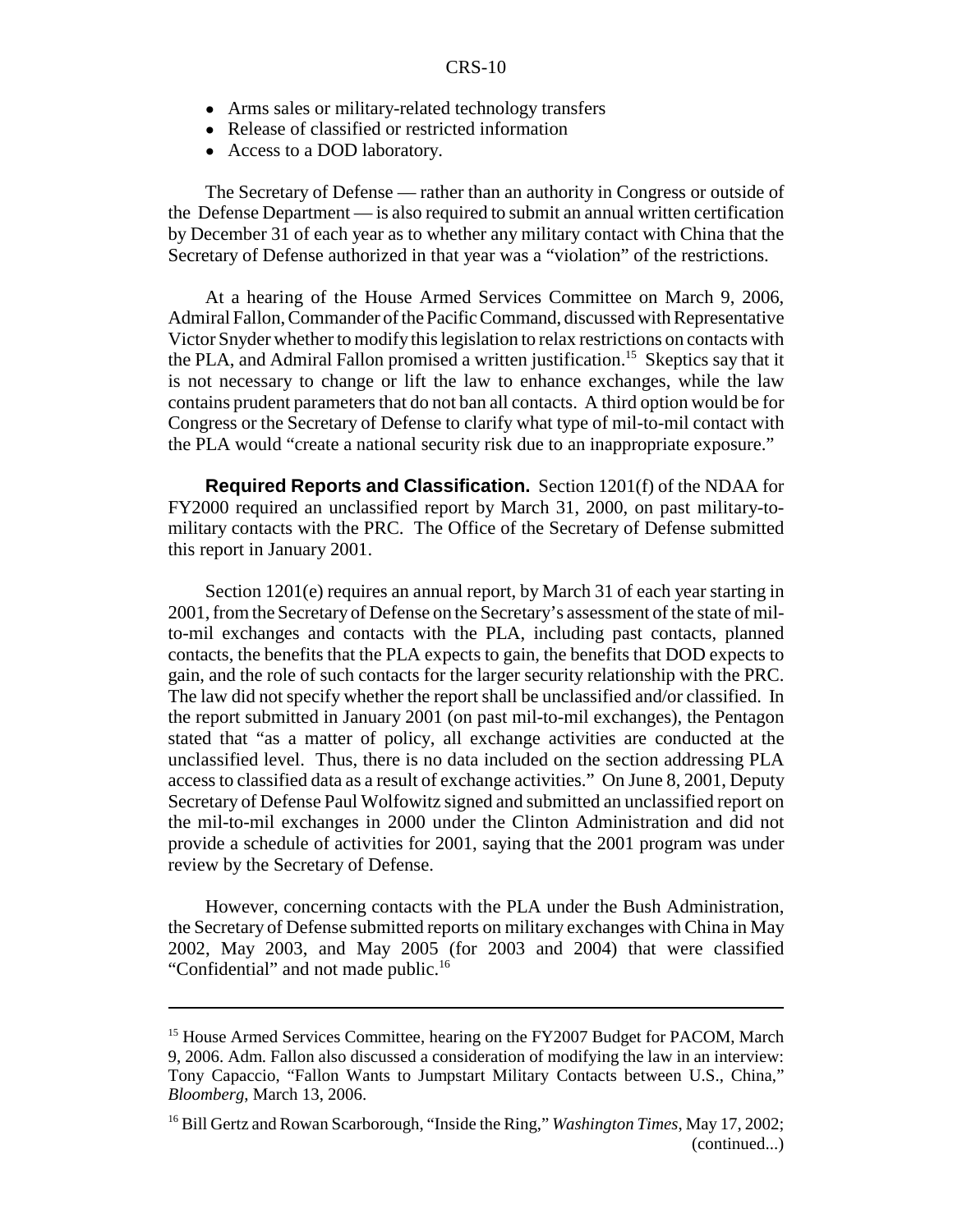**Procurement Prohibition in FY2006 NDAA.** Section 1211 of the National Defense Authorization Act for FY2006 (signed into law as P.L. 109-163 on January 6, 2006) prohibits procurement from any "Communist Chinese military company" for goods and services on the Munitions List, with exceptions for U.S. military ship or aircraft visits to the PRC, testing, and intelligence-collection; as well as waiver authority for the Secretary of Defense. Original language reported by the House Armed Services Committee in H.R. 1815 on May 20, 2005, would have prohibited the Secretary of Defense from any procurement of goods or services from any such company. S. 1042 did not have similar language. During conference, the Senate receded after limiting the ban to goods and services on the U.S. Munitions List; providing for exceptions for procurement in connection with U.S. military ship or aircraft visits, testing, and intelligence-collection; and authorizing waivers. The House passed the conference report (H.Rept. 109-360) on December 19, 2005, and the Senate agreed to it on December 21, 2005.

#### **Leverage to Pursue U.S. Security Objectives**

**Objectives.** At different times, under the Clinton and Bush Administrations, DOD has pursued exchanges with the PLA to various degrees of closeness as part of the policy of engagement in the bilateral relationship with China. The record of the mil-to-mil contacts in over ten years can be used to evaluate the extent to which those contacts provided tangible benefits to advance U.S. security goals. In briefing Congress in March 1997, DOD said that the objectives of mil-to-mil relations were to:

- Increase PLA transparency
- Demonstrate U.S. military capabilities
- ! Advance U.S.-PRC security dialogue through discussions with PLA leadership
- Develop confidence building measures (CBMs) designed to reduce chances of miscalculations and accidents between operational forces
- Pursue bilateral functional exchanges that are beneficial to DOD and the U.S. military (e.g., military medicine) and/or that provide operational insights on the PLA
- Routinize senior-level defense dialogue to ensure open communications during tensions
- Monitor the PLA's influence in PRC internal politics and foreign policy decision-making
- ! Expand PLA participation in appropriate multinational and multilateral military activities.

The Pentagon's last East Asia strategy report issued by Secretary of Defense Cohen in November 1998 placed "comprehensive engagement" with China in third place among nine components of the U.S. strategy. It said that U.S.-PRC dialogue was "critical" to ensure understanding of each other's regional security interests,

 $16$  (...continued)

and author's discussions with the Defense Department and Senate Armed Services **Committee**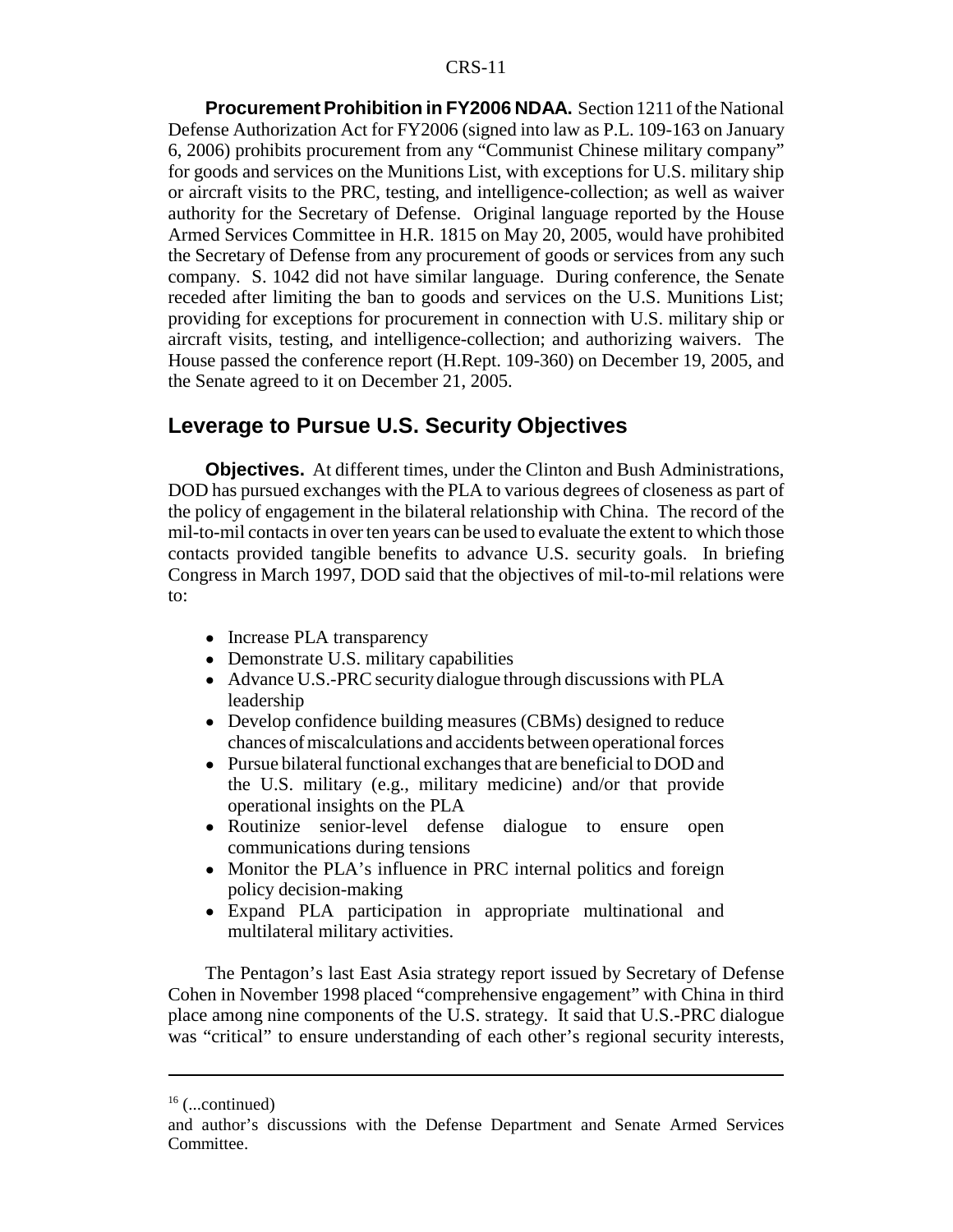reduce misperceptions, increase understanding of PRC security concerns, and build confidence to "avoid military accidents and miscalculations." While calling the strategic non-targeting agreement announced at the summit in June 1998 a "symbolic" action, it asserted that the action "reassured both sides and reaffirmed our constructive relationship." The report further pointed to the presidential hot-line set up in May 1998, Military Maritime Consultative Agreement (MMCA), and Defense Consultative Talks (DCT) as achievements in engagement with the PLA.<sup>17</sup>

In a report to Congress on June 8, 2001, required by the NDAA for FY2000, P.L. 106-65, Deputy Secretary of Defense Paul Wolfowitz wrote that military exchanges in 2000 sought to:

- foster an environment conducive to frank, open discussion
- complement the broader effort to engage the PRC
- ! reduce the likelihood of miscalculations regarding cross-strait issues.

Deputy Secretary of Defense Paul Wolfowitz told reporters on May 31, 2002, that "we believe that the contact between American military personnel and Chinese military personnel can reduce misunderstandings on both sides and can help build a better basis for cooperation when opportunities arise. So we'd like to enhance those opportunities for interaction but we believe that to be successful we have to have principles of transparency and reciprocity. It's very important that there's mutual benefit to both sides.... The more each country knows about what the other one is doing, the less danger is there, I believe, of misunderstanding and confrontation."18

In agreeing to discuss a resumption of mil-to-mil contacts, Secretary of Defense Donald Rumsfeld told reporters on June 21, 2002, that Assistant Secretary of Defense Peter Rodman would talk to the PLA about the principles of transparency, reciprocity, and consistency for mil-to-mil contacts that Rumsfeld stressed to Vice President Hu Jintao at the Pentagon in May 2002.

After the fifth DCT in December 2002, Under Secretary of Defense for Policy Douglas Feith said that if contacts are structured property, "they will serve our interests, they will serve our common interests. And the principal interest is in reducing the risks of mistake, miscalculation, and misunderstanding. If these military-to-military exchanges actually lead to our gaining insights into Chinese thinking and policies and capabilities and the like, and they can gain insights into ours, then it doesn't mean we'll necessarily agree on everything, but it at least means that as we're making our policies, we're making them on the basis of accurate information."<sup>19</sup>

<sup>17</sup> Secretary of Defense, *The United States Security Strategy for the East Asia-Pacific Region*, 1998.

<sup>&</sup>lt;sup>18</sup> Department of Defense, "Deputy Secretary Wolfowitz's Interview with Phoenix Television," May 31, 2002.

<sup>&</sup>lt;sup>19</sup> Department of Defense, "Under Secretary Feith's Media Roundtable on U.S.-China Defense Consultative Talks," December 9, 2002.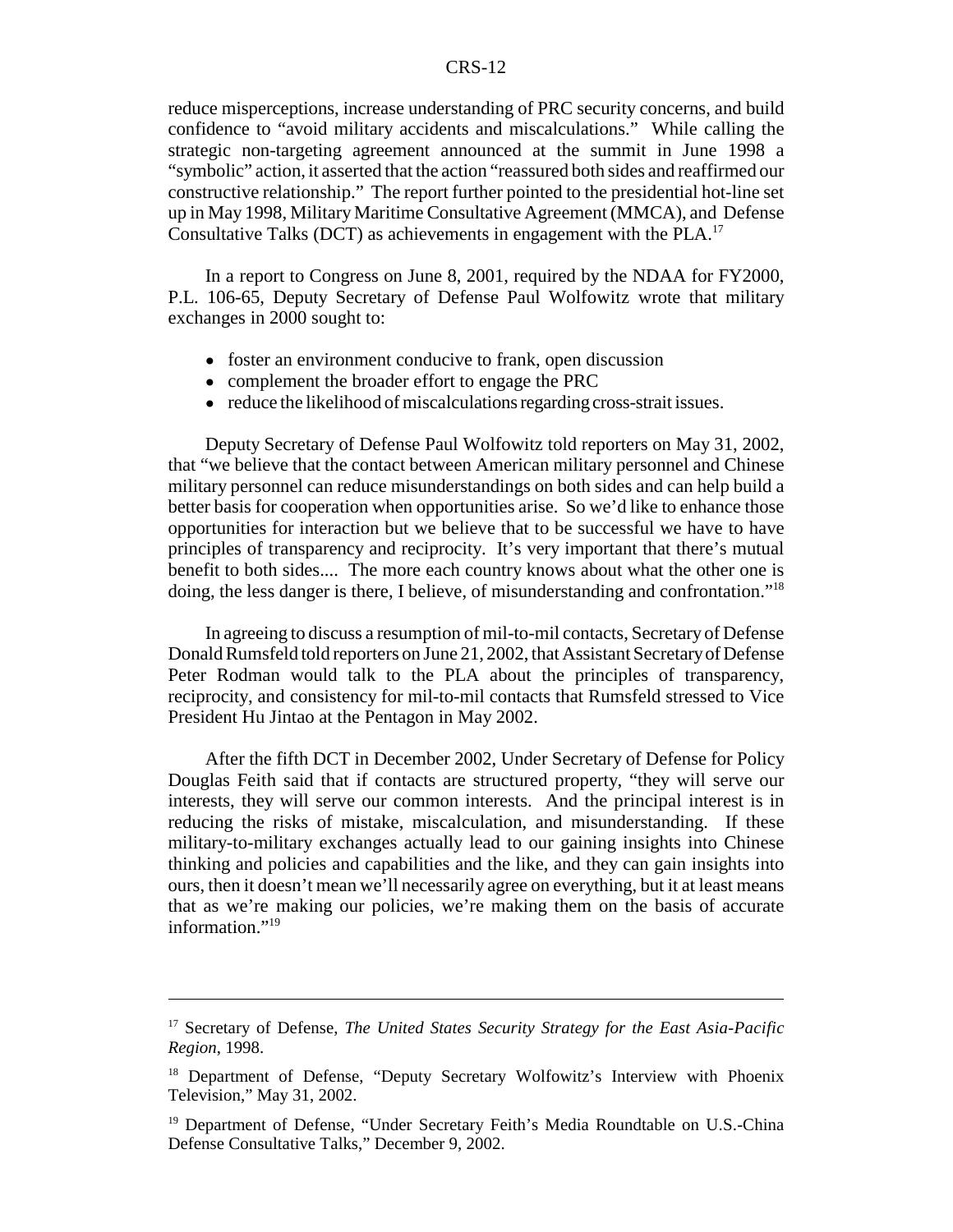**Debate.** U.S. security objectives in mil-to-mil contacts with China have included gaining insights about the PLA's capabilities and concepts; deterrence against a PLA use of force or coercion against Taiwan or U.S. allies; reduction in tensions in the Taiwan Strait; strategic arms control; weapons nonproliferation in countries such as like North Korea, Iran, and Pakistan; closer engagement with top PRC leaders; freedom of navigation and flight; preventing dangers to U.S. military personnel operating in proximity to the PLA; minimizing misperceptions and miscalculations; and accounting for American POW/MIAs.

Skeptics of U.S.-PRC mil-to-mil contacts say they have had little value for achieving these U.S. objectives. Instead that they contend that the contacts served to inform the PLA as it builds its warfighting capability against Taiwan and the United States, which it views as a potential adversary, and seemed to reward belligerence. They oppose rehabilitation of PLA officers involved in the Tiananmen Crackdown. They question whether the PLA has shown transparency and reciprocated with equivalent or substantive access, and urge greater attention to U.S. allies over China. From this perspective, the ups and downs in the military relationship reflect its use as a tool in the bilateral political relationship, in which the PRC at times had leverage over the United States. Thus, they contend, a realistic appraisal of the nature of the PLA threat would call for caution in military contacts with China, perhaps limiting them to exchanges such as strategic talks and seniorlevel policy dialogues, rather than operational areas that involve military capabilities.

A former U.S. Army Attache in Beijing wrote in 1999 that under the Clinton Administration, military-to-military contacts allowed PLA officers "broad access" to U.S. warships, exercises, and even military manuals. He argued that "many of the military contacts between the United States and China over the years helped the PLA attain its goals [in military modernization]." He called for limiting exchanges to strategic dialogue on weapons proliferation, Taiwan, the Korean peninsula, freedom of navigation, missile defense, etc. He urged policymakers not to "improve the PLA's capability to wage war against Taiwan or U.S. friends and allies, its ability to project force, or its ability to repress the Chinese people."20 He also testified to Congress in 2000 that the PLA conceals its capabilities in exchanges with the United States. For example, he said, the PLA invited General John Shalikashvili, Chairman of the Joint Chiefs of Staff, to see the capabilities of the  $15<sup>th</sup>$  Airborne Army (in May 1997), but it showed him a highly scripted routine. Furthermore, the PLA allowed Secretary of Defense Cohen to visit an Air Defense Command Center (in January 1998), but it was "a hollow shell of a local headquarters; it was not the equivalent of America's National Command Center" that was shown to PRC leaders.<sup>21</sup>

In 2000, Randy Schriver, a former official in the Office of the Secretary of Defense, discussed lessons learned in conducting military exchanges during the Clinton Administration and argued for limiting such exchanges. Schriver assessed

<sup>&</sup>lt;sup>20</sup> Larry Wortzel, "Why Caution is Needed in Military Contacts with China," Heritage Foundation Backgrounder, December 2, 1999.

 $^{21}$  Larry Wortzel, Director of the Asian Studies Center at the Heritage Foundation, testimony on "China's Strategic Intentions and Goals" before the House Armed Services Committee, June 21, 2000.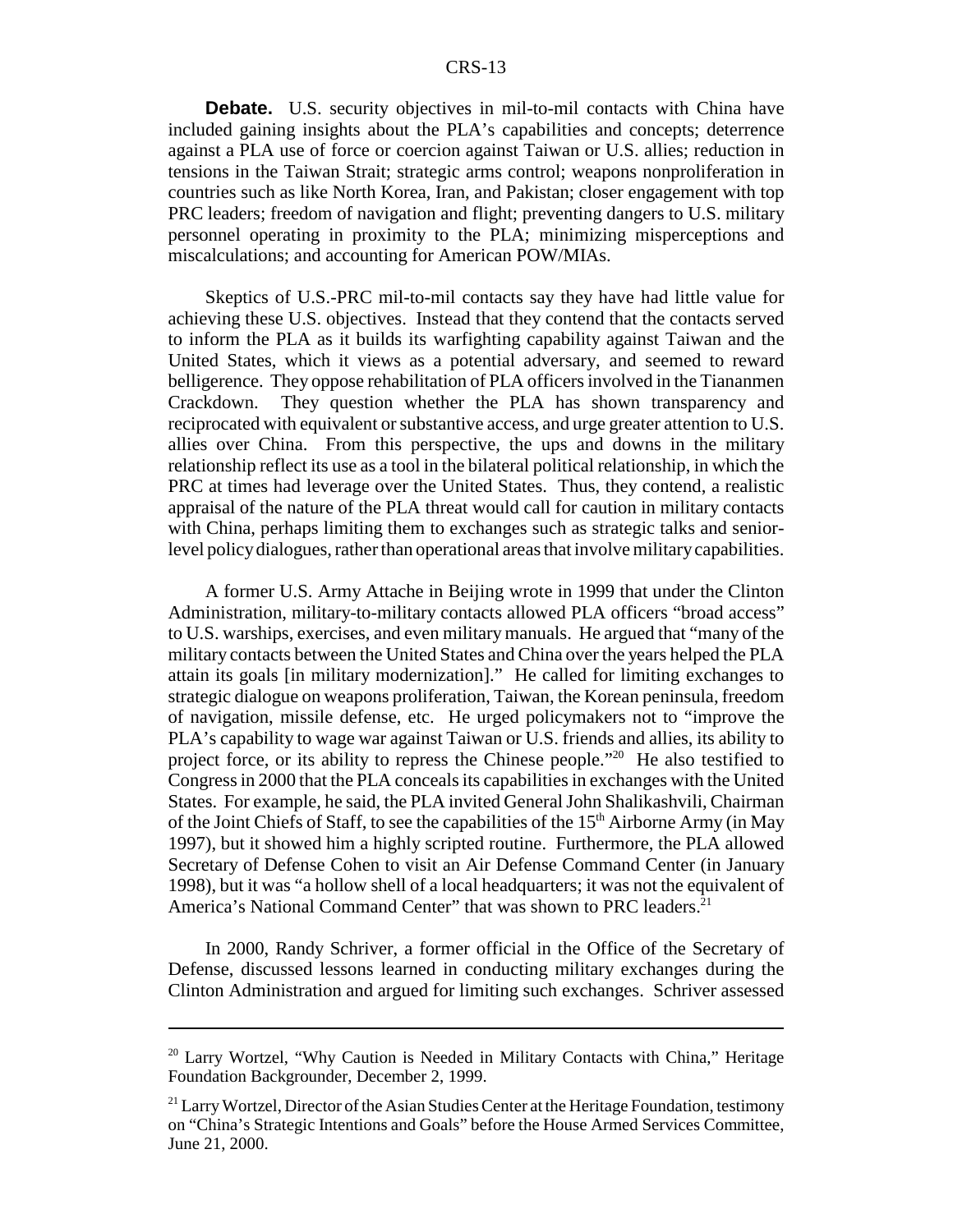senior-level talks as exchanges of talking points rather than real dialogue, but nonetheless helpful. He considered the MMCA a successful confidence-building measure (not knowing the EP-3 aircraft collision incident would occur less than one year later in April 2001). He also said it was positive to have PLA participation in multilateral fora and to expose younger PLA officers to American society. However, Schriver said that the United States "failed miserably" in gaining a window on the PLA's modernization, gaining neither access as expected nor reciprocity; failed to shape China's behavior while allowing China to shape the behavior of some American "ardent suitors"; and failed to deter the PLA's aggression while whetting the PLA's appetite in planning against a potential American adversary. He disclosed that the Pentagon needed to exert control over the Pacific Command's contacts with the PLA, with the Secretary of Defense issuing a memo to set guidelines. He also called for continuing consultations with Congress.<sup>22</sup>

Proponents of military exchanges with the PRC point out that contacts with the PLA cannot be expected to equal contacts with allies in transparency, reciprocity, and consistency. They argue that the mil-to-mil contacts nonetheless promote U.S. interests and allow the U.S. military to gain insights into the PLA, including its top leadership, that no other bilateral contacts provide. U.S. military attaches, led by the Defense Attache at the rank of brigadier general or rear admiral, have contacts at levels lower than the top PLA leaders and are subject to strict surveillance in China. In addition to chances for open intelligence collection, the military relationship can minimize miscalculations and misperceptions, and foster pro-U.S. leanings and understanding, particularly among younger officers who might lead in the future. Proponents caution against treating China as if it is already an enemy, since the United States seeks China's cooperation on international security issues. There might be benefits in cooperation in military medicine to deal with global outbreaks of diseases like SARS (severe acute respiratory syndrome) in 2003, during which a PLA doctor, Dr. Jiang Yanyong, revealed the PRC leadership's coverup of SARS cases at premier PLA hospitals.<sup>23</sup> Since the early 1990s, Congress and the Defense Department have viewed China as the key to getting information to resolve the cases of POW/MIAs from the Korean War.

Citing several exchanges in 1998 (Commander of the Pacific Command's visit that included the first foreign look at the  $47<sup>th</sup>$  Group Army, a U.S. Navy ship visit to Shanghai, and naval consultative talks at Naval Base Coronado), the U.S. Naval Attache in Beijing wrote that "the process of mutual consultation, openness, and sharing of concerns and information needed to preclude future misunderstandings and to build mutual beneficial relations is taking place between the U.S. and China's

 $22$  Randy Schriver, former Country Director for China in the Office of the Secretary of Defense during the Clinton Administration, and later Deputy Assistant Secretary of State for East Asian and Pacific Affairs during the Bush Administration, discussed military contacts with China at an event at the Heritage Foundation on July 27, 2000. See Stephen Yates, Al Santoli, Randy Schriver, and Larry Wortzel, "The Proper Scope, Purpose, and Utility of U.S. Relations with China's Military," *Heritage Lectures*, October 10, 2000.

<sup>23</sup> John Pomfret, "Doctor Says Health Ministry Lied About Disease," *Washington Post*, April 10, 2003; "Feature: A Chinese Doctor's Extraordinary April in 2003," *People's Daily*, June 13, 2003.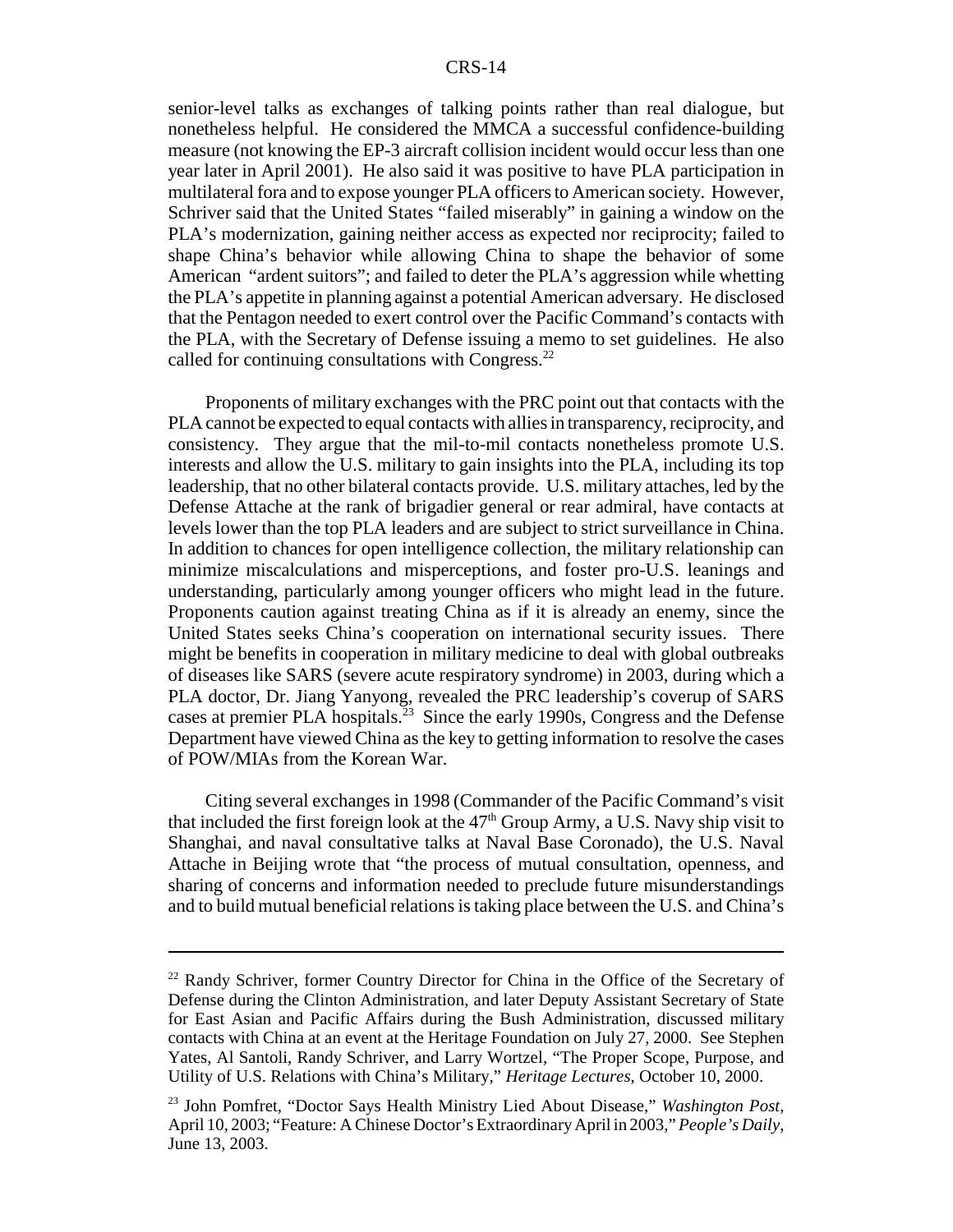armed forces, especially in the military maritime domain." He stressed that "the importance of progress in this particular area of the Sino-American relationship cannot be overestimated."24

Two former U.S. military attaches posted to China maintained in a report that "regardless of whether it is a high-level DoD delegation or a functional exchange of medical officers, the U.S. military does learn something about the PLA from every visit." They advocated that "the United States should fully engage China in a measured, long-term military-to-military exchange program that does not help the PLA improve its warfighting capabilities." They said, "the most effective way to ascertain developments in China's military and defense policies is to have face-toface contact at multiple levels over an extended period of time." Thus, they argued, "even though the PLA minimizes foreign access to PLA facilities and key officials, the United States has learned, and can continue to learn, much about the PLA through its long-term relationship."25

Another former U.S. military attache in Beijing (from 1992 to 1995) acknowledged that he saw many PLA drills and demonstrations by "showcase" units and never any unscripted training events. Nonetheless, he noted that in August 2003, the PLA arranged for 27 military observers from the United States and other countries to be the first foreigners to observe a PLA exercise at its largest training base (which is in the Inner Mongolia region under the Beijing Military Region). He wrote that "by opening this training area and exercise to foreign observers, the Chinese military leadership obviously was attempting to send a message about its willingness to be more 'transparent' in order to 'promote friendship and mutual trust between Chinese and foreign armed forces."<sup>26</sup> However, in a second PLA exercise opened to foreign observers, the "Dragon 2004" landing exercise at the Shanwei amphibious operations training base in Guangdong province in September 2004, only seven foreign military observers from France, Germany, Britain, and Mexico attended, with no Americans (if invited). $27$ 

**Perspectives.** The Center for Naval Analyses found in a study that U.S. and PRC approaches to military exchanges are "diametrically opposed," thus raising tensions at times. While the United States has pursued a "bottom-up" effort starting with lower-level contact to work toward mutual understanding and then strategic agreement, the PRC has sought a "trickle-down" relationship in which agreement on strategic issues results in understanding and then allows for specific activities later. The study said that "the PLA leadership regards the military relationship with the U.S. as a political undertaking for strategic reasons — not a freestanding set of

<sup>24</sup> Captain Brad Kaplan, USN, "China and U.S.: Building Military Relations," *Asia-Pacific Defense Forum*, Summer 1999.

<sup>&</sup>lt;sup>25</sup> Kenneth Allen and Eric McVadon, "China's Foreign Military Relations," Stimson Center, October 1999.

<sup>&</sup>lt;sup>26</sup> Dennis Blasko, "Bei Jian 0308: Did Anyone Hear the Sword on the Inner Mongolian Plains?" *RUSI Chinese Military Update*, October 2003.

<sup>27</sup> *Xinhua*, September 2, 2004; *Liberation Army Daily*, September 3, 2004; *Jane's Defense Weekly*, September 22, 2004.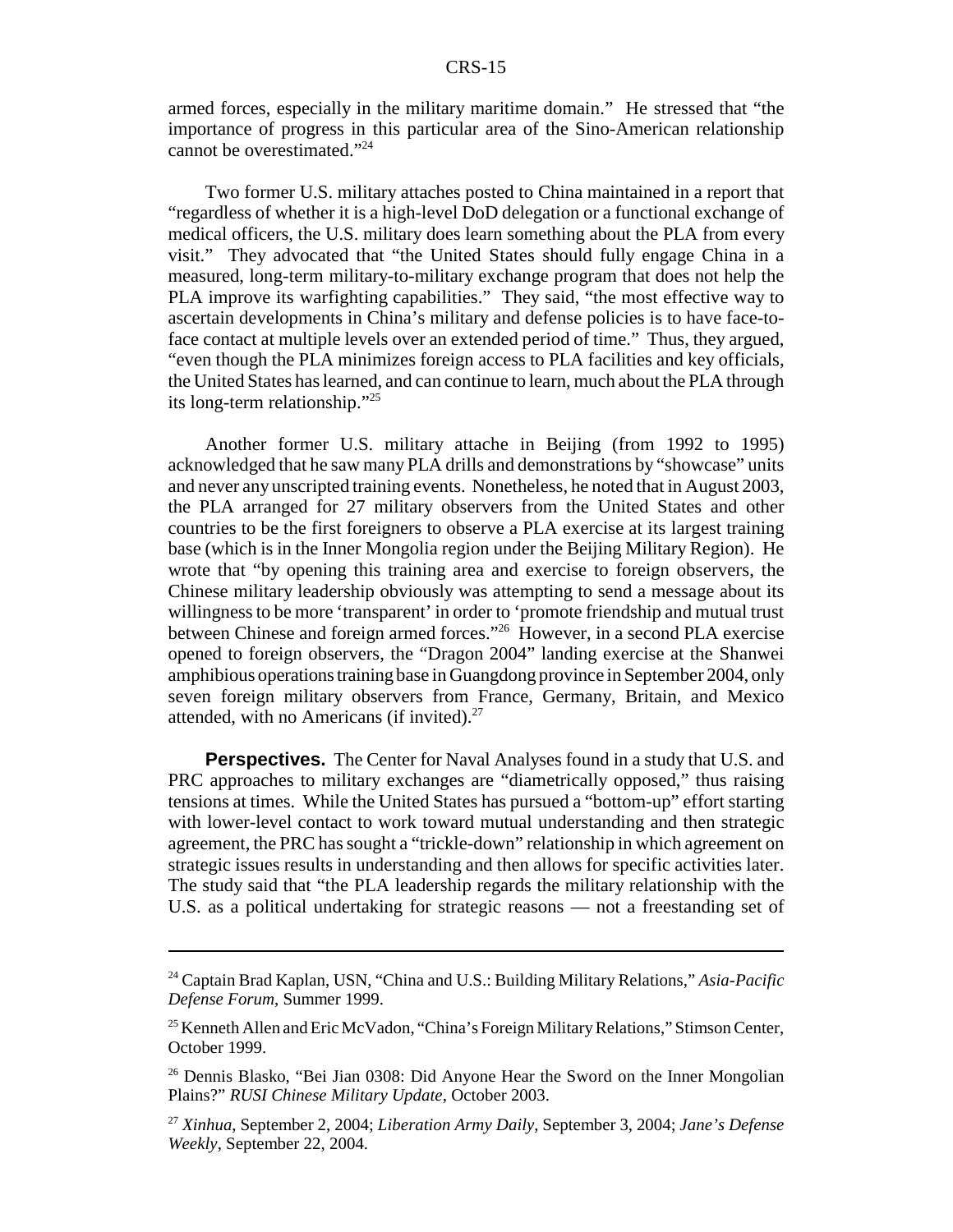military initiatives conducted by military professionals for explicitly military reasons. Fundamentally, the military relationship is a vehicle to pursue strategic political ends." While recognizing that using the military relationship to enhance military modernization is extremely important to the PLA, the study contended that "it is not the key motive force driving the PLA's engagement with DOD." The report also argued that because the PLA suspects the United States uses the military relationship for deterrence, intelligence, and influence, "it seems ludicrous for them to expose their strengths and weaknesses to the world's 'sole superpower'." It noted that using "reciprocity" as a measure of progress "is sure to lead to disappointment."28

#### **U.S. Security Interests**

With lessons learned, a fundamental issue in overall policy toward China is how to use U.S. leadership and leverage in managing a prudent program of military contacts that advances, and does not harm, a prioritized list of U.S. security interests. The Pentagon could pursue such a program with focused control by the Office of the Secretary of Defense; with consultation with Congress and public disclosures; and in coordination with allies and friends in the region, such as Japan, South Korea, Australia, and Singapore. Such a program might include these objectives.

**Communication, Conflict-Avoidance, and Crisis-Management.** The various incidents of direct confrontation between the U.S. military and PLA might call for greater cooperation with China to improve communication, conflictavoidance, and crisis-management. Analysts in China have studied the government's strengths and weaknesses in crisis-management in light of the EP-3 incident in  $2001<sup>29</sup>$  The crisis over the EP-3 collision incident showed the limits in benefits to the United States of pursuing personal relationships with PLA leaders, the consultations under the MMCA, as well as the presidential hot-line. From the beginning of the crisis, PRC ruler Jiang Zemin pressed the United States with a hardline stance, while PLA generals followed without any greater inflammatory rhetoric.<sup>30</sup> The MMCA, initialed at the first DCT in December 1997 and signed by Secretary Cohen in Beijing in January 1998, only arranged meetings to talk about maritime and air safety. There was no mechanism for communication during crises or agreement on rules of engagement. During his second visit to China as PACOM Commander in December 1997, Admiral Prueher said that "I remember wishing I had your telephone number," in response to a PLA naval officer's question about Prueher's thinking during the Taiwan Strait crisis in 1995-1996.<sup>31</sup> After becoming ambassador

<sup>&</sup>lt;sup>28</sup> David Finkelstein and John Unangst, "Engaging DoD: Chinese Perspectives on Military Relations with the United States," CNA Corporation, October 1999.

 $^{29}$  Author's discussions with government-affiliated research organizations in China in 2002.

<sup>30</sup> CRS Report RL30946, *China-U.S. Aircraft Collision Incident of April 2001: Assessments and Policy Implications*, coordinated by Shirley Kan.

<sup>&</sup>lt;sup>31</sup> LTC Frank Miller (USA), "China Hosts Visit by the U.S. Commander in Chief, Pacific," *Asia Pacific Defense Forum*, Spring 1998. The article ended by saying that "perhaps the most important result of Adm. Prueher's December 1997 trip to China is that, should there be another crisis like the March 1996 Taiwan Strait Missile Crisis, Adm. Prueher now has (continued...)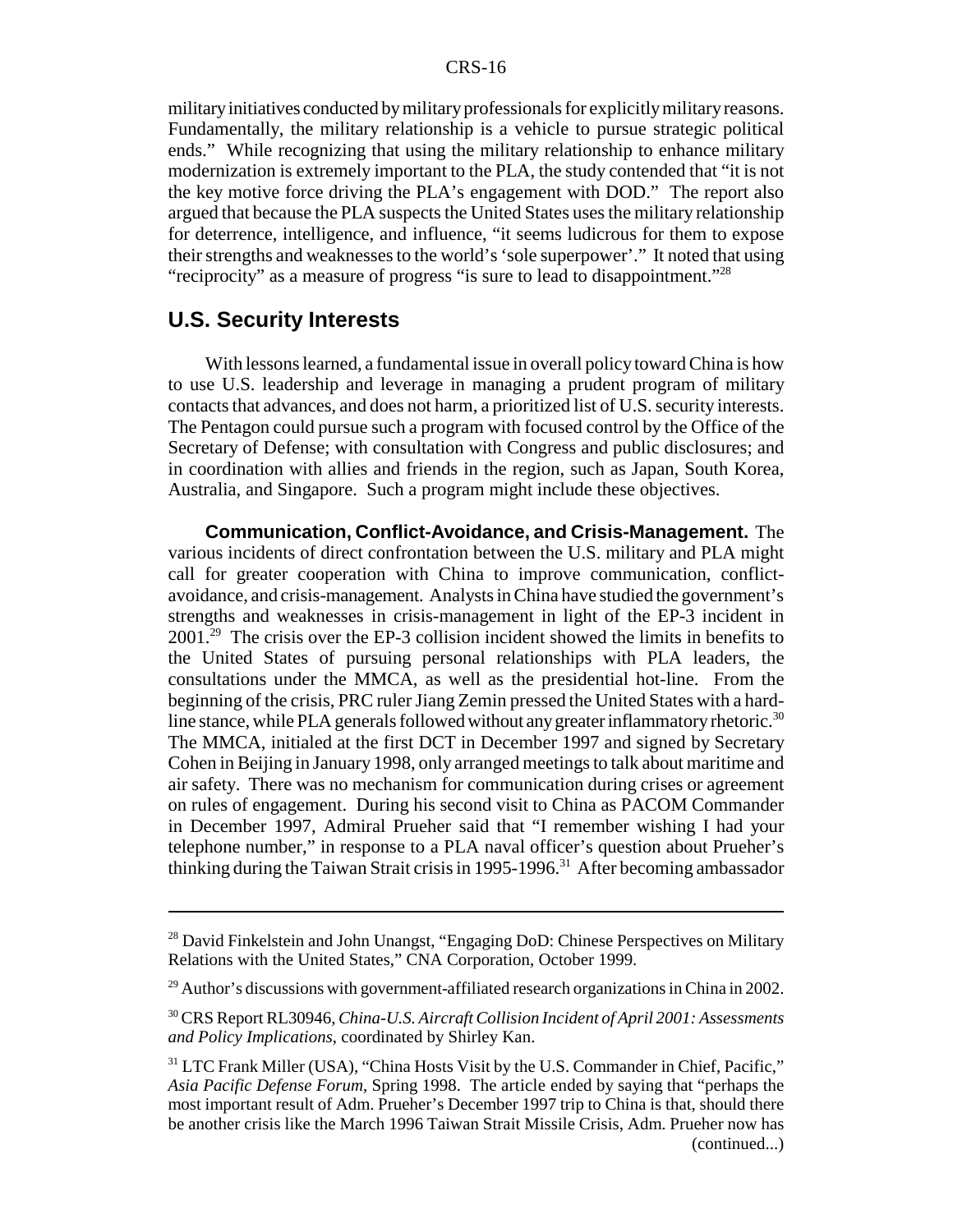to China in December 1999, Prueher was nonetheless frustrated when the Ministry of Foreign Affairs and the PLA would not answer the phone or return phone calls in the immediate aftermath of the EP-3 collision incident. $32$ 

Still, some believe there could be benefits in fostering relationships with PLA officers, both at the senior level and with younger, future leaders. While in Beijing in January 2004, the Chairman of the Joint Chiefs of Staff, General Myers, said that "it's always an advantage to be able to pick up a telephone and talk to somebody that you know fairly well. The relationship that I have with General Liang [Chief of General Staff], the relationship that Defense Secretary Rumsfeld has with his counterpart, General Cao, is going to be helpful in that regard."33 Likewise, visiting Beijing in September 2005, Admiral William Fallon, Commander of the Pacific Command, referred to the value for his regional responsibilities to "pick up the telephone and call someone I already know."34

At the DCT in February 2004, Under Secretary of Defense Douglas Feith proposed a hotline for crisis-management with the PLA. Reflecting a lack of enthusiasm, the PLA continued to study the notion through and beyond the next DCT in April 2005.

**Transparency and Information-Exchange.** Critics of military exchanges with China have charged that the United States gained limited information about the PLA, while granting greater access to the PLA than the access we received. A question in the debate has concerned the extent to which the issues of reciprocity and transparency should affect efforts to increase mutual understanding with the PLA.

According to the Pentagon's report submitted to Congress in January 2001, in 1998, the PLA denied requests by the U.S. Air Force Chief of Staff, General Ryan, to fly in an SU-27 fighter, see integration of the SU-27s into units, and see progress in development of the F-10 fighter. Also in 1998, the PLA denied a U.S. request for Secretary of Defense Cohen to visit China's National Command Center. Still, the PLA requested access to U.S. exercises showing warfighting capabilities, with two cases of denial by the Pentagon in 1999: PLA requests to send observers to the U.S. Army's premier National Training Center (NTC) at Fort Irwin in California and to the Red Flag air combat training exercise at Nellis Air Force Base in Nevada (see entry on PLA delegation's visit in March 1999).

 $31$  (...continued)

the phone number."

<sup>&</sup>lt;sup>32</sup> John Keefe, "Anatomy of the EP-3 Incident, April 2001," Center for Naval Analyses report, January 2002.

<sup>33</sup> Jim Garamone, "China, U.S. Making Progress on Military Relations," American Forces Press Service, January 15, 2004.

<sup>34</sup> U.S. Pacific Command, Adm. William J. Fallon, "Roundtable at Embassy PAS Program Room," Beijing, China, September 7, 2005. Adm. Fallon also said he consulted "extensively" with retired Adm. Prueher, former Commander of the Pacific Command.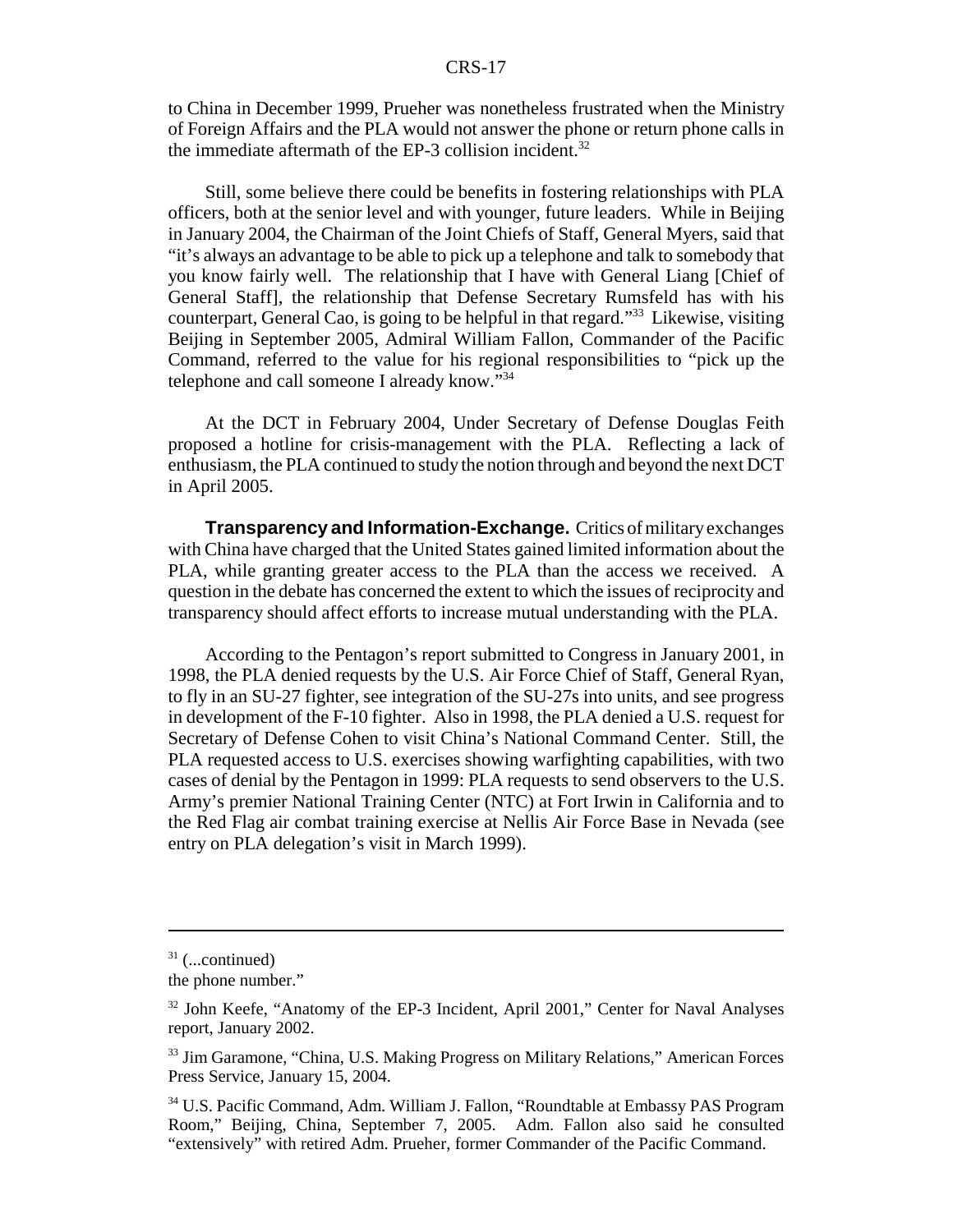Regarding controversial access to the U.S. Army's NTC, visits by PLA delegations in the 1990s included those in November 1994 and December 1997.<sup>35</sup> Then, in December 1998, the U.S. Army reportedly resisted a PLA request for greater, unprecedented access to the NTC in 1999, because the PLA asked for access greater than that granted to other countries, the PLA would gain information to enhance its warfighting, and the PLA was unlikely to reciprocate with similar access for the U.S. military. The PLA wanted to observe, with direct access, the  $3<sup>rd</sup>$  Infantry Division (Mechanized) and the  $82<sup>nd</sup>$  Airborne Division in a training exercise. Army officials reportedly felt pressured by Admiral Prueher at PACOM and Secretary Cohen to grant the request. In the end, the Pentagon announced on March 17, 1999, that it denied the PLA's request.<sup>36</sup>

The Defense Department's 2003 report to Congress on PRC military power charged that "since the 1980s, U.S. military exchange delegations to China have been shown only 'showcase' units, never any advanced units or any operational training or realistic exercises."37 However, a Rand study in 2004 argued that the DOD's statement "appears to be inaccurate." Rand reported that between 1993 and 1999, U.S. visitors went to 51 PLA units. (PLA delegations visited 71 U.S. military units between 1994 and 1999.) The report recommended that "the best way of dealing with the reciprocity and transparency issue is to remove it as an issue." It called for proper planning and a focus on educational exchanges.<sup>38</sup>

In 2005, the PRC did not allow U.S. forces to observe the major combined PLA-Russian military exercise, "Peace Mission 2005," and prohibited U.S. participation in the multilateral humanitarian exercise in Hong Kong, to which U.S. forces had joined for years in the past.<sup>39</sup> Still, PACOM Commander, Admiral Fallon, invited PLA observers to the U.S. "Valiant Shield" exercise that brought three aircraft carriers to waters off Guam in June 2006.

Nonetheless, U.S. participants in contacts with the PLA have reported gaining insights into PLA capabilities and concepts. The record of military contacts since 1993 (in the next part of this CRS report) shows some instances when the PLA provided U.S. visitors with unprecedented access, including at such units as the:

- Satellite Control Center in Xian (1995)
- Guangzhou Military Region headquarters (1997)

<sup>&</sup>lt;sup>35</sup> The PLA's visit to the NTC in November 1994 was not the first time that the PLA observed U.S. military training at Fort Irwin. In August 1985, the United States allowed the PLA to observe military training at Fort Benning, GA; Fort Bragg, NC; and Fort Irwin, CA. See Colonel Jer Donald Get, "What's With the Relationship Between America's Army and China's PLA?" Army War College monograph, September 15, 1996.

<sup>36</sup> Sean Naylor, "Chinese Denied Full Access to the NTC," *Army Times*, March 29, 1999.

<sup>&</sup>lt;sup>37</sup> Department of Defense, "Report on PRC Military Power," July 2003.

<sup>&</sup>lt;sup>38</sup> Kevin Pollpeter, "U.S. China Security Management: Assessing the Military-to-Military Relationship," RAND Corporation, 2004.

<sup>&</sup>lt;sup>39</sup> Assistant Secretary of Defense Peter Rodman, remarks to the U.S.-China Economic and Security Review Commission, March 16, 2006.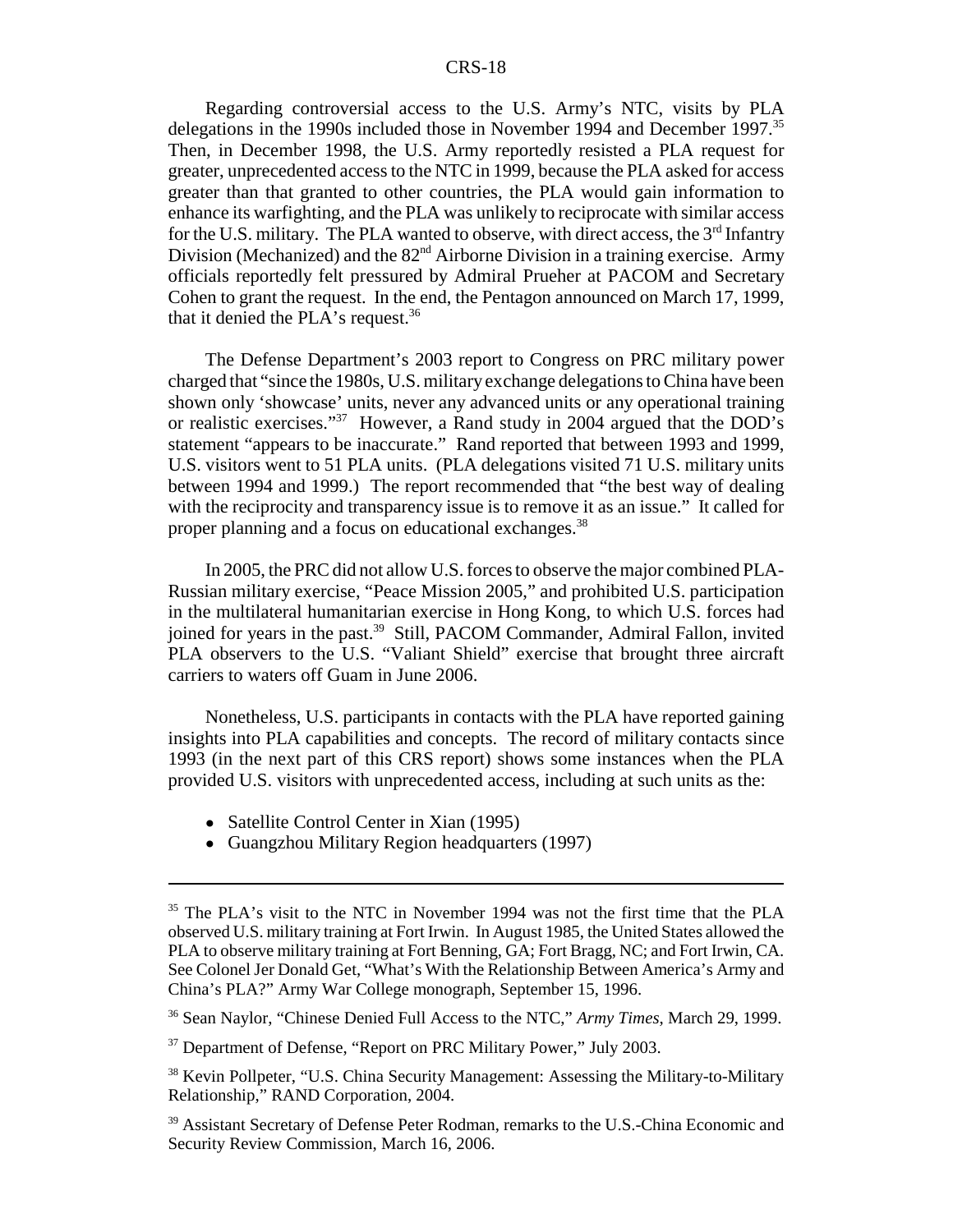- ! Beijing Military Region's Air Defense Command Center (1998)
- $\bullet$  47<sup>th</sup> Group Army (1998)
- Armored Force Engineering Academy (2000)
- Training base in Inner Mongolia (2003), with multinational access
- Zhanjiang, homeport of the PLAN's South Sea Fleet (2003)
- Beijing Aerospace Control Center (2004)
- $\bullet$  2<sup>nd</sup> Artillery (missile corps) headquarters (2005)
- $\bullet$  39<sup>th</sup> Group Army (2006)
- FB-7 fighter at  $28<sup>th</sup>$  Air Division (2006).

**Tension-Reduction over Taiwan.** Tensions over Taiwan have continued to flare since the mid-1990s, with many observers fearing the possibility of war looming between the United States and China — two nuclear powers. The Bush Administration maintains that it has managed a balanced policy toward Beijing and Taipei that preserves peace and stability. Nonetheless, in April 2004, Assistant Secretary of State James Kelly testified to Congress that U.S. efforts at deterring China's coercion "might fail" if Beijing becomes convinced that it must stop Taiwan from advancing on a course toward permanent separation from China.<sup>40</sup> Kelly also noted that the PRC leadership accelerated the PLA buildup after 1999. The Pentagon reported to Congress in May 2004 that the PLA has "accelerated" modernization, including a missile buildup, in response to concerns about Taiwan. $41$ 

Under the Taiwan Relations Act (TRA), P.L. 96-8, that has governed U.S. policy toward Taiwan since 1979, Congress has oversight of the President's management of the cross-strait situation under the rubric of the "one China" policy.<sup>42</sup> While considering contacts with the PLA, the United States, after the 1995-1996 Taiwan Strait Crisis, has increased arms sales to and ties with Taiwan's military.43 Policy considerations include offering arms sales and cooperation to help Taiwan's self-defense; securing leverage over Beijing and Taipei; deterring aggression or coercion; discouraging provocations from Beijing or Taipei; and supporting crossstrait dialogue and confidence-building measures. In educational exchanges with the PLA, questions have concerned whether to allow PLA officers to attend U.S. military academies, colleges, or universities, and how that change could affect attendees from Taiwan's military; and whether to allow attendees from Taiwan at PACOM's Asia-Pacific Center for Security Studies (APCSS).

Concerning the APCSS courses in Honolulu, the Bush Administration's policy change to allow attendance from Taiwan has affected the PLA's attendance and interactions among the U.S., PRC, and other Asian militaries. In November 2001, the Department of Defense directed APCSS to allow people from Taiwan to participate in courses and conferences. Acknowledging the potential difficulty for

<sup>&</sup>lt;sup>40</sup> Testimony at a hearing on "The Taiwan Relations Act: The Next 25 Years," before the House International Relations Committee, April 21, 2004.

<sup>41</sup> Defense Department, "Annual Report on PRC Military Power," May 29, 2004.

<sup>42</sup> See CRS Report RL30341, *China/Taiwan: Evolution of the "One China" Policy — Key Statements from Washington, Beijing, and Taipei*, by Shirley Kan.

<sup>43</sup> See CRS Report RL30957, *Taiwan: Major U.S. Arms Sales Since 1990,* by Shirley Kan.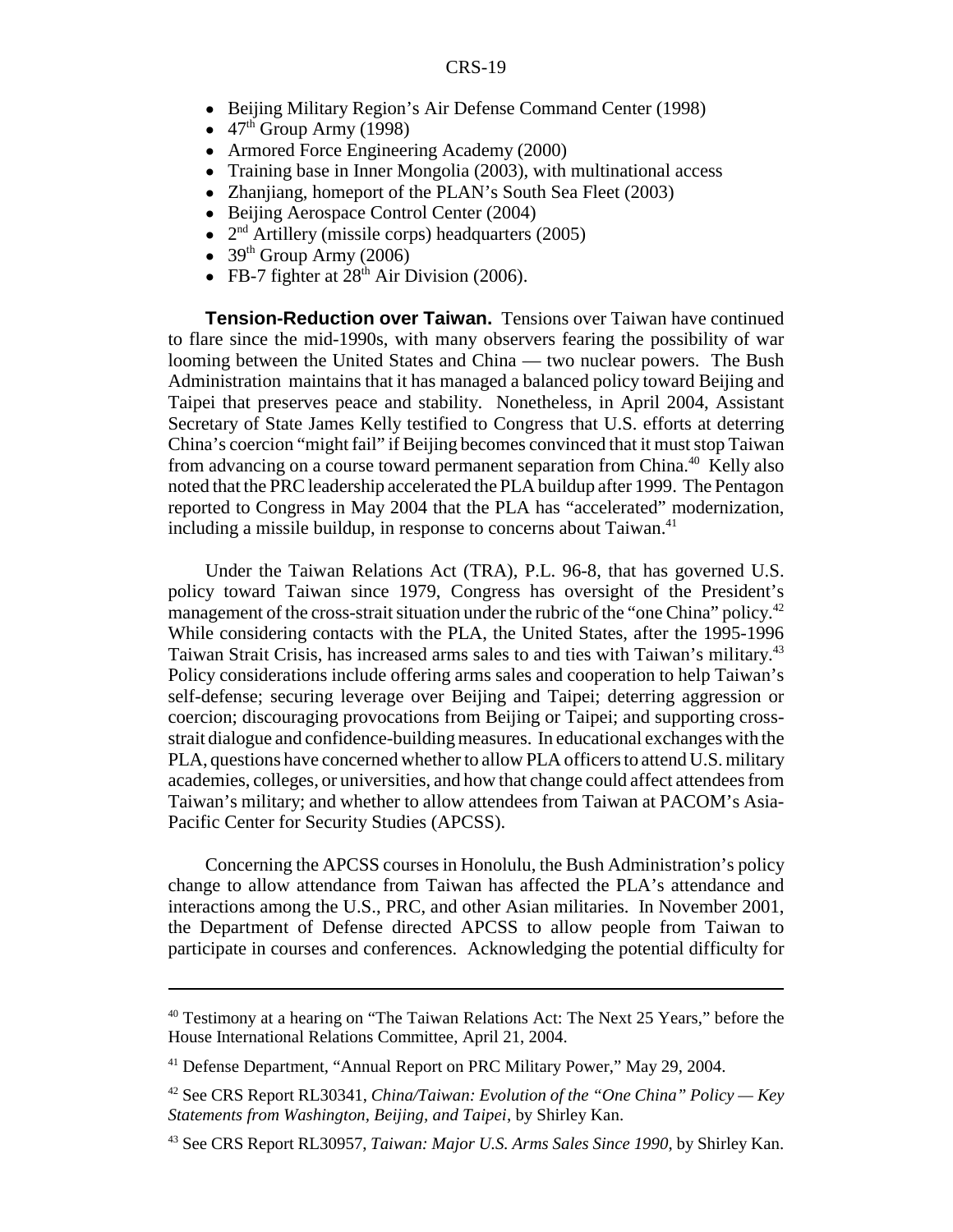continuing participation by the PLA, the policy called for alternating invitations to the PRC and Taiwan. In the summer of 2002, three fellows from Taiwan attended the Executive Course, the first time that Taiwan sent students to APCSS. Dissatisfied with alternating attendance with Taiwan's representatives, the PLA stopped sending representatives to APCSS courses and conferences by 2004.<sup>44</sup>

While the Mutual Defense Treaty of 1954 terminated at the end of 1979 and the TRA does not commit the United States to defend Taiwan, the TRA states that it is U.S. policy, among other points:

- ! to consider any non-peaceful efforts to determine the future of Taiwan, including boycotts or embargoes, a threat to the peace and security of the Western Pacific region and of "grave concern" to the United States;
- to provide Taiwan with arms of a defensive character (making available to Taiwan such defense articles and defense services in such quantity as may be necessary to enable Taiwan to maintain a sufficient self-defense capability);
- to maintain the U.S. capacity to resist any resort to force or other forms of coercion that would jeopardize the security, or the social or economic system, of the people on Taiwan.

There is a question about the extent of the U.S. role in supporting cross-strait dialogue. In Shanghai in July 2000, visiting Secretary of Defense Cohen said that the Clinton Administration viewed the newly-elected President Chen Shui-bian of Taiwan as offering hope for cross-strait reconciliation. Cohen stepped out of the narrow mil-to-mil context and met with Wang Daohan, chairman of the PRC's Association for Relations Across the Taiwan Strait (ARATS). This meeting raised questions about the U.S. role in more actively encouraging cross-strait talks. Cohen said that Chen showed flexibility after becoming president and that there was a window of opportunity for changes.<sup>45</sup> In contrast, in Beijing in February 2004, visiting Under Secretary of Defense Feith said he did not discuss the contentious issue raised by PLA leaders "at length" concerning referendums in Taiwan — an issue over which the PRC threatened to use force. Feith said he did not discuss the issue because it was not defense-related.<sup>46</sup>

**Nuclear Nonproliferation and Strategic Talks.** Despite past engagement with the PLA to seek cooperation in weapons nonproliferation, the United States continues to have concerns about PRC entities and has repeatedly imposed sanctions. Secretary of Defense Cohen visited China and urged its commitment to weapons nonproliferation. China did not join in the U.S.-led Proliferation Security Initiative (PSI) announced by President Bush in May 2003 (to interdict dangerous shipments).

<sup>44</sup> Author's discussions at the Biennial Conference at APCSS on July 16-18, 2002; interview with former PACOM staff.

<sup>45</sup> Department of Defense, "Secretary Cohen's Press Conference at the Shanghai Stock Exchange," Shanghai, China, July 14, 2000.

<sup>46</sup> Joe McDonald (AP), "Feith Voices Concern Over Chinese Missiles," *Army Times*, February 11, 2004.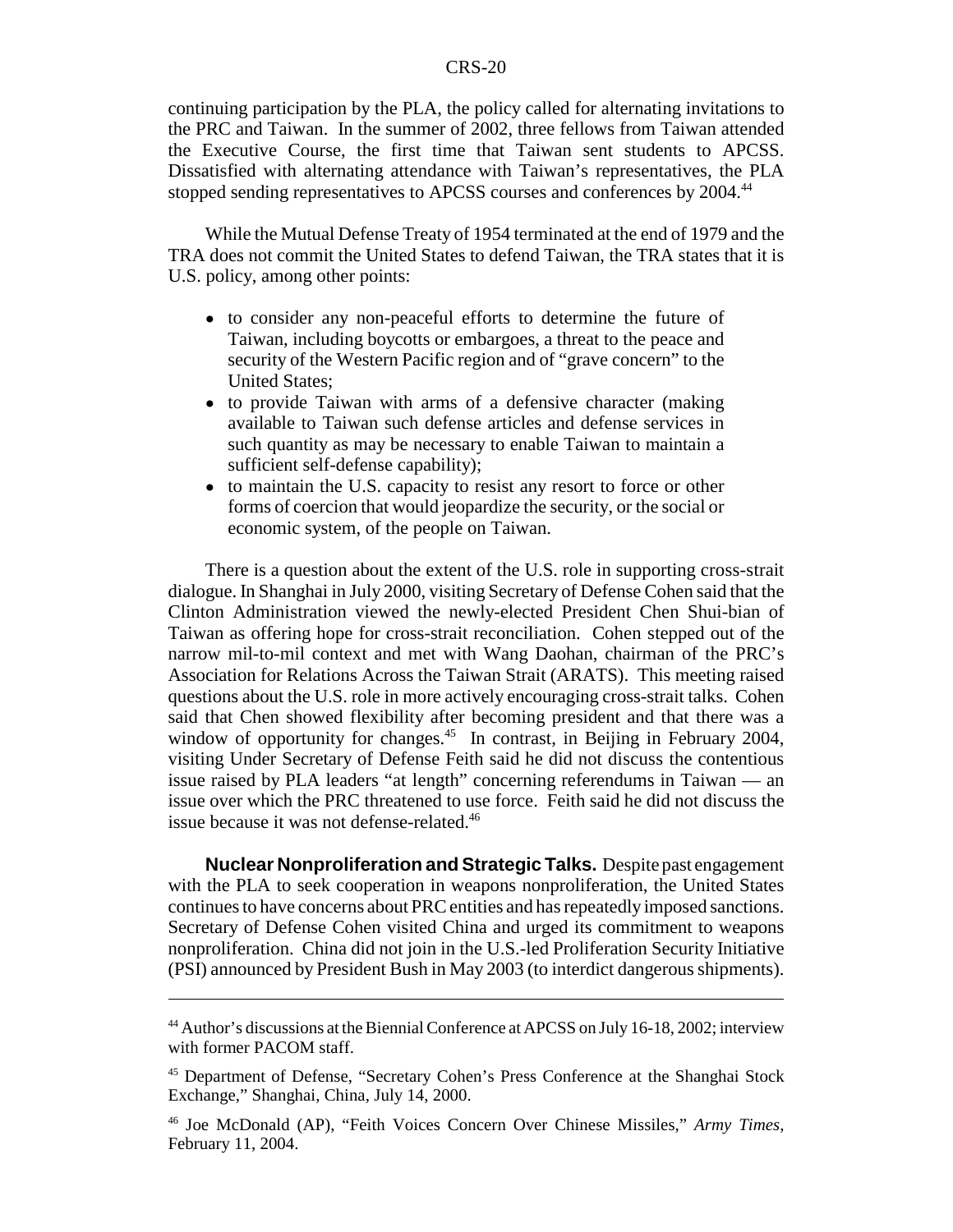There is a debate about the policy of the Bush Administration in engaging China — and the PLA — in a multilateral effort to achieve the dismantlement of North Korea's nuclear weapons and nuclear programs. In April 2003, China hosted trilateral talks among the United States, China, and North Korea. Then, China hosted the first round of six-nation talks in August 2003 that also included Japan, South Korea, and Russia. The following month, PLA units replaced paramilitary People's Armed Police (PAP) units along China's border with North Korea, apparently to signal to Pyongyang the seriousness of the tensions and warn against provocative actions. Beijing has hosted additional rounds of Six-Party Talks. After the third round, PRC leaders hosted North Korea's defense minister in July 2004. However, while there has been progress in the process of talks, achieving results in North Korea's nuclear dismantlement has remained elusive since the critical issue began in October 2002. There are questions about whether China has been adequately assertive in using its economic and political leverage over North Korea and whether China shares the U.S. priority of the complete, verifiable, and irreversible dismantlement — not just a freeze — of North Korea's nuclear weapons programs. China, nonetheless, has stated the common goal of a nuclear-free Korean peninsula.<sup>47</sup>

As for a strategic nuclear dialogue, the Clinton Administration had included nuclear forces as a priority area for expanded military discussions, including during the visits to China in 1998 of Secretary of Defense Cohen and President Clinton. Concerns have increased about China's "No First Use" policy and whether it is subject to greater debate. In July 2005, PLA Major General Zhu Chenghu, a dean at the PLA's National Defense University, told western journalists in Beijing that "if the Americans draw their missiles and position-guided ammunition into the target zone on China's territory, I think we will have to respond with nuclear weapons," and he included the PLA's naval ships and fighters as China's "territory." Zhu added that if the United States is determined to intervene in a Taiwan scenario, "we will be determined to respond, and we Chinese will prepare ourselves for the destruction of all cities east of Xian [an ancient capital city in north-central China]. Of course, the Americans will have to be prepared that hundreds of, or two hundreds of, or even more cities will be destroyed by the Chinese." Zhu also dismissed China's "No First Use" policy, saying that it applied only to non-nuclear states and could be changed.<sup>48</sup> China's experts argued that Zhu's comments reflected China's concerns about the challenges presented by U.S. defense policy and nuclear strategy for China's policy.<sup>49</sup> When Secretary of Defense Rumsfeld visited in October 2005, the PLA accorded him the honor of being the first foreigner to visit the Second Artillery's headquarters, where its commander, General Jing Zhiyuan, assured Rumsfeld that China would not

<sup>47</sup> CRS Report RL31555, *China and Proliferation of Weapons of Mass Destruction: Policy Issues*, by Shirley Kan.

<sup>48</sup> Jason Dean, "Chinese General Lays Nuclear Card on U.S.' Table," *Wall Street Journal*, July 15, 2005; Danny Gittings, "General Zhu Goes Ballistic," *Wall Street Journal*, July 18, 2005.

<sup>49</sup> World Security Institute China Program, "Opening the Debate on U.S.-China Nuclear Relations," *China Security*, Autumn 2005.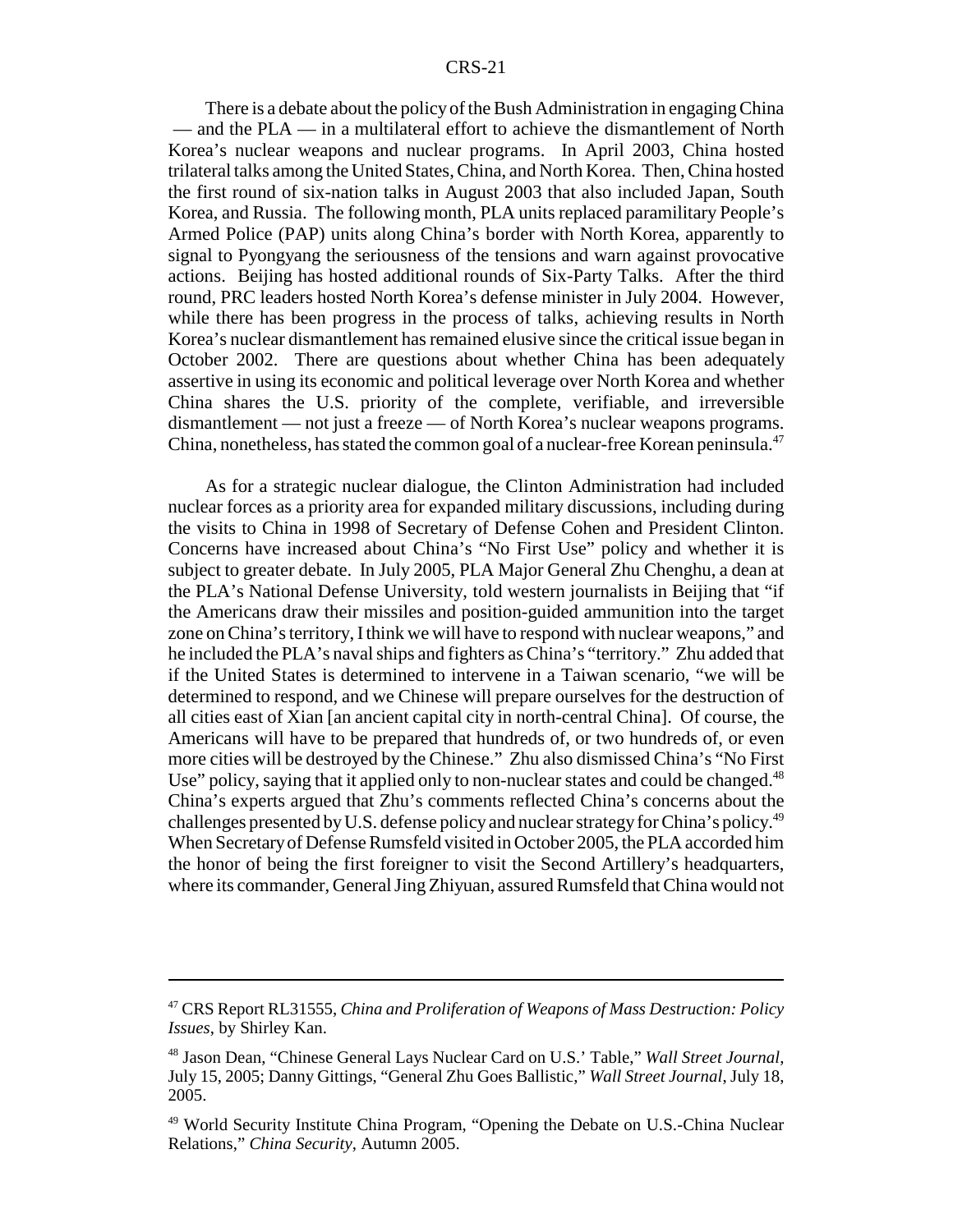be the first to use nuclear weapons.<sup>50</sup> Afterwards, the Bush Administration has considered a visit by General Jing to the U.S. Strategic Command (STRATCOM).

**Counterterrorism and Beijing Olympics.** The PRC's cooperation in counterterrorism after the attacks on September 11, 2001, has not included military cooperation with the U.S. military. The U.S. Commanders of the Central and Pacific Commands, General Tommy Franks and Admiral Dennis Blair, separately confirmed in April 2002 that China did not provide military cooperation (nor was it requested) in Operation Enduring Freedom against Al Qaeda in Afghanistan (e.g., basing, staging, or overflight) and that China's shared intelligence was not specific enough. Also, the Pentagon issued a report in June 2002 on the international coalition fighting terrorism and did not include China among the countries providing military contributions. China has provided diplomatic support, cited by the State Department.<sup>51</sup>

Some have urged caution in military cooperation with China on this front, while others see benefits for the U.S. relationship with China and the war on terrorism. Senator Bob Smith and Representative Dana Rohrabacher wrote Secretary of Defense Rumsfeld in late 2001, to express concerns about renewed military contacts with China. In part, they argued that "China is not a good prospect for counter-terrorism cooperation," because of concerns that China has practiced internal repression in the name of counterterrorism and has supplied technology to rogue regimes and state sponsors of terrorism.<sup>52</sup> In contrast, a report by Rand in 2004 urged a program of security management with China that includes counterterrorism as one of three components.<sup>53</sup>

As preparations intensify for the summer Olympics in Beijing in 2008, a policy issue concerns the extent to which the United States, including the U.S. military, should support security at the games to protect U.S. citizens and should cooperate with the PLA and the paramilitary PAP. With concerns about internal repression by the PRC regime in the Tiananmen Crackdown of June 1989 and after, U.S. sanctions (in Section 902 of the Foreign Relations Authorization Act for FYs 1990 and 1991, P.L. 101-246) have denied the export to China of defense articles/services, including helicopters, as well as crime control equipment. Presidential waivers are authorized. However, a precedent was set in 2004, when various U.S. departments, including the Department of Defense, provided security assistance for the Olympic games in Athens, Greece, in 2004. Such assistance included an anti-terrorism exercise held

<sup>&</sup>lt;sup>50</sup> General Jing's reiteration of the "no first use" pledge was cited by one official PRC media report: "Rumsfeld Visits China; The Chinese Side Reiterates It Will Not Use Nuclear Weapons First," *Zhongguo Tongxun She [New China News Agency]*, October 20, 2005.

<sup>51</sup> CRS Report RL33001, *U.S.-China Counterterrorism Cooperation: Issues for U.S. Policy*, by Shirley Kan; and Department of Defense, "International Contributions to the War Against Terrorism," June 14, 2002.

<sup>&</sup>lt;sup>52</sup> Senator Bob Smith and Representative Dana Rohrabacher, letter to Secretary of Defense Donald Rumsfeld, December 17, 2001.

<sup>53</sup> Rand, "U.S.-China Security Management: Assessing the Military-to-Military Relationship," July 2004.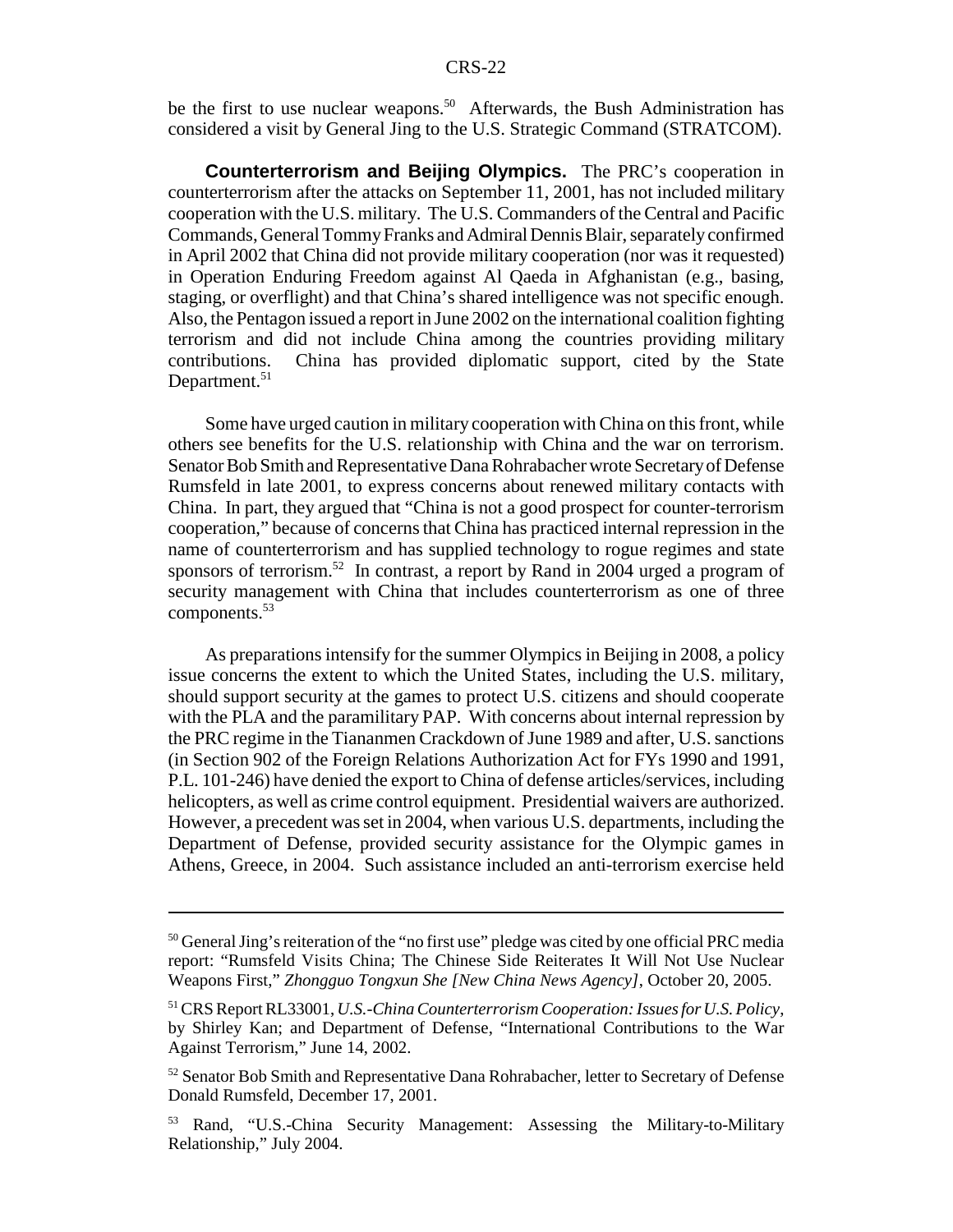by the European Command in March 2004; exercise scenarios created by the Defense Threat Reduction Agency to defend against weapons of mass destruction; imagery collected by the National Geospatial-Intelligence Agency; and defensive barriers and facilities set up by deployed U.S. naval forces.<sup>54</sup>

On June 22, 2006, at a hearing of the House Armed Services Committee, Brigadier General John Allen, the Principal Director for Asian and Pacific Affairs at the Office of the Secretary of Defense, told Congress that the Pentagon was starting discussions with China regarding security cooperation for the 2008 Olympics.

**Accounting for POW/MIAs.** For humanitarian reasons or to advance the broader U.S.-PRC relationship, the PLA has been helpful in U.S. efforts to resolve POW/MIA cases from World War II, the Vietnam War, and the Cold War. In February 2001, the Defense Department characterized PRC assistance to the United States in recovering remains from World War II as "generous," citing the missions in 1994 in Tibet and in 1997-1999 in Maoer Mountain in southern China.<sup>55</sup>

However, for over a decade — even as the survivors of those lost in the Korean War are aging and dying — the United States has faced a challenge in securing the PLA's cooperation in U.S. accounting for POW/MIAs from the Korean War. Despite visits by the Director of the Defense POW/MIA Office and other senior U.S. military leaders to China and improved overall bilateral relations, the United States has not been able to announce progress in obtaining such cooperation from the PLA.

In April 1992, a military official in Eastern Europe supplied a report to then Secretary of Defense Dick Cheney, alleging that "several dozen" American military personnel captured in the Korean War (1950-1953) were sent to a camp in the Northeastern city of Harbin in China where they were used in psychological and medical experiments before being executed or dying in captivity.<sup>56</sup> In May 1992, the State Department raised the issue of POW/MIAs with the PRC, saying it was a "matter of the highest national priority," and in June 1992, the Senate Select Committee on POW/MIA Affairs received information from the Russian government indicating that over 100 American POWs captured in the Korean War were interrogated by the Soviet Union and possibly sent to China.57 The United States also presented to the PRC a list of 125 American military personnel still unaccounted for since the Korean War, who were believed to have been interrogated in the Soviet Union and then sent to China. China responded to the United States that it did not

<sup>54</sup> GAO, "Olympic Security: U.S. Support to Athens Games Provides Lessons for Future Olympics," May 2005.

<sup>55</sup> Department of Defense, news release, "China Provides World War II U.S. Aircraft Crash Sites," February 8, 2001.

<sup>56</sup> Melissa Healy, "China Said to Have Experimented on U.S. POWs," *Los Angeles Times*, July 4, 1992.

<sup>57</sup> Mark Sauter, "POW Probe Extends to Korea, China," *Tacoma News-Tribune*, June 21, 1992.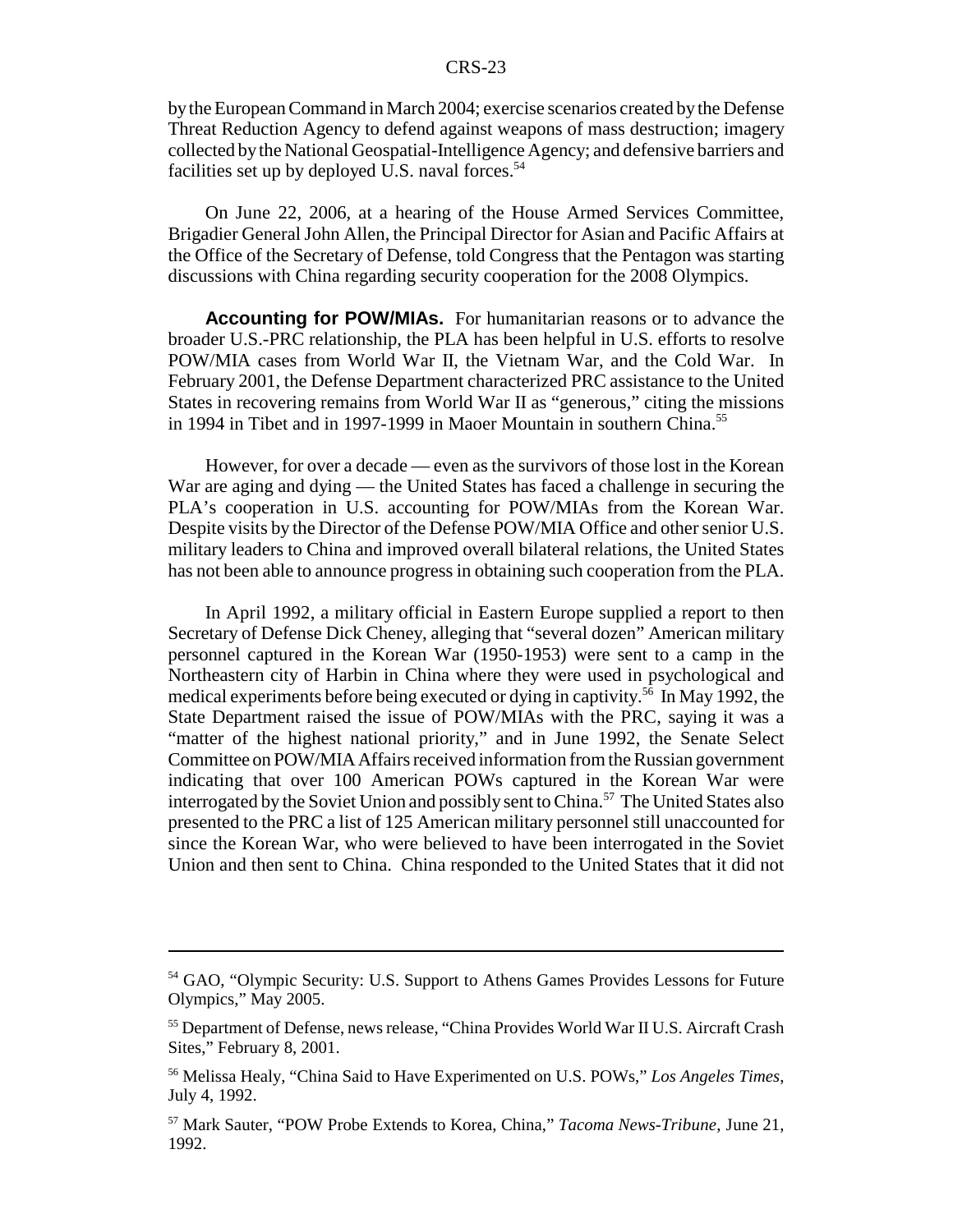receive anyone on that list from the former Soviet Union.<sup>58</sup> But that response apparently did not address whether China received American military personnel from North Korea or China itself transferred them.

Upon returning from North Korea and Southeast Asia in December 1992, Senator Robert Smith, Vice Chairman of the Select Committee on POW/MIA Affairs, disclosed that officials in Pyongyang admitted that "hundreds" of American POWs captured in the Korean War were sent to China and did not return to North Korea. According to Smith, North Korean officials said that China's PLA operated POW camps in North Korea during the Korean War and the Cold War and detained Americans in China's northeastern region. Moreover, North Korean officials told Smith that some American POWs could have been sent to the Soviet Union for further interrogations. Smith advocated that the U.S. government press the PRC government for information on POWs rather than accept the PRC's denials that it had POWs or information about them, saying "this is where the answers lie."59 (The Senate created the Select Committee on POW/MIA Affairs in August 1991, chaired by Senator John Kerry. It concluded in December 1992, after gaining "important new information" from North Korea on China's involvement with U.S. POWs.<sup>60</sup>)

Secretary of Defense Cohen visited China in 1998 and stressed cooperation on POW/MIA cases one of four priorities in relations with the PLA. After visiting China in January 1999 to seek the PLA's cooperation in opening its secret archives on the Korean War, the Director of the Defense POW/MIA Office (DPMO), Robert Jones, said that "we believe that Chinese records of the war may hold the key to resolving the fates of many of our missing servicemen from the Korean War." The office's spokesman, Larry Greer, reported that the PRC agreed to look into the U.S. request to access the archives. $61$  In March 2003, DPMO Director Jerry Jennings visited China and said that PRC records likely hold "the key" to resolving some POW/MIA cases from the Korean War.<sup>62</sup>

Just days after the Chairman of the Joint Chiefs of Staff, General Myers, visited Beijing in January 2004, PRC media reported on January 19, 2004, that the government declassified the first batch of over 10,000 files in its archives on the PRC's foreign relations from 1949 to 1955. However, this step apparently excluded wartime records, and General Myers did not announce cooperation by China in providing information in its archives related to American POW/MIAs from the

<sup>58 &</sup>quot;No U.S. POWs in China," *Beijing Review*, July 27-August 2, 1992.

<sup>59</sup> Carleton R. Bryant, "N. Korea: POWs Sent to China: Senator Says U.S. Must Prod Beijing," *Washington Times*, December 23, 1992.

 $60$  Report of the Select Committee on POW/MIA Affairs, U.S. Senate, Report 103-1, January 3, 1993. Also see CRS Issue Brief IB92101, *POWs and MIAs: Status and Accounting Issues*, by Robert Goldich.

<sup>61</sup> Sue Pleming, "U.S. Asks China for Access to Korean POW Files," *Reuters*, February 4, 1999.

<sup>62</sup> Department of Defense, "U.S., China Agree to Enhanced Cooperation on POW/MIA Matters," March 29, 2003.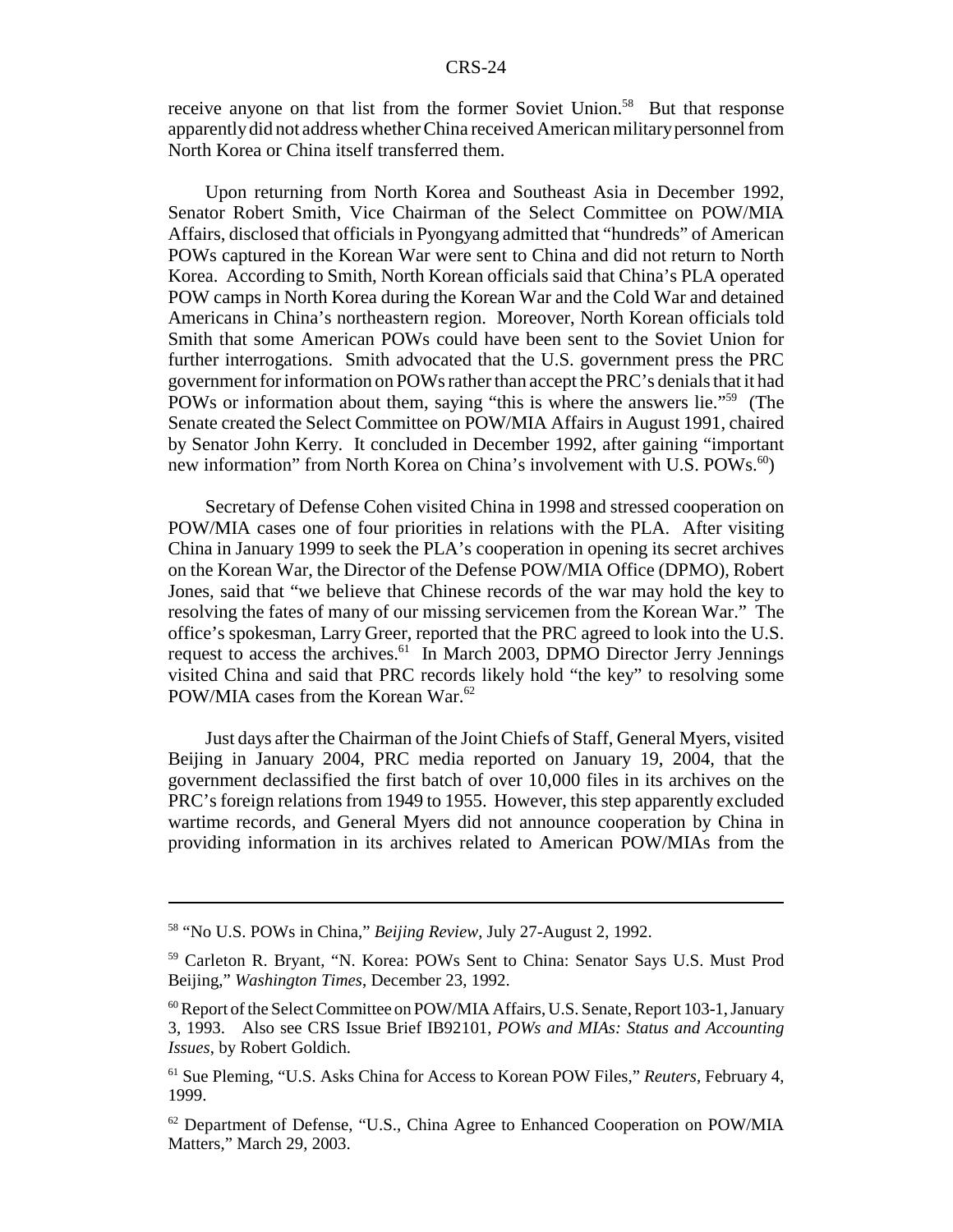Korean War. DOD has not received such cooperation from the PLA.<sup>63</sup> The PRC later announced in July 2004 the declassification of a second batch of similar files. In February 2005, DPMO acknowledged that PRC cooperation on Korean War cases remains our "greatest challenge."64 Visiting Beijing with Secretary of Defense Donald Rumsfeld in October 2005, Pentagon officials again raised the issue of access to China's Korean War archives believed to hold documents on American POWs.<sup>65</sup>

## **Military-to-Military Contacts Since 1993**

The scope of this record of mil-to-mil contacts focuses on senior-level visits, strategic talks, functional exchanges, agreements, commissions, and training or exercises. This compiled chronology does not provide a detailed list of all mil-to-mil contacts (that also include confidence building measures, educational exchanges that include visits by students at war colleges and the U.S. Capstone educational program for new general/flag officers, the numerous port calls in Hong Kong that continued after its hand-over from British to PRC control in July 1997, disaster relief missions, multilateral conferences, "track two" discussions sponsored by former Defense Secretary William Perry, etc.). There is no security assistance, as U.S. sanctions against arms sales have remained since 1989. Sources include numerous official statements, reports to Congress, documents, U.S. and PRC news stories, interviews, and observations. Specific dates are provided to the extent possible, while there are instances in which just the month is reported. Text boxes summarize major bilateral tensions as context for the alternating periods of enthusiastic and skeptical contacts.

<sup>63</sup> Confirmed in discussions with DPMO officials, January 29, 2004.

<sup>64</sup> Defense POW/Missing Personnel Office, "Personnel Accounting Progress in China as of February 4, 2005," February 2005.

<sup>65</sup> Robert Burns, "Pentagon Seeking Access to Chinese Records on War MIAs," *AP/Arizona Republic*, October 23, 2005; and author's discussions with DPMO.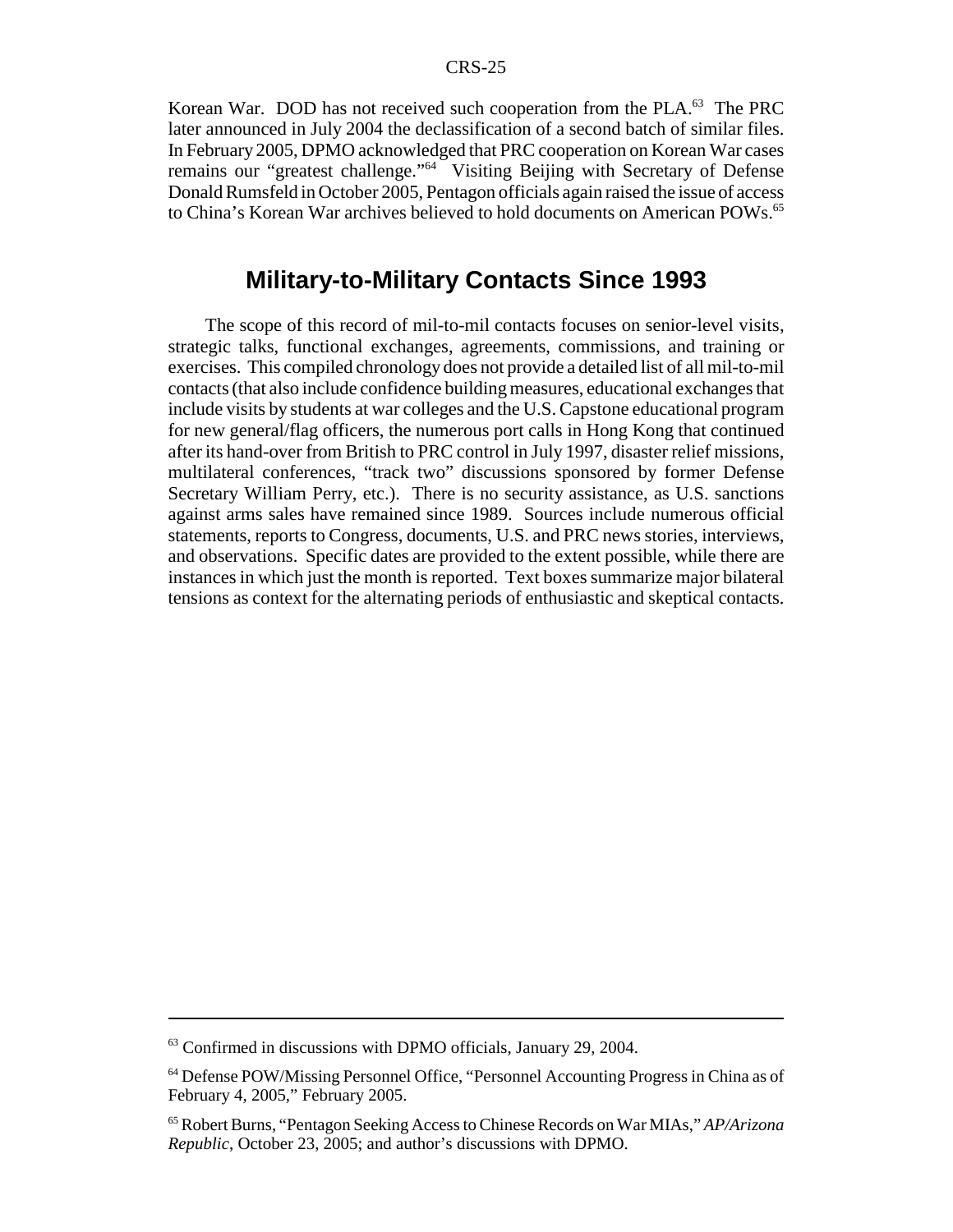#### **1993**

In July 1993, the Clinton Administration suspected that a PRC cargo ship, called the Yinhe, was going to Iran with chemicals that could be used for chemical weapons and sought to inspect its cargo. In an unusual move, on August 9, China first disclosed that it protested U.S. "harassment" and finally allowed U.S. participation in a Saudi inspection of the ship's cargo on August 26, 1993. Afterward, the State Department said that the suspected chemicals were not found on the ship at that time. The PRC has raised this Yinhe incident as a grievance against the United States and the credibility of U.S. intelligence in particular.

On August 24, 1993, the Clinton Administration imposed sanctions on PRC entities for proliferation of equipment for M-11 short-range ballistic missiles to Pakistan, effectively denying the export of some satellites to China.

November 1-2 Assistant Secretary of Defense for International Security Affairs Chas Freeman visited China, renewing mil-to-mil ties for the first time since the Tiananmen Crackdown in June 1989. Freeman met with General Liu Huaqing (a Vice Chairman of the CMC), General Chi Haotian (Defense Minister), Lieutenant General Xu Huizi (Deputy Chief of General Staff), and Lieutenant General Huai Guomo (Vice Chairman of the Commission of Science, Technology, and Industry for National Defense, or COSTIND).

#### **1994**

| January 17-21      | Lieutenant General Paul Cerjan, President of the National<br>Defense University (NDU), visited China to advance<br>professional military exchanges with the PLA's NDU.<br>Cerjan visited the Nanjing Military Region and saw the 179 <sup>th</sup><br><b>Infantry Division.</b> |
|--------------------|---------------------------------------------------------------------------------------------------------------------------------------------------------------------------------------------------------------------------------------------------------------------------------|
| <b>March 11-14</b> | Under Secretary of Defense for Policy Frank Wisner visited<br>China, along with Secretary of State Warren Christopher.                                                                                                                                                          |
| July $6-8$         | Commander of the Pacific Command (PACOM), Admiral<br>Charles Larson, visited China and held talks with PLA<br>Deputy Chief of General Staff, General Xu Huizi.                                                                                                                  |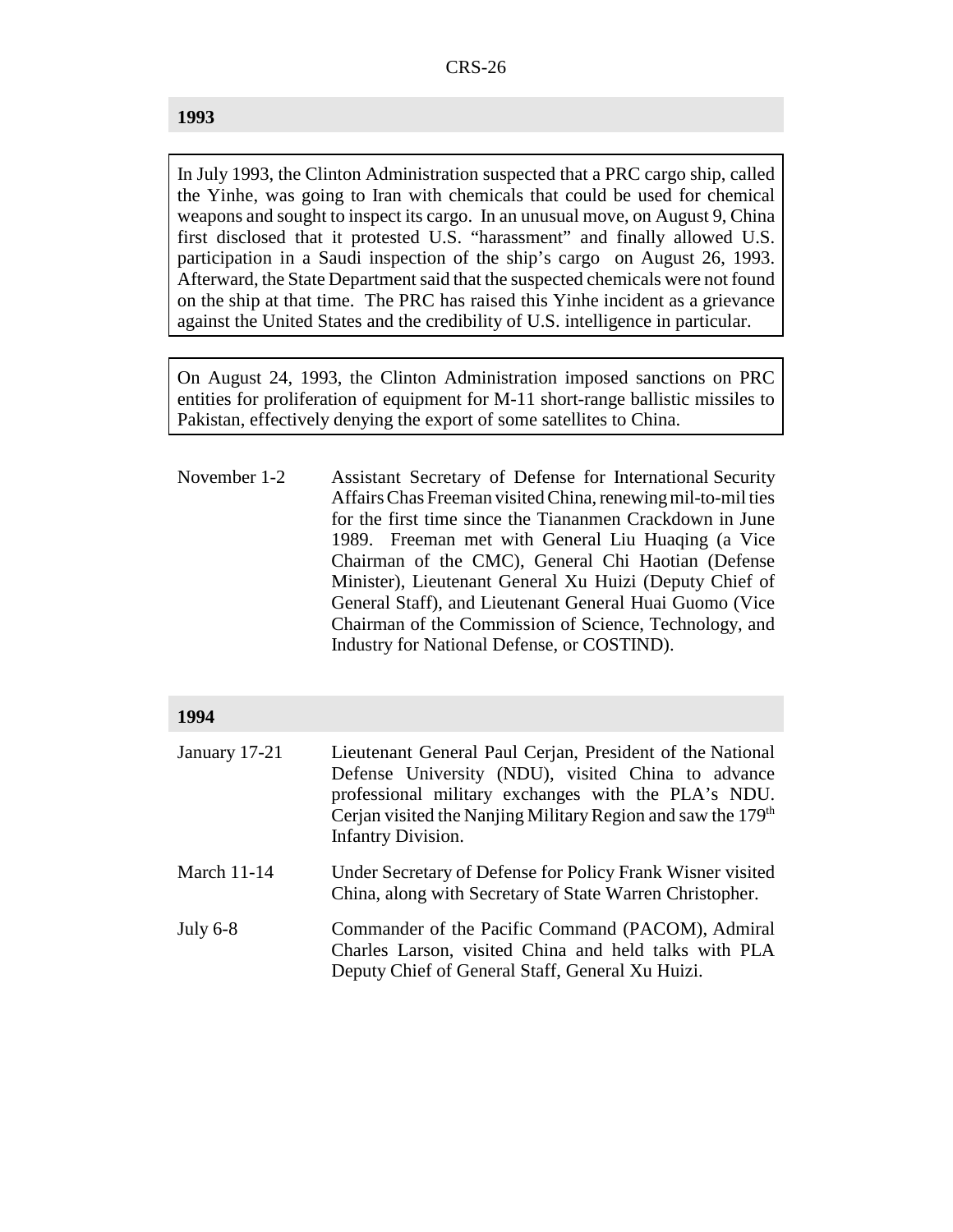- August 15-18 The Director of the PRC's National Bureau of Surveying and Mapping (NBSM) visited the United States and signed an agreement for a cooperative program with the Defense Mapping Agency, the predecessor of the National Imagery and Mapping Agency (NIMA), regarding the global positioning system (GPS). The agreement refers to the "Protocol for Scientific and Technical Cooperation in Surveying and Mapping Studies Concerning Scientific and Technical Cooperation in the Application of Geodetic and Geophysical Data to Mapping, Charting, and Geodetic (MC&G) Programs."
- August 15-25 PLA Deputy Chief of General Staff, General Xu Huizi, visited the United States and met with Defense Secretary William Perry and General John Shalikashvili, Chairman of the Joint Chiefs of Staff, in Washington, DC, and PACOM Commander, Admiral Richard Macke, in Hawaii.
- September 7-29 In a POW/MIA operation, a U.S. Army team traveled to Tibet with PLA support to recover the remains of two U.S. airmen whose C-87 cargo plane crashed into a glacier at 14,000 feet in Tibet on December 31, 1944, during a flight over the "hump" back to India from Kunming, China, in World War II.
- September 19-24 Chief of Staff of the U.S. Air Force, General Merrill McPeak, visited China and met with PLA Air Force Commander, General Cao Shuangming.
- October 16-19 Secretary of Defense William Perry visited China and met with Generals Liu Huaqing (CMC Vice Chairman) and Chi Haotian (Defense Minister). On October 17, Perry and PLA General Ding Henggao, Director of COSTIND, conducted the first meeting of the newly-established U.S.-China Joint Defense Conversion Commission. They signed the "U.S.- China Joint Defense Conversion Commission: Minutes of the First Meeting, Beijing, October 17, 1994."

In a confrontation in the Yellow Sea on October 27-29, 1994, the U.S. aircraft carrier battle group led by the USS Kitty Hawk discovered and tracked a Han-class nuclear attack submarine of the PLA Navy. In response, the PLA Air Force sent fighters toward the U.S. aircraft tracking the submarine. Although no shots were fired by either side, China followed up the incident with a warning, issued to the U.S. Naval Attache over dinner in Beijing, that the PLA would open fire in a future incident.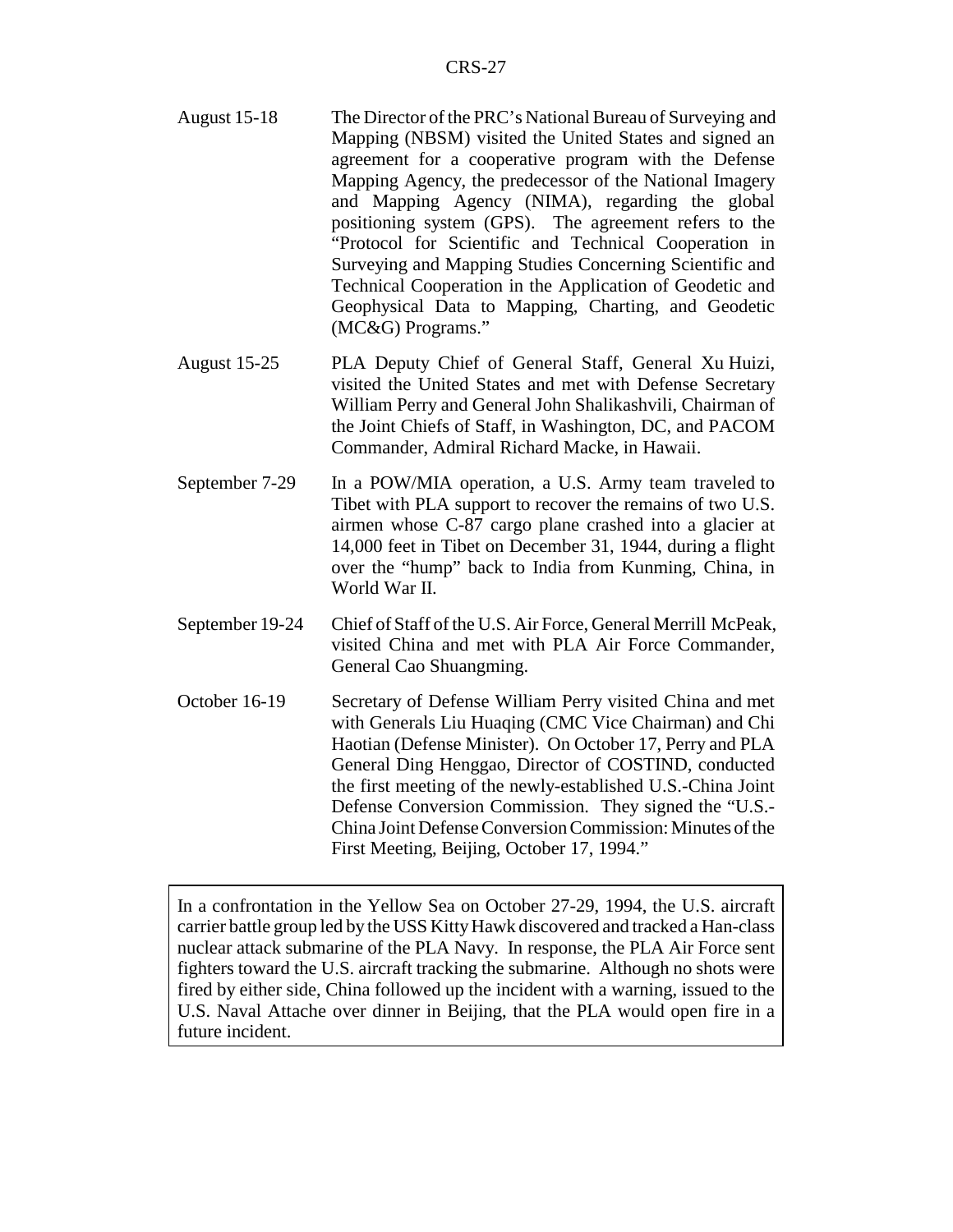- November 5-10 The Director of the Defense Intelligence Agency (DIA), Lieutenant General James Clapper, visited China. He met with the GSD's Second Department (Intelligence) and the affiliated China Institute for International Strategic Studies (CIISS), saw the  $179<sup>th</sup>$  Division in Nanjing, and received a briefing on tactical intelligence.
- November 11-15 The Administrator of the Federal Aviation Administration, David Hinson, and the Defense Department's Executive Director of the Policy Board on Federal Aviation, Frank Colson, visited China to formulate the "U.S.-China 8-Step Civil-Military Air Traffic Control Cooperative Plan" agreed to during establishment of the Joint Defense Conversion Commission.
- November 19-26 The PLA sent a delegation of new general and flag officers to the United States (similar to the U.S. Capstone program), led by Lieutenant General Ma Weizhi, Vice President of the NDU. They visited: Fort Irwin (including the National Training Center); Nellis Air Force Base (and observed a Red Flag exercise); Washington, DC (for meetings at NDU and Pentagon, including with the Vice Chairman of the Joint Chiefs of Staff, Admiral William Owens); and Norfolk Naval Base (and toured an aircraft carrier).
- December A delegation from NIMA visited China to sign a GPS survey plan and discuss provision of PRC data on gravity for a NIMA/NASA project on gravity modeling and establishment of a GPS tracking station near Beijing.
- December 10-13 Assistant Secretary of Defense for Strategy and Requirements Ted Warner visited China to conduct briefings on the U.S. defense strategy and budget as part of a defense transparency initiative, based on an agreement between Secretary Perry and General Chi Haotian in October 1994.

#### **1995**

January 28- February 10 PLA Major General Wen Guangchun, Assistant to the Director of the General Logistics Department (GLD), visited the United States at the invitation of the Office of the Under Secretary of Defense for Acquisition and Technology. The U.S. military provided briefings on logistics doctrine and systems and allowed the PLA visitors to observe U.S. military logistics activities and installations.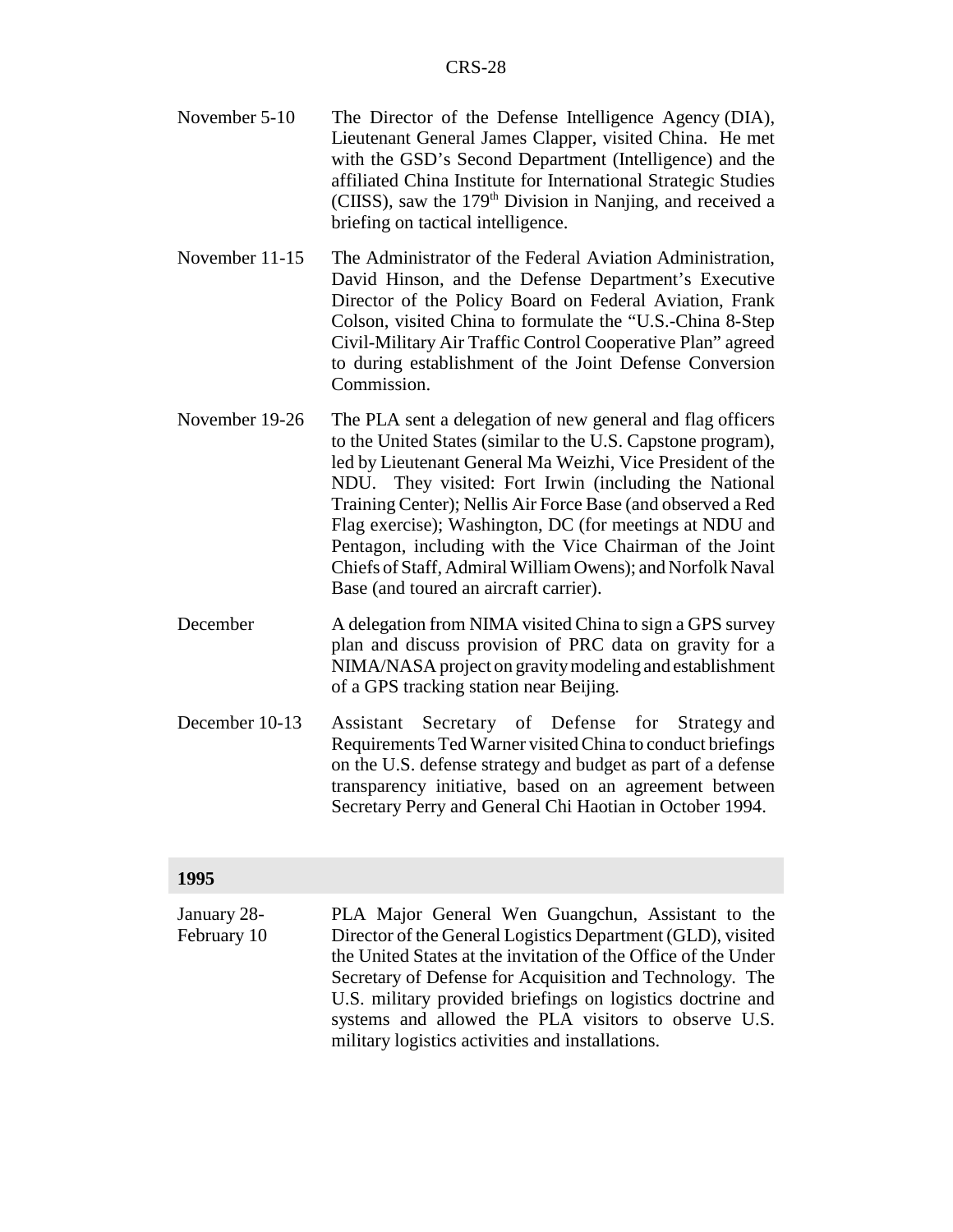February 6-10 U.S. Air Force Deputy Chief of Staff for Plans and Operations, Lieutenant General Joseph Ralston, led a delegation of officials from the Department of Defense, Federal Aviation Administration, and Department of Commerce to visit China. They studied the PRC's civilmilitary air traffic control system and discussed future cooperation.

In early February 1995, the PLA Navy occupied Mischief Reef in the Spratly Islands in the South China Sea, although Mischief Reef is about 150 miles west of the Philippines' island of Palawan but over 620 miles southeast of China's Hainan island off its southern coast. China seized a claim to territory in the South China Sea against a country other than Vietnam for the first time and challenged the Philippines, a U.S. treaty ally. Some Members of Congress introduced resolutions urging U.S. support for peace and stability. Three months later, on May 10, 1995, the Clinton Administration issued a statement opposing the use or threat of force to resolve the competing claims, without naming China.

| February 24-<br>March 7 | President of the PLA's NDU, Lieutenant General Zhu Dunfa,<br>visited the United States. Zhu visited West Point in New<br>York; U.S. NDU and Pentagon in Washington, DC; Maxwell<br>Air Force Base in Alabama; Naval Air Station North Island,<br>Marine Recruit Depot, and Camp Pendleton Marine Corps<br>Base in California; and PACOM in Hawaii.                                                                                                                                                                                                 |
|-------------------------|----------------------------------------------------------------------------------------------------------------------------------------------------------------------------------------------------------------------------------------------------------------------------------------------------------------------------------------------------------------------------------------------------------------------------------------------------------------------------------------------------------------------------------------------------|
| <b>March 22-24</b>      | The USS Bunker Hill (Aegis-equipped, Ticonderoga-class<br>cruiser) visited Qingdao, in the first U.S. Navy ship visit to<br>China since 1989. The senior officer aboard, Rear Admiral<br>Bernard Smith, Commander of Carrier Group Five, met with<br>Vice Admiral Wang Jiying, Commander of the PLA Navy<br>(PLAN)'s North Sea Fleet.                                                                                                                                                                                                              |
| <b>March 25-28</b>      | A Deputy Director of COSTIND, Lieutenant General Huai<br>Guomo, visited Washington to meet with officials at the<br>Department of Commerce, Department of Defense, and<br>people in the private sector to discuss possible projects for<br>the Joint Defense Conversion Commission.                                                                                                                                                                                                                                                                |
| March 26-April 2        | Lieutenant General Xiong Guangkai, PLA Assistant Chief of<br>General Staff (with the portfolio of military intelligence),<br>visited the United States, reciprocating for Assistant<br>$\mathcal{L}$ $\mathcal{L}$ $\mathcal{L}$ $\mathcal{L}$ $\mathcal{L}$ $\mathcal{L}$ $\mathcal{L}$ $\mathcal{L}$ $\mathcal{L}$ $\mathcal{L}$ $\mathcal{L}$ $\mathcal{L}$ $\mathcal{L}$ $\mathcal{L}$ $\mathcal{L}$ $\mathcal{L}$ $\mathcal{L}$ $\mathcal{L}$ $\mathcal{L}$ $\mathcal{L}$ $\mathcal{L}$ $\mathcal{L}$ $\mathcal{L}$ $\mathcal{L}$ $\mathcal{$ |

Secretary of Defense for Strategy and Requirements Ted Warner's visit to Beijing in December 1994. Xiong provided briefings on the PLA's defense strategy and budget, and the composition of the armed forces, and received briefings on U.S. national and global information infrastructures.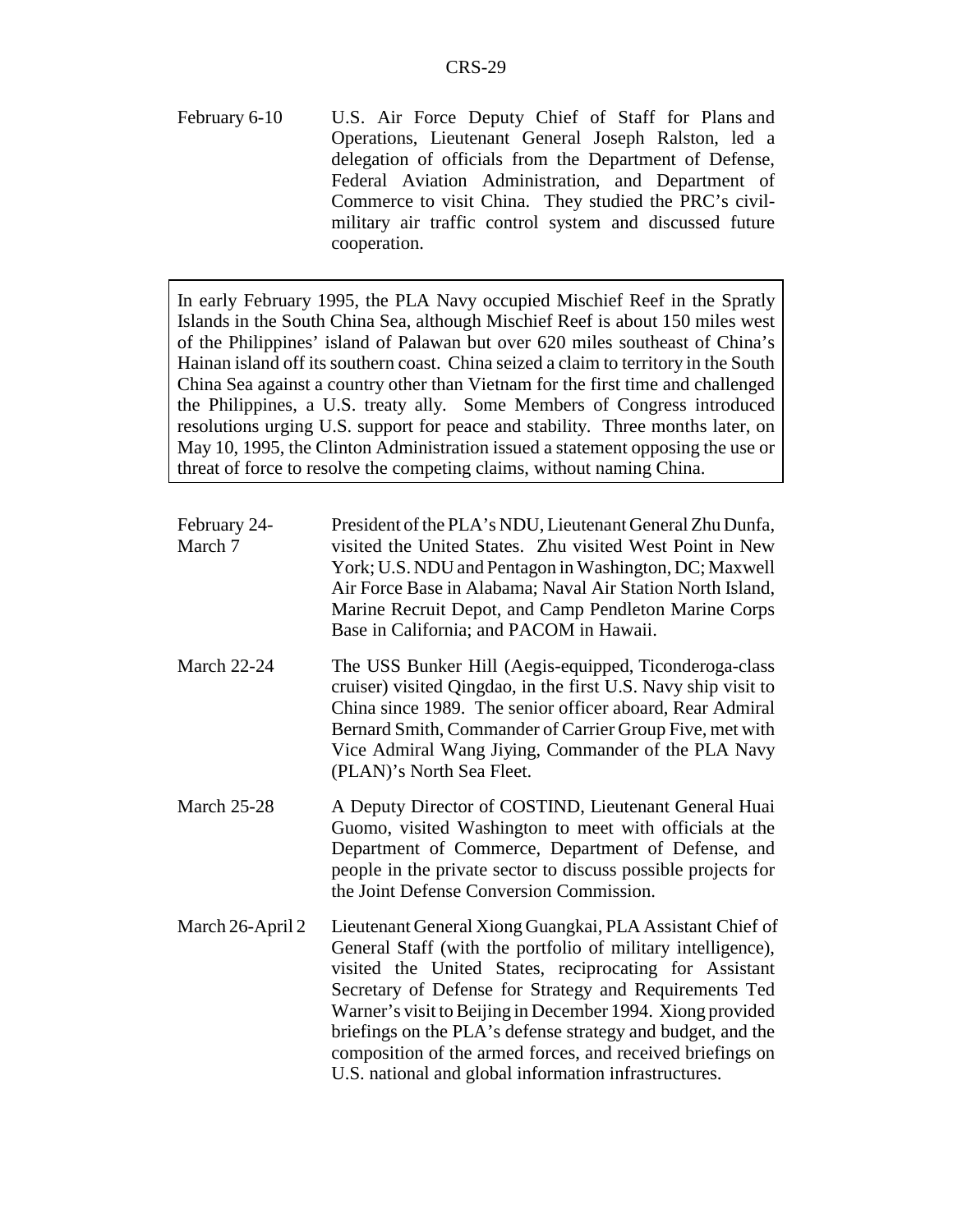- March 28-April 4 A delegation from the PRC's National Bureau of Surveying and Mapping visited the United States to hold discussions with NIMA and release PRC gravity data for analysis.
- April 19 Vice Minister of the PRC's General Administration of Civil Aviation (CAAC) Bao Peide visited the United States to meet with the Federal Aviation Administration and U.S. companies. U.S. Air Force Deputy Chief of Staff for Plans and Operations, Lieutenant General Ralph Eberhart, briefed the PRC delegation on U.S. Air Force air traffic control programs.
- April 25-30 PACOM Commander, Admiral Richard Macke, visited China, hosted by PLA Deputy Chief of General Staff, General Xu Huizi.
- May 17-22 PLA Air Force Commander, Lieutenant General Yu Zhenwu, visited the United States, hosted by the U.S. Air Force Chief of Staff. Originally scheduled to last until May 27, the PLA terminated the visit on May 22 to protest the Clinton Administration's decision to grant a visa to Taiwan's President Lee Teng-hui to visit his alma mater, Cornell University.

On July 21-28, 1995, after the Clinton Administration allowed Taiwan's President Lee Teng-hui to make a private visit to give a speech at Cornell University on June 9, the PLA launched M-9 short-range ballistic missiles in "test-firings" toward target areas in the East China Sea. The PLA held other exercises directed against Taiwan until November.

On August 3, 1995, China expelled two U.S. Air Force attaches stationed in Hong Kong who traveled to China and were detained. China accused them of collecting military intelligence in restricted military areas along the southeastern coast.

- August 31- September 2 PLA Commander of the Guangzhou Military Region, Lieutenant General Li Xilin, visited Hawaii to participate in a ceremony to commemorate the  $50<sup>th</sup>$  anniversary of victory in the Pacific in World War II. Li met with Secretary of Defense Perry, Chairman of the Joint Chiefs of Staff, General Shalikashvili, and PACOM Commander, Admiral Macke.
- September 7-16 Two NIMA teams visited China to establish GPS satellite tracking stations and discuss plans for a GPS survey in China in 1996.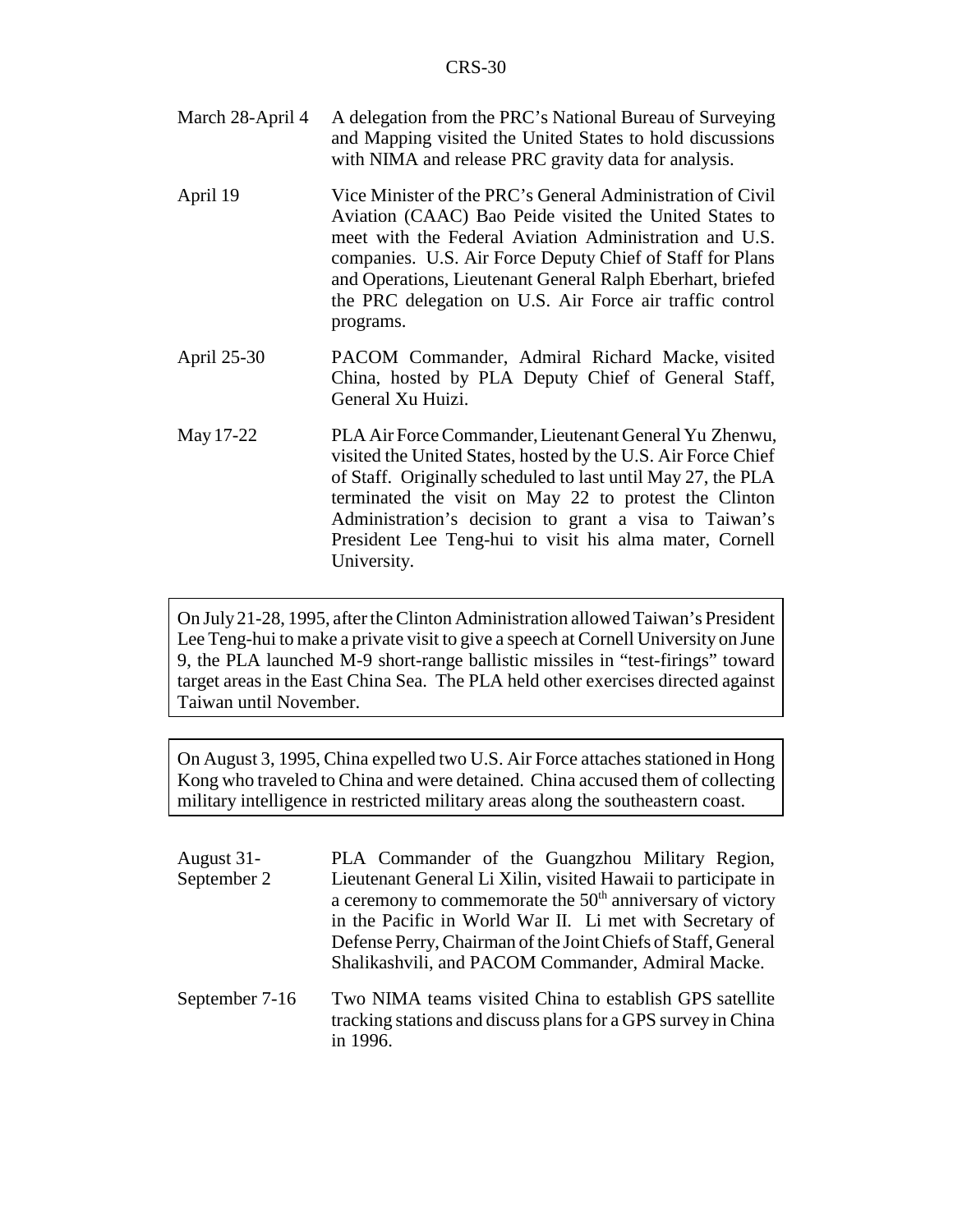- October 15-25 Lieutenant General (USAF) Ervin Rokke, President of the NDU, visited China and held talks with Lieutenant General Xing Shizhong, President of the PLA's NDU, about professional military educational exchanges. The PLA arranged for Rokke to visit the 196<sup>th</sup> Infantry Division under the Beijing Military Region, the Satellite Control Center in Xian (the first U.S. access), the Guilin Army Academy in Guilin, and the Guangzhou Military Region.
- November 14-18 Assistant Secretary of Defense for International Security Affairs Joseph Nye visited Beijing and met with General Chi Haotian. Nye said that "nobody knows" what the United States would do if the PLA attacked Taiwan.

#### **1996**

On January 19, 1996, China expelled the U.S. Assistant Air Force Attache and the Japanese Air Force Attache, after detaining them while they were traveling in southern China.

| January 20-27             | The Deputy Chief of Staff for Plans and Operations of the<br>U.S. Air Force, Lieutenant General Ralph Eberhart, visited<br>China as head of a delegation of representatives of the<br>Department of Defense, Federal Aviation Administration,<br>and Department of Commerce, as part of the Air Traffic<br>Control Cooperative Program. |
|---------------------------|-----------------------------------------------------------------------------------------------------------------------------------------------------------------------------------------------------------------------------------------------------------------------------------------------------------------------------------------|
| January 31-<br>February 4 | The USS Fort McHenry, a dock-landing ship, visited<br>Shanghai, under the command of Rear Admiral Walter<br>Doran.                                                                                                                                                                                                                      |
| February 6                | Visiting PRC Vice Foreign Minister Li Zhaoxing met with<br>Under Secretary of Defense for Policy Walter Slocombe at<br>the Pentagon.                                                                                                                                                                                                    |
| March 7                   | Secretary of Defense Perry, along with National Security<br>Advisor Anthony Lake, attended a dinner meeting hosted by<br>Secretary of State Christopher at the State Department for<br>PRC Foreign Affairs Office Director Liu Huaqiu. Perry<br>warned Liu that there would be "grave consequences" should<br>the PLA attack Taiwan.    |

On March 8-15, 1996, the PLA launched four M-9 short-range ballistic missiles into waters close to the two ports of Keelung and Kaohsiung in Taiwan. Leading up to Taiwan's first democratic presidential election on March 23, the PLA conducted live fire exercises in the Taiwan Strait on March 12-25.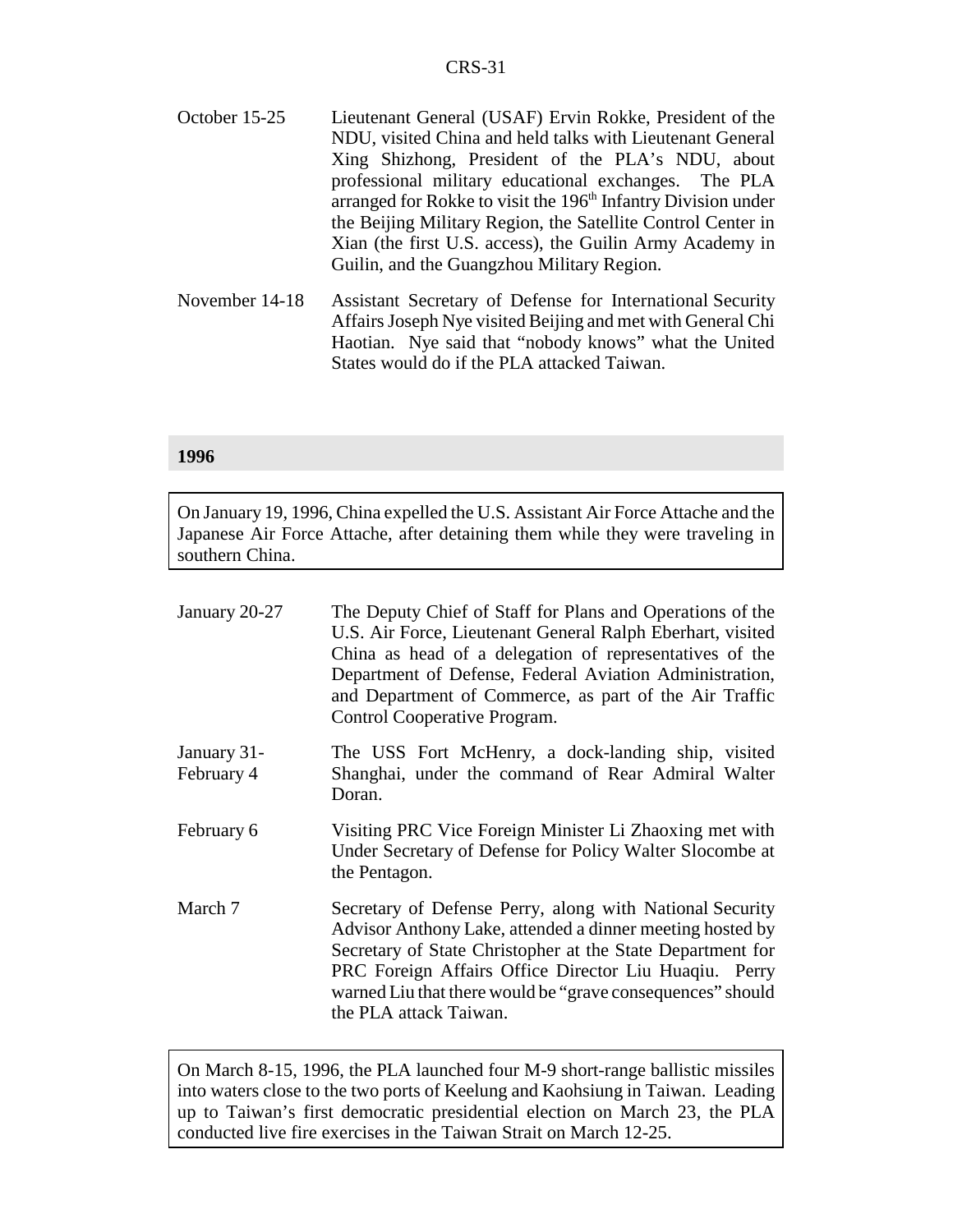On March 10-11, 1996, the United States announced that it would deploy two aircraft carriers, the USS Independence and USS Nimitz, to waters near the east coast of Taiwan.

| March 9-17        | Assistant Secretary of Defense for Health Affairs Stephen<br>Joseph visited China to advance bilateral military medical<br>Joseph and a Deputy Director of the GLD,<br>relations.<br>Lieutenant General Zhou Youliang, signed a "Memorandum<br>of Medical Exchange and Cooperation."                                                                                                                      |
|-------------------|-----------------------------------------------------------------------------------------------------------------------------------------------------------------------------------------------------------------------------------------------------------------------------------------------------------------------------------------------------------------------------------------------------------|
| April 5-13        | Geodesy and geophysical staff from NIMA visited China to<br>hold discussions with the PRC's National Bureau of<br>Surveying and Mapping.                                                                                                                                                                                                                                                                  |
| May 4-20          | A geodesy and geophysical survey team from NIMA visited<br>China to perform a cooperative GPS survey.                                                                                                                                                                                                                                                                                                     |
| June 25-28        | Under Secretary of Defense for Policy Walter Slocombe<br>visited China.                                                                                                                                                                                                                                                                                                                                   |
| July 11-August 31 | The PRC's National Bureau of Surveying and Mapping<br>visited the United States to hold discussions with NIMA on<br>cooperative projects and computation of results for the GPS<br>China survey.                                                                                                                                                                                                          |
| September 2-8     | PACOM Commander, Admiral Joseph Prueher, visited<br>China, hosted by a PLA Deputy Chief of General Staff,<br>Lieutenant General Xiong Guangkai.                                                                                                                                                                                                                                                           |
| September 10      | The Office for Defense Procurement/Foreign Contracting of<br>the Under Secretary of Defense for Acquisition and<br>Technology hosted Vice Chairman of the State Planning<br>Commission She Jianming at the Pentagon and provided a<br>briefing on the Defense Department's procurement system.                                                                                                            |
| September 16-18   | NIMA participated in the 9 <sup>th</sup> meeting of the U.S.-PRC Joint<br>Working Group for Scientific and Technical Cooperation in<br>Surveying in Beijing.                                                                                                                                                                                                                                              |
| September 17-29   | A Deputy Director of the GLD, Lieutenant General Zhou<br>Youliang, visited the United States to advance bilateral<br>military medical relations, as the reciprocal visit for that of<br>the Assistant Secretary of Defense for Health Affairs to<br>China in March 1996. Both sides discussed cooperation<br>between military hospitals, such as PLA 301 Hospital and<br>Walter Reed Army Medical Center. |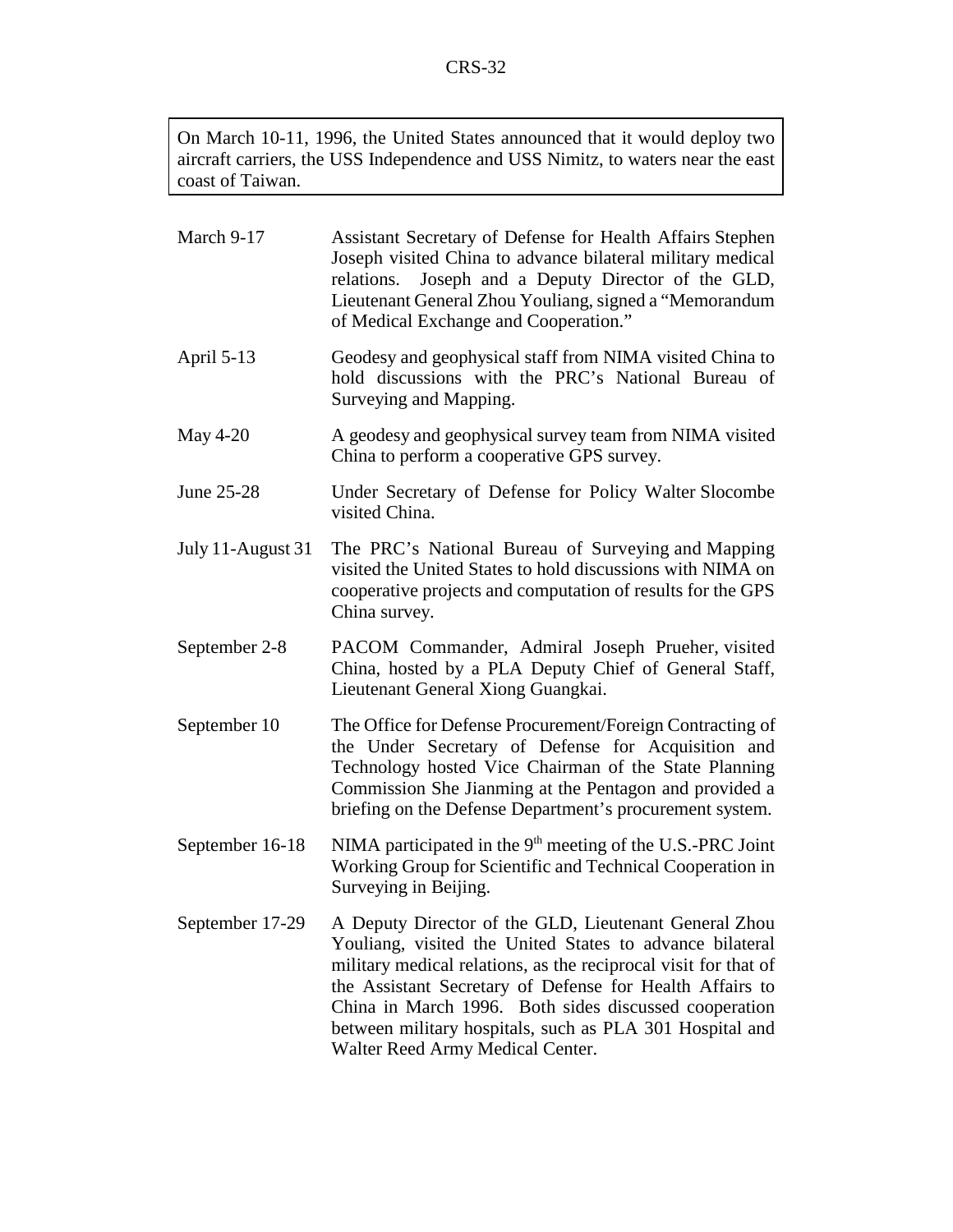- September 17 At the Pentagon, Deputy Assistant Secretary of Defense for Asian and Pacific Affairs Kurt Campbell met with the vice president of the Chinese Institute for Contemporary International Relations (CICIR), which is associated with the Ministry of State Security.
- September 21-27 A team from NIMA visited China to perform maintenance on the GPS tracking station and discuss cooperative plans on gravity data.
- October 4-17 Lieutenant General Xing Shizhong, President of the PLA's NDU, visited the United States. He and Lieutenant General Ervin Rokke, President of the U.S. NDU, signed a "Memorandum on Cooperation and Reciprocal Relations" between the two NDUs. They agreed to undertake reciprocal interaction on a broad range of issues relevant to professional military education, including military art, the evolution of strategy and doctrine, strategic assessment, the impact of technological advance on the nature of warfare, library science, and publishing.
- October 11-17 The Surgeon General of the U.S. Air Force, Lieutenant General Edgar Anderson, led a U.S. military medical delegation to participate in the XXXI International Congress on Military Medicine held in Beijing.
- October 20 At the Pentagon, Deputy Assistant Secretary of Defense for Asian and Pacific Affairs Kurt Campbell met with a delegation from the Chinese Institute of International Strategic Studies (CIISS), which is associated with the PLA.
- November 11-19 The Director of DIA, Lieutenant General Patrick Hughes, visited China.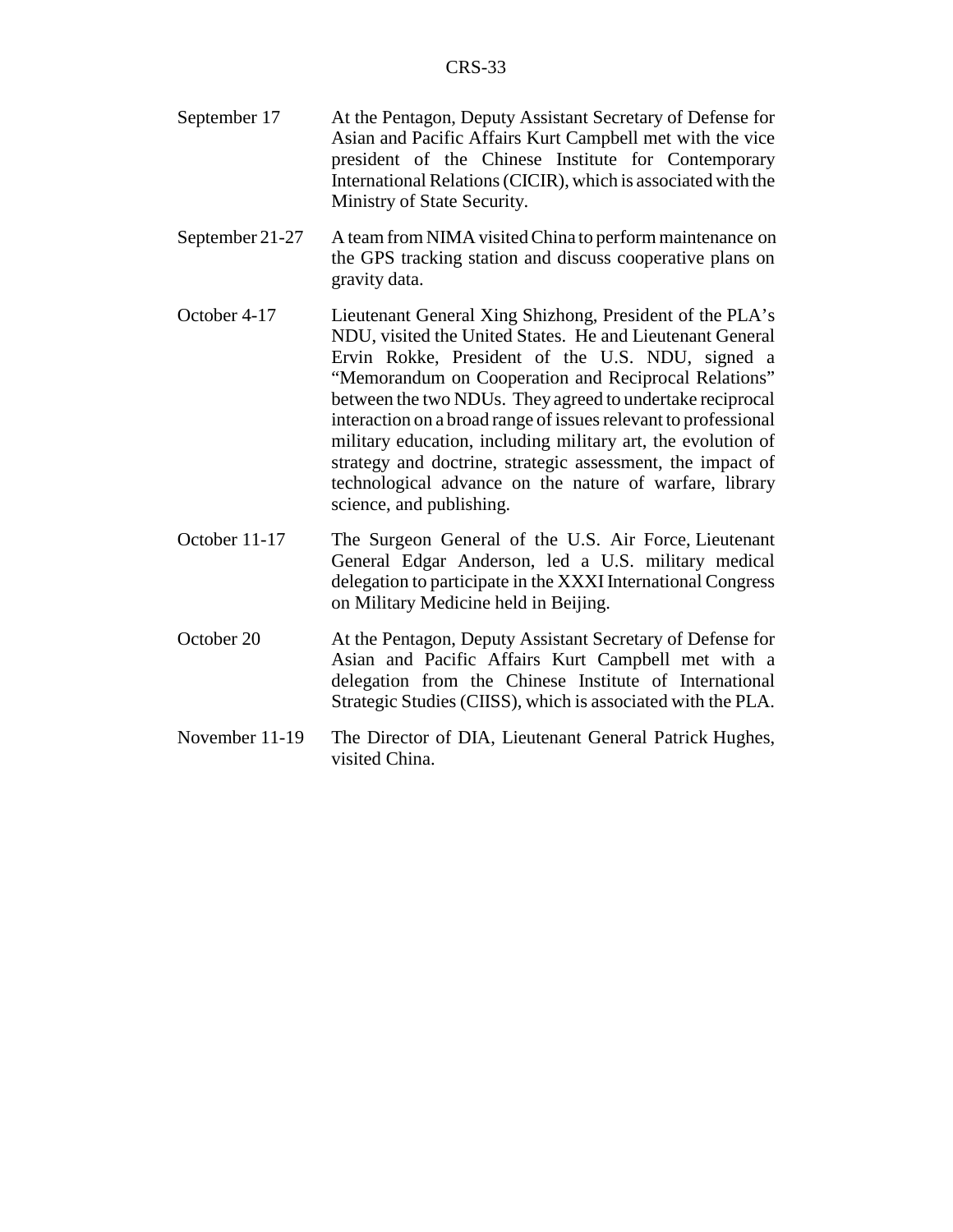December 5-18 General Chi Haotian, a Vice Chairman of the CMC and Minister of Defense, visited the United States, to reciprocate for Defense Secretary Perry's visit to China in October 1994. Perry announced that General Chi's visit allowed for discussions of global and regional security issues as well as the future of mil-to-mil relations. While in Washington, General Chi met with President William Clinton. A controversy arose when General Chi gave a speech at NDU at Fort McNair and defended the PLA's crackdown on peaceful demonstrators in Beijing in 1989 (during which he was the PLA's Chief of General Staff) and claimed apparently in a narrow sense — that no one died in Tiananmen Square itself. DOD provided a draft proposal for a bilateral military maritime cooperative agreement. The two sides agreed to continue U.S. port calls to Hong Kong after its hand-over from British to PRC control on July 1, 1997; to allow PLA ship visits to Hawaii and the U.S. west coast; to institutionalize Defense Consultative Talks; to hold senior-level visits; and to allow U.S. repatriation of the remains of the crew of a B-24 bomber that crashed in southern China in World War II (after General Chi presented dog tags found at the crash site). After Washington, Perry arranged for General Chi to travel to Air Force and Navy facilities in Norfolk, Virginia; the Air University at Maxwell Air Force Base in Alabama; Army units at Fort Hood, Texas; the Cooperative Monitoring Center at the Sandia National Laboratory in Albuquerque, New Mexico (for discussion of technology that could be used to verify the Comprehensive Test Ban Treaty); and PACOM in Hawaii headed by Admiral Joseph Prueher.

#### **1997**

| January 13-17 | A Defense POW/MIA team went to Maoer Mountain in<br>Guangxi province (in southern China) to recover the remains<br>of a "Flying Tigers" crew whose B-24 bomber crashed into  |
|---------------|------------------------------------------------------------------------------------------------------------------------------------------------------------------------------|
|               | the mountain in 1944 after bombing Japanese forces near<br>Taiwan during World War II.                                                                                       |
| January 15    | At the Pentagon, Assistant Secretary of Defense for<br>International Security Affairs Frank Kramer met with Wang<br>Daohan, president of the PRC's Association for Relations |

Across the Taiwan Strait (ARATS).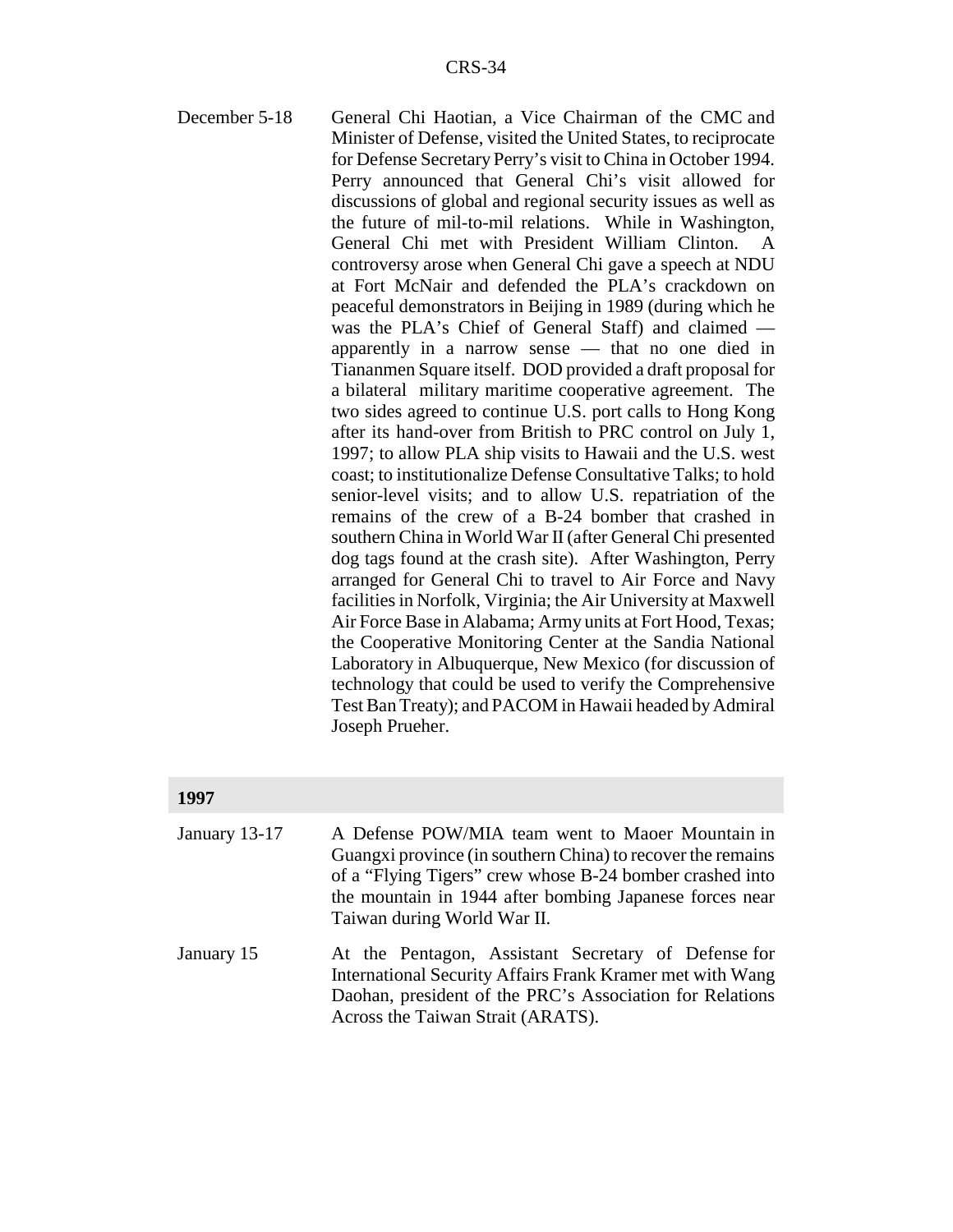| February 21-<br>March 6 | Lieutenant General Kui Fulin, a Deputy Chief of General<br>Staff, visited the United States, hosted by the Chief of Staff<br>of the U.S. Army, General Dennis Reimer. General Kui<br>visited the Pentagon, West Point in New York, U.S. Army<br>Forces Command in Georgia, Fort Benning in Georgia, and<br>PACOM in Hawaii.                                                                                                                                                                                                                                                                                                                                                                                                                                                                                                                                                                                                                                                  |
|-------------------------|------------------------------------------------------------------------------------------------------------------------------------------------------------------------------------------------------------------------------------------------------------------------------------------------------------------------------------------------------------------------------------------------------------------------------------------------------------------------------------------------------------------------------------------------------------------------------------------------------------------------------------------------------------------------------------------------------------------------------------------------------------------------------------------------------------------------------------------------------------------------------------------------------------------------------------------------------------------------------|
| February 24-27          | The Principal Assistant Deputy Under Secretary of Defense<br>for Environmental Security, Gary Vest, visited Beijing to<br>participate in the 1997 China Environment Forum and met<br>with PLA leaders to discuss environmental security issues.                                                                                                                                                                                                                                                                                                                                                                                                                                                                                                                                                                                                                                                                                                                              |
| March 9-25              | PLA Naval ships (the Luhu-class destroyer Harbin, the Luda-<br>class destroyer Zhuhai, and the oiler Nanchang) visited Pearl<br>Harbor, HI (March 9-13) and San Diego, CA (March 21-25),<br>in the PLA Navy (PLAN)'s second ship visit to Pearl Harbor<br>and first port call to the U.S. west coast. As part of the<br>occasion, Vice Admiral He Pengfei (a PLAN Deputy<br>Commander) and Vice Admiral Wang Yongguo (PLAN<br>South Sea Fleet Commander) visited the United States.                                                                                                                                                                                                                                                                                                                                                                                                                                                                                          |
| April                   | Major General John Cowlings, Commandant of the Industrial<br>College of the Armed Forces of the U.S. NDU, visited China.                                                                                                                                                                                                                                                                                                                                                                                                                                                                                                                                                                                                                                                                                                                                                                                                                                                     |
| May 12-15               | The Chairman of the Joint Chiefs of Staff, General John<br>Shalikashvili, visited China, hosted by the PLA's Chief of<br>General Staff, General Fu Quanyou. On May 14, 1997,<br>Shalikashvili gave a speech at the PLA's NDU, in which he<br>called for mil-to-mil contacts that are deeper, more frequent,<br>more balanced, and more developed, in order to decrease<br>suspicion, advance cooperation, and prevent miscalculations<br>in a crisis. He called for a more equal exchange of<br>information, confidence building measures (CBMs), military<br>academic and functional exchanges, the PLA's participation<br>in multinational military activities, and a regular dialogue<br>between senior military leaders. He also urged the<br>completion of the military maritime and air cooperative<br>agreement. However, Shalikashvili reportedly got only a<br>limited view of the PLA during a visit to the 15 <sup>th</sup> Airborne<br>Army (in Hubei province). |

On May 21, 1997, the Clinton Administration imposed sanctions on PRC entities and citizens for chemical weapons proliferation in Iran.

July Lieutenant General Xu Qiliang, Chief of Staff of the PLA Air Force, led an education and training delegation to the United States.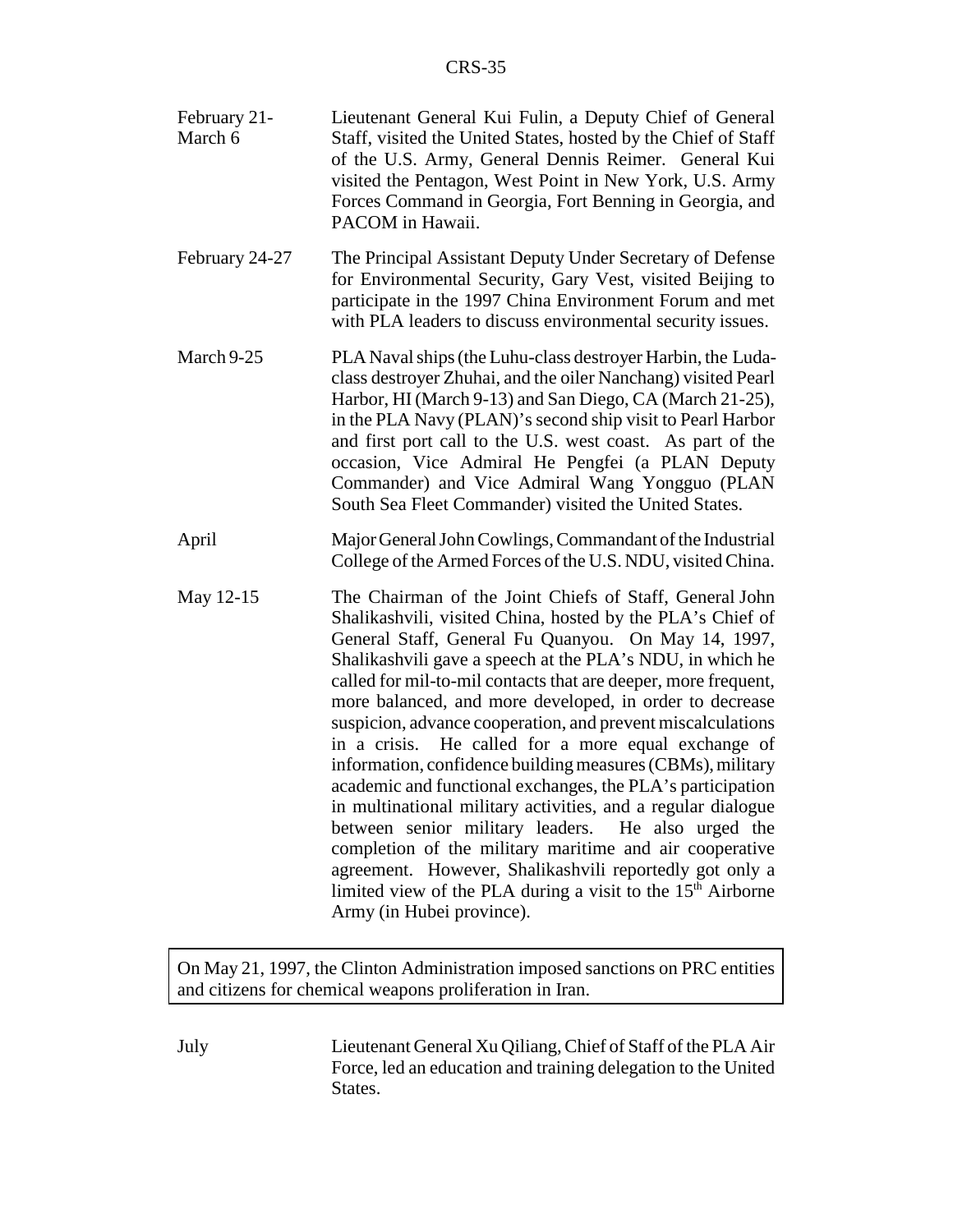- July Lieutenant General Wu Quanxu, a Deputy Chief of General Staff of the PLA, visited PACOM in Hawaii.
- August 5-13 General Fu Quanyou, PLA Chief of General Staff, visited the United States. Secretary of Defense William Cohen and General John Shalikashvili welcomed Fu at the Pentagon with a 19-gun salute. General Fu also visited West Point in New York, Fort Bragg in North Carolina, Norfolk Naval Base in Virginia, Langley Air Force Base in Virginia, and PACOM in Hawaii. General Fu boarded a U.S. nuclear attack submarine and the USS Blue Ridge, the 7th Fleet's amphibious command ship.
- September 11-15 An Arleigh Burke-class destroyer, the USS John S. McCain, visited Qingdao. As part of the occasion, Commander of the U.S. Pacific Fleet, Admiral Archie Clemins, visited China and met with the Commander of the PLAN North Sea Fleet, Rear Admiral Zhang Dingfa.
- September 14-21 The Judge Advocate General of the U.S. Army, Major General Walter Huffman, visited China, including the Jinan Military Region, to discuss military law.
- September 22-26 The U.S. Army's Chief of Staff, General Dennis Reimer, visited China, along with the Army's Deputy Chief of Staff for Intelligence, Lieutenant General Claudia Kennedy. They met with Generals Chi Haotian and Fu Quanyou, and visited the  $6<sup>th</sup>$  Tank Division and an engineering regiment in the Beijing Military Region, and an artillery unit in the Nanjing Military Region. They also paid the first U.S. visit to the command headquarters of the Guangzhou Military Region.
- October 6 The Chief of Naval Operations, Admiral Jay Johnson, visited China and met with General Chi Haotian, General Fu Quanyou, and Admiral Shi Yunsheng, PLAN Commander.
- October Lieutenant General He Daoquan, a Vice President of the PLA's NDU, led a delegation to the United States (similar to the U.S. Capstone program for new general/flag officers).
- October 29 Jiang Zemin, General Secretary of the Communist Party of China, CMC Chairman, and PRC President, visited Washington for a summit with President Clinton. Among a number of agreements, they agreed to strengthen mil-to-mil contacts to minimize miscalculations, advance transparency, and strengthen communication. In the "U.S.-PRC Joint Statement," the Administration reiterated that it adheres to the "one China" policy and the principles in the three U.S.- PRC Joint Communiques, but did not mention the Taiwan Relations Act (TRA), the law governing U.S. relations with Taiwan (including security assistance for its self-defense).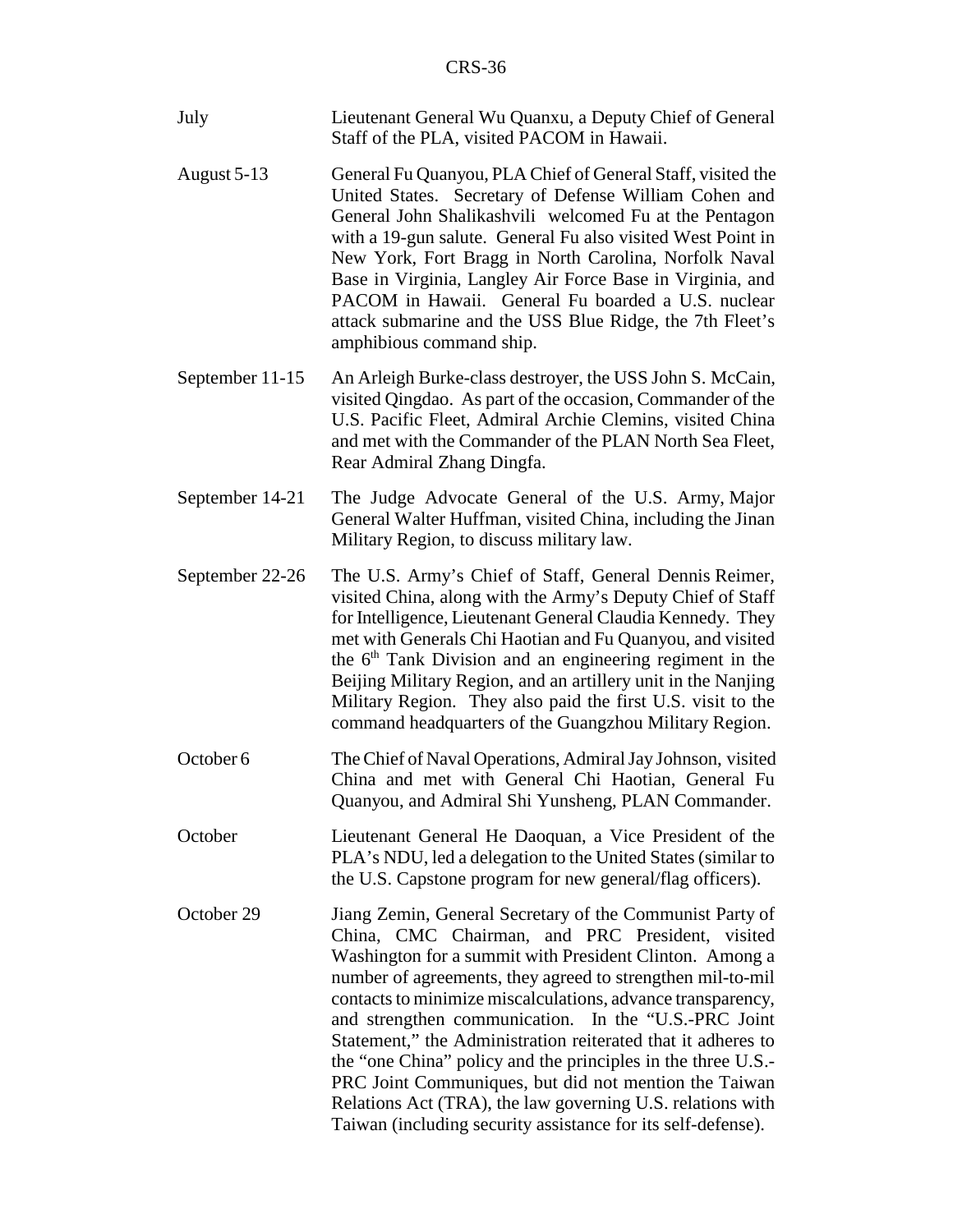- November Continuing a POW/MIA mission, a team from the U.S. Army's Central Identification Laboratory Hawaii (CILHI) returned to Maoer Mountain in southern China to recover additional remains from a B-24 bomber that crashed in 1944.
- December 8-19 PACOM Commander, Admiral Joseph Prueher, visited China and met with PRC leader Jiang Zemin, General Zhang Wannian, General Chi Haotian, General Fu Quanyou, among others. Prueher enjoyed what the PLA considered the broadest access ever granted to a visiting military official during one trip. Prueher visited the Jinan, Nanjing, and Guangzhou Military Regions. He visited the PLA Air Force Flight Test and Development Center in Cangzhou in Jinan, where he saw a static display of aircraft, after poor weather conditions apparently precluded a flight demonstration of F-7 and F-8 fighters. Prueher visited the 179<sup>th</sup> Infantry Division at the Nanjing Military Region, watched a live-fire assault demonstration, and toured a farm run by the PLA. At Zhanjiang, Prueher visited the PLA Navy's South Sea Fleet, where he observed a demonstration by the  $1<sup>st</sup>$  Marine Brigade, saw a new air-cushioned landing craft, and toured the destroyer Zhuhai. Prueher stressed future PLA-PACOM cooperation in peacekeeping and disaster relief training.
- December 11-12 Lieutenant General Xiong Guangkai, a PLA Deputy Chief of General Staff, visited the Pentagon to hold the 1<sup>st</sup> U.S.-PLA Defense Consultative Talks (DCT) with Under Secretary of Defense for Policy Walter Slocombe. During their summit in October, Presidents Clinton and Jiang had agreed to hold regular rounds of DCT. The two sides initialed the Military Maritime Consultative Agreement (MMCA) ("Agreement Between the Department of Defense of the United States of America and the Ministry of National Defense of the People's Republic of China on Establishing a Consultation Mechanism to Strengthen Military Maritime Safety").
- December The U.S. Air Force and Coast Guard conducted search-andrescue exercises in Hong Kong (with its Civil Aviation Department), after the British hand-over of Hong Kong to PRC sovereignty in July 1997. At a news briefing on July 7, 1998, the Pentagon said that the PLA observed this exercise.
- December A PLA training delegation visited the U.S. Army's premier National Training Center (NTC) at Fort Irwin in California.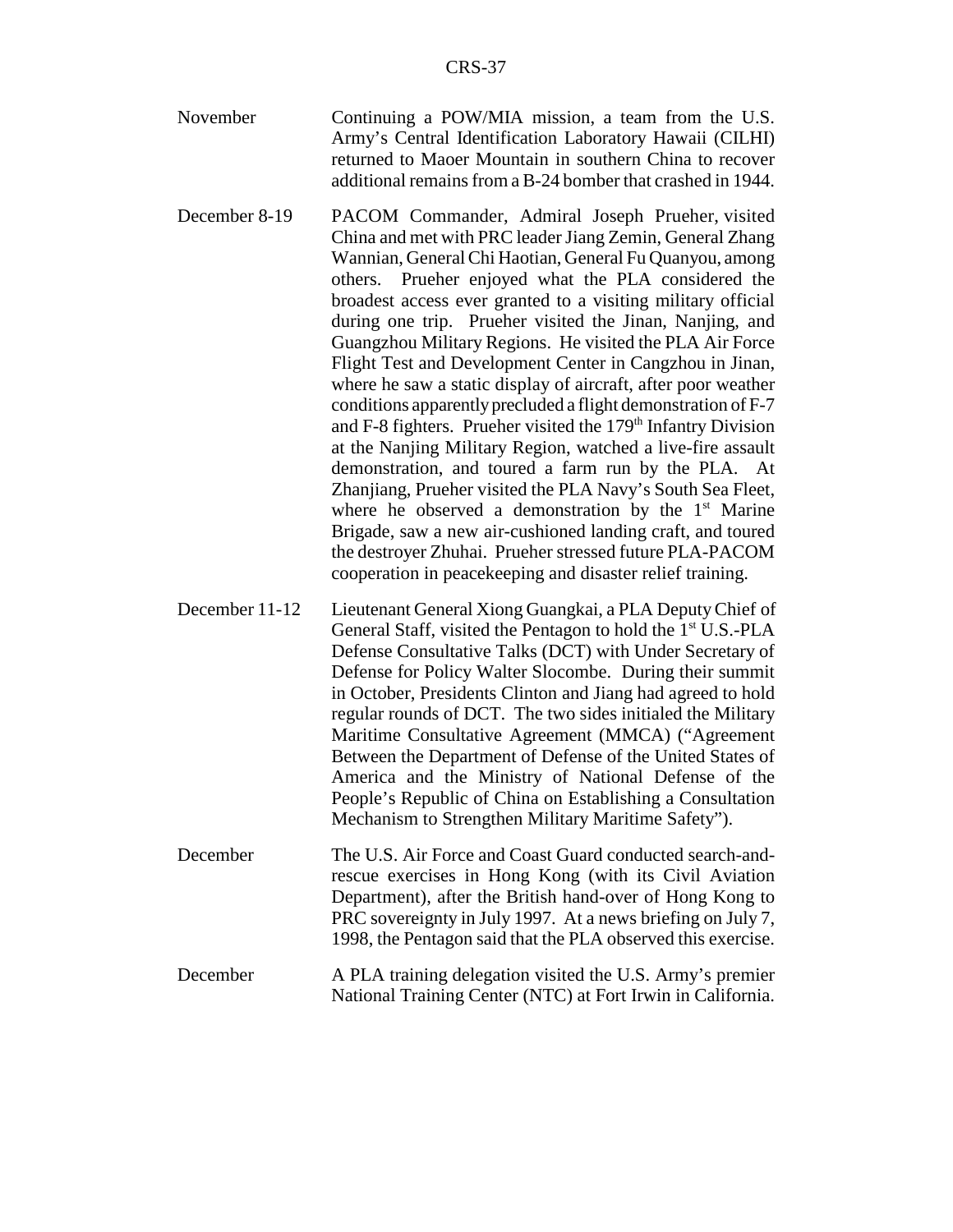## **1998**

| January 17-21         | Secretary of Defense William Cohen, accompanied by<br>Admiral Prueher (PACOM Commander), visited China.<br>signed the "Military Maritime Consultative<br>Cohen<br>Agreement (MMCA)," intended to set up a framework for<br>dialogue on how to minimize the chances of miscalculation<br>and accidents between U.S. and PLA forces operating at sea<br>or in the air. He said that Jiang Zemin and General Chi<br>Haotian promised that China did not plan to transfer to Iran<br>additional anti-ship cruise missiles. The PLA allowed Cohen<br>to be the first Western official to visit the Beijing Military<br>Region's Air Defense Command Center, a step that Cohen<br>called important and symbolic. However, the PLA denied<br>Cohen's request to visit China's National Command Center.<br>Cohen gave a speech at the PLA's Academy of Military<br>Science (AMS) and called for expanded mil-to-mil contacts<br>on: (1) defense environmental issues; (2) strategic nuclear<br>missile forces; (3) POW/MIA affairs; and (4) humanitarian<br>operations (as part of shifting contacts from those that build<br>confidence to those that advance real-world cooperation).<br>Cohen asked the PLA to allow U.S. access to PRC archives<br>to resolve questions about the fate of U.S. POW/MIAs in the<br>Korean War who might have been in prison camps in China. |
|-----------------------|------------------------------------------------------------------------------------------------------------------------------------------------------------------------------------------------------------------------------------------------------------------------------------------------------------------------------------------------------------------------------------------------------------------------------------------------------------------------------------------------------------------------------------------------------------------------------------------------------------------------------------------------------------------------------------------------------------------------------------------------------------------------------------------------------------------------------------------------------------------------------------------------------------------------------------------------------------------------------------------------------------------------------------------------------------------------------------------------------------------------------------------------------------------------------------------------------------------------------------------------------------------------------------------------------------------------------------------------------------------------|
| February 16-20        | For the first time, the PLA attended the Pacific Area Special<br>Operations Conference (PASOC) in Hawaii.                                                                                                                                                                                                                                                                                                                                                                                                                                                                                                                                                                                                                                                                                                                                                                                                                                                                                                                                                                                                                                                                                                                                                                                                                                                              |
| <b>March 14-24</b>    | A U.S. Army training delegation from the Training and<br>Doctrine Command (TRADOC) based at Fort Monroe, VA,<br>visited China. The Deputy Chief of Staff for Training, Major<br>General Leroy Goff and Assistant Deputy Chief of Staff for<br>Personnel, Major General David Ohle, led the delegation.<br>They saw the PLA's training base in Anhui province under<br>the Nanjing Military Region (similar to the NTC).                                                                                                                                                                                                                                                                                                                                                                                                                                                                                                                                                                                                                                                                                                                                                                                                                                                                                                                                                |
| March 29-<br>April 10 | General Wang Ke, Director of the GLD of the PLA, visited<br>the United States, hosted by the Under Secretary of Defense<br>for Acquisitions and Technology. General Wang visited<br>West Point in New York, Aberdeen Proving Ground in<br>Maryland, the Pentagon, Warner-Robins Air Logistics Center<br>in Georgia, the Defense Logistics Agency's Defense Supply<br>Center in Richmond, the USS Abraham Lincoln aircraft<br>carrier at Naval Air Station North Island (San Diego) in<br>California, and PACOM in Hawaii. At the Pentagon, DOD<br>provided briefings on: organizations for the DOD Logistics<br>Modernization Initiatives,<br>Systems, Logistics<br>Joint<br>Logistics/Focused Logistics, DOD Outsourcing Process and<br>Experiences, DOD Military Retirement Systems, and the<br>Army's Integrated Training Area Management Program.                                                                                                                                                                                                                                                                                                                                                                                                                                                                                                                  |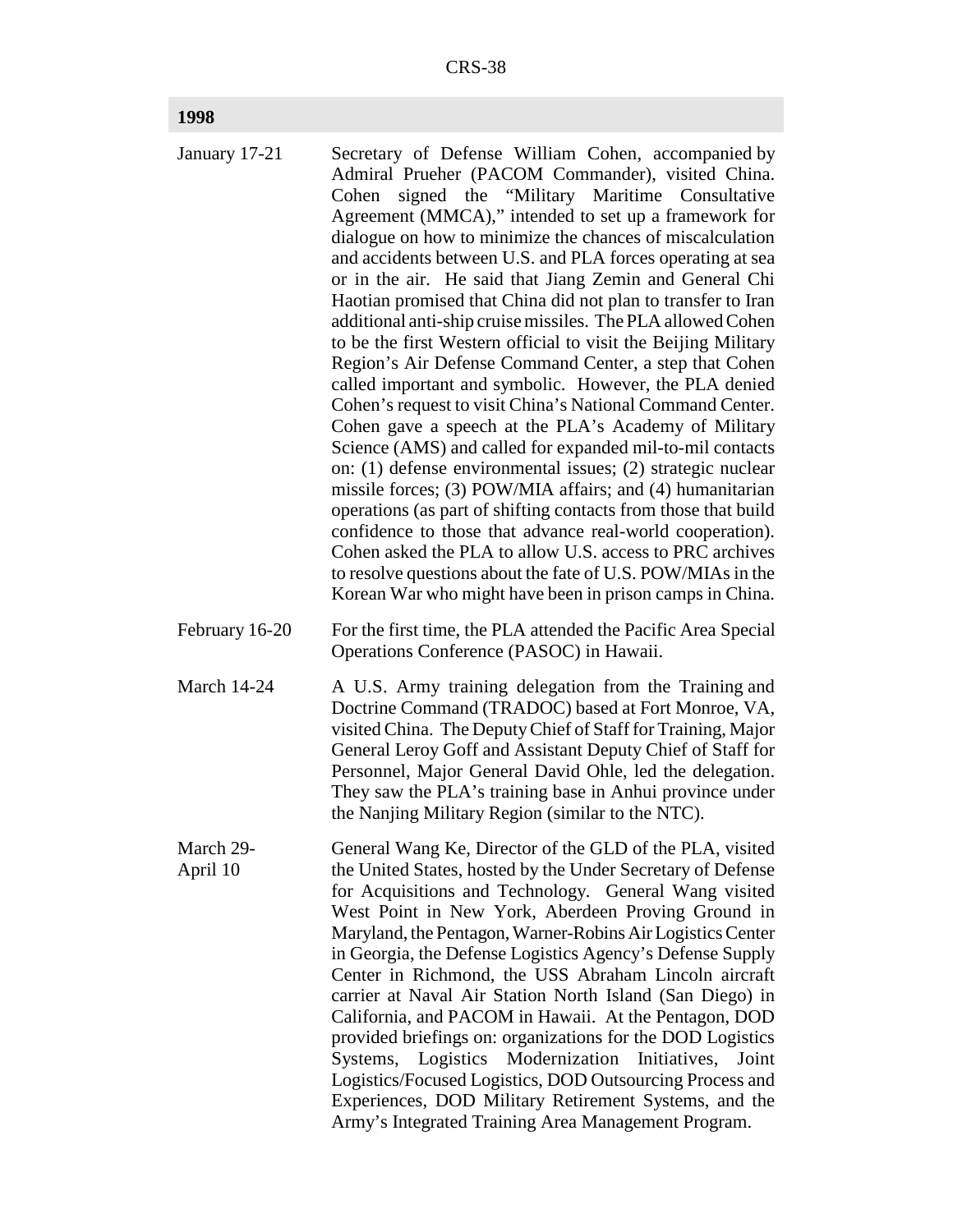In April 1998, the *New York Times* disclosed that the Justice Department had begun a criminal investigation into whether U.S. satellite manufacturers, Loral Space and Communications Ltd. and Hughes Electronics Corporation, violated export control laws. They allegedly provided expertise that China could use to improve its ballistic missiles, when the companies shared their technical findings with China on the cause of a PRC rocket's explosion while launching a U.S.-origin satellite in February 1996. The House set up the "Cox Committee" to investigate the allegations of corporate misconduct and policy mistakes. The Senate set up a task force. Congress passed legislation to control satellite exports to China.

- April 6-10 The PLA went to PACOM's Military Operations and Law Conference, organized by the Judge Advocate's office.
- April 29-30 The Defense Department and PLA held pre-talks on the Military Maritime Consultative Agreement (MMCA).
- May 3-5 Assistant Secretary of Defense for International Security Affairs Franklin Kramer visited Beijing.
- May 4-9 The Chief of Staff of the U.S. Air Force, General Michael Ryan, visited China. The PLA Air Force gave him a tour of Foshan Air Base and allowed him to fly an F-7 fighter and view an air- refuelable version of an FA-2. However, the PLA Air Force denied General Ryan's requests to fly in a SU-27 fighter, to see integration of the SU-27s into the units, and to see progress on development of the F-10 fighter.
- May A PLA delegation on military law visited the United States.
- June 25-July 3 President Clinton traveled to China to hold his second summit with Jiang Zemin, following the summit in October 1997. They announced that the United States and China: have a direct presidential "hot line" that was set up in May 1998; will not target strategic nuclear weapons under their respective control at each other; will hold the first meeting under the MMCA; will observe exercises of the other based on reciprocity (meaning the PLA would also issue invitations to U.S. observers); will cooperate in humanitarian assistance; and will cooperate in military environmental security. However, China only agreed to study whether to join the Missile Technology Control Regime (MTCR) and did not agree to open archives to allow U.S. research on POW/MIAs from the Korean War. In Shanghai on June 30, Clinton stated the so-called "Three Noes" of non-support for Taiwan's independence; non-support for two Chinas or one China and one Taiwan; and non-support for Taiwan's membership in international bodies requiring statehood.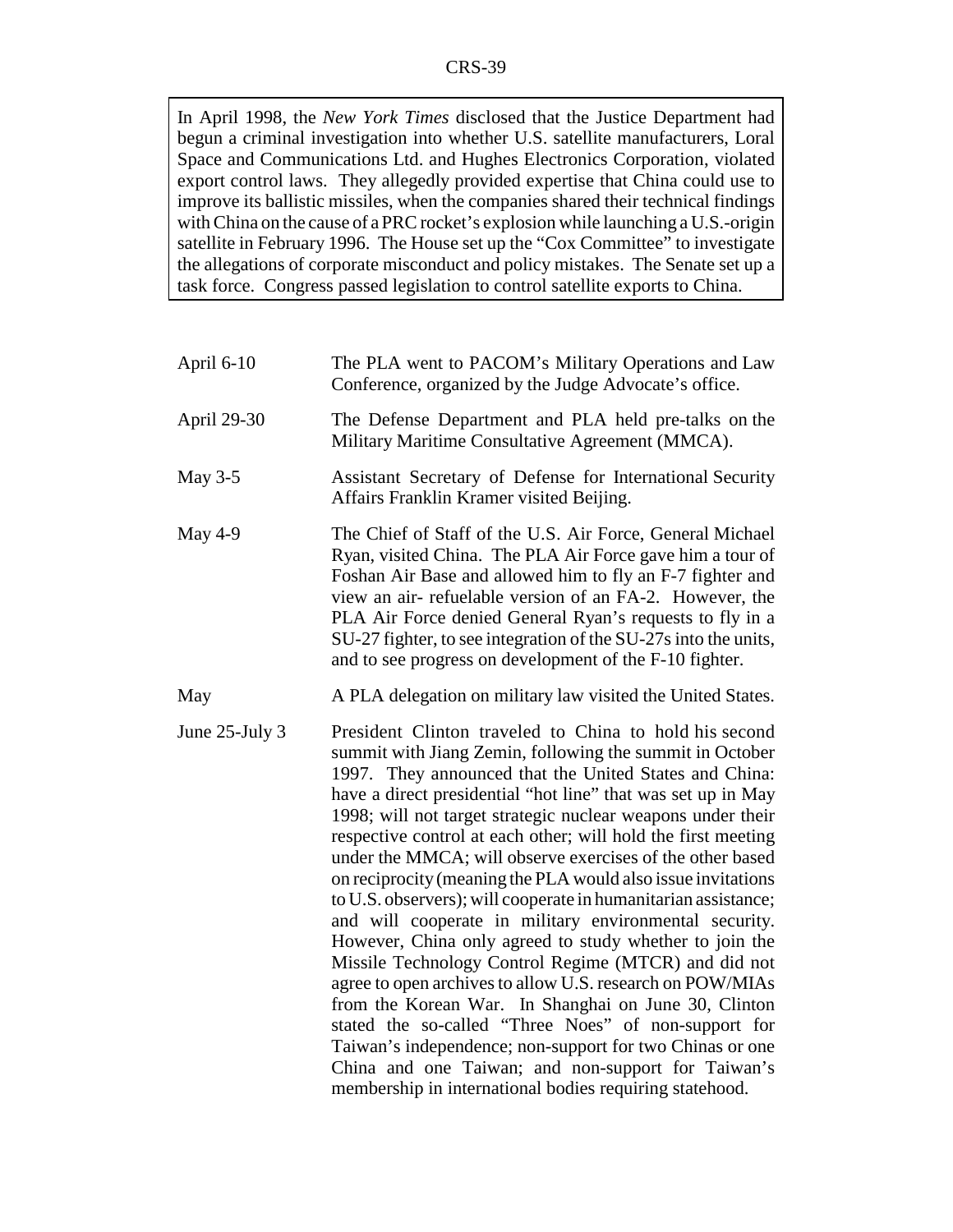| <b>July 9-24</b>    | At U.S. invitation, the PLA sent two observers to Cope<br>Thunder 98-4, a multinational air exercise held at Eielson<br>and Elmendorf Air Force Bases in Alaska. The air forces of<br>the United States, United Kingdom, Australia, Japan, and<br>Singapore participated in the exercise, which was designed<br>to sharpen air combat skills, exchange air operational tactics,<br>and promote closer relations. Pilots flew a variety of aircraft<br>in air-to-air and air-to-ground combat missions, and combat<br>support missions against a realistic set of threats. Russia,<br>Brunei, Malaysia, Thailand, and the Philippines also sent<br>military observers.                                                           |
|---------------------|---------------------------------------------------------------------------------------------------------------------------------------------------------------------------------------------------------------------------------------------------------------------------------------------------------------------------------------------------------------------------------------------------------------------------------------------------------------------------------------------------------------------------------------------------------------------------------------------------------------------------------------------------------------------------------------------------------------------------------|
| July 14-15          | In Beijing, the DOD and PLA held the first plenary meeting<br>under the MMCA.                                                                                                                                                                                                                                                                                                                                                                                                                                                                                                                                                                                                                                                   |
| <b>July 15-20</b>   | At U.S. invitation, the PLA Navy sent two observers to<br>RIMPAC 1998, the first time the PLA observed this<br>multinational naval exercise based in Hawaii in the Pacific<br>Ocean. The naval forces of the United States, Australia,<br>Canada, Chile, Japan, and South Korea participated in the<br>exercise, which was designed to enhance their tactical<br>capabilities in maritime operations. During part of the<br>exercise, the U.S. Navy hosted the PLA Navy's<br>representatives on board the USS Coronado (the 3 <sup>rd</sup> Fleet's<br>command ship), the USS Carl Vinson aircraft carrier, the<br>USS Paul Hamilton (an Arleigh Burke-class destroyer), and<br>the USS Antietam (a Ticonderoga-class cruiser). |
| July 20-26          | PLA Deputy Chief of General Staff, Lieutenant General Qian<br>Shugen, visited the United States.                                                                                                                                                                                                                                                                                                                                                                                                                                                                                                                                                                                                                                |
| July                | A PRC civilian and military delegation visited the United<br>States, including Pensacola, FL, to discuss air traffic control<br>with the Federal Aviation Administration, Departments of<br>Commerce and Defense, and the U.S. Air Force.                                                                                                                                                                                                                                                                                                                                                                                                                                                                                       |
| August 2-6          | The command ship of the $7th$ Fleet, USS Blue Ridge, and a<br>destroyer, USS John S. McCain, visited Qingdao. As part of<br>the occasion, Vice Admiral Robert Natter, Commander of the<br>$7th$ Fleet, visited and met with Vice Admiral Shi Yunsheng,<br>PLAN Commander, and Vice Admiral He Pengfei, a PLAN<br>Deputy Commander.                                                                                                                                                                                                                                                                                                                                                                                              |
| <b>August 16-23</b> | The Commandant of the Army War College, Major General<br>Robert Scales, and the U.S. Army's Chief of Military<br>History, Brigadier General John Mountcastle, visited Beijing,<br>Tianjin, and Nanjing, and discussed the PLA's historical<br>campaigns.                                                                                                                                                                                                                                                                                                                                                                                                                                                                        |
| September 12-20     | NDU President, Lieutenant General Richard Chilcoat, visited<br>China, including Hong Kong, Beijing, Xian, and Dalian.                                                                                                                                                                                                                                                                                                                                                                                                                                                                                                                                                                                                           |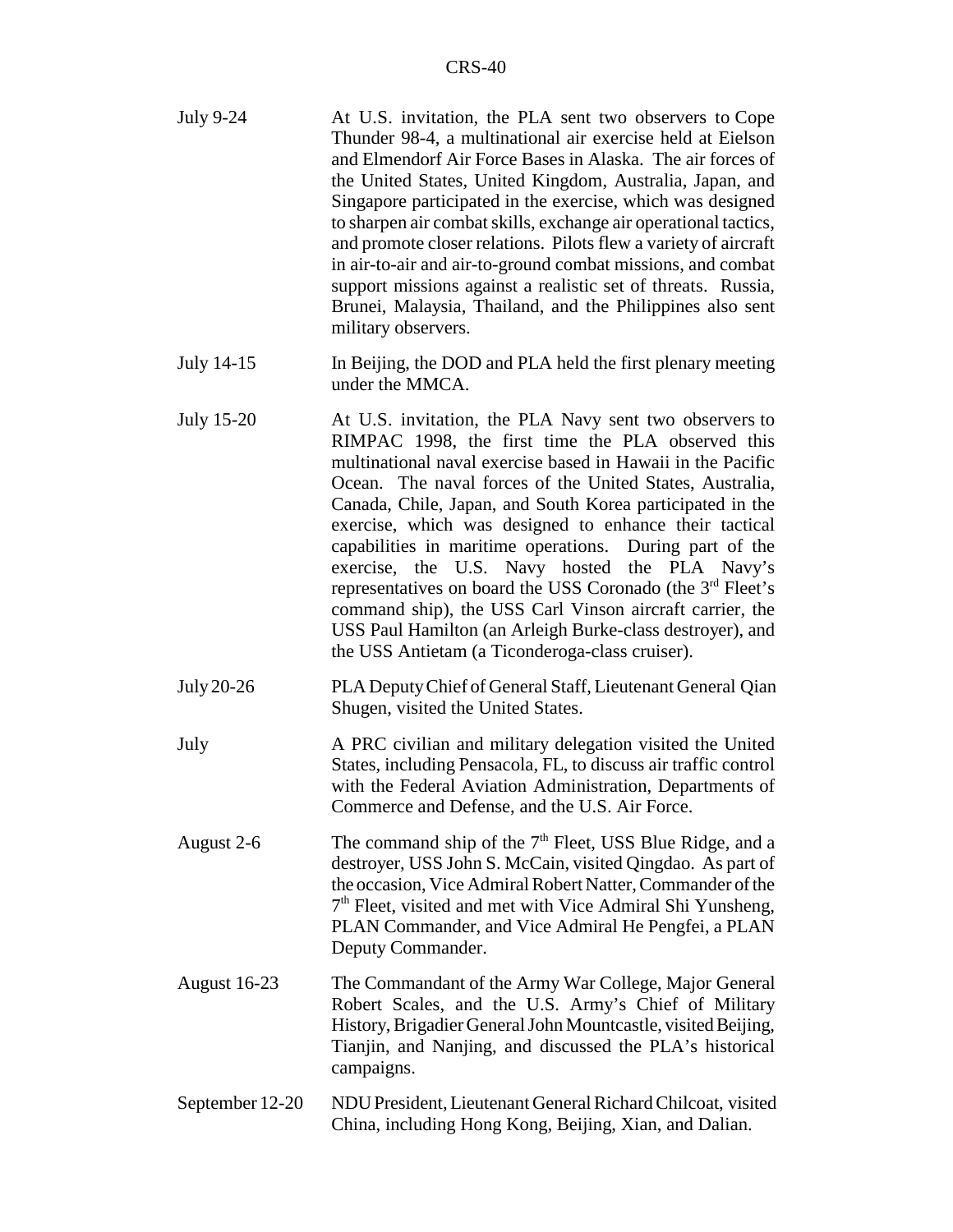- September 14-24 General Zhang Wannian, a Vice Chairman of the CMC and highest-ranking PLA officer, visited the United States. However, with General Shalikashvili's disappointment with the lack of transparency and reciprocity shown to him by the PLA during his trip to China in May 1997, Secretary of Defense William Cohen invoked the "Shali Prohibitions" in restricting General Zhang's exposure to the U.S. military during his visits to the Pentagon, Fort Benning in Georgia, and Nellis Air Force Base in Nevada. President Clinton met with General Zhang at the White House. At a news conference on September 15, 1998, Secretary Cohen announced that he and General Zhang signed an agreement on cooperation in environmental security ("Joint Statement on the Exchange of Information by the United States Department of Defense and the Chinese Ministry of National Defense on Military Environmental Protection"); discussed weapons proliferation and international terrorism; and agreed to conduct sand table exercises on disaster relief and humanitarian assistance in 1999, to have a ship visit by the PLA Navy in 1999, to conduct a seminar on maritime search and rescue, to allow each other to observe specific military exercises, to exchange military students, and to allow a PRC delegation to visit the Cooperative Monitoring Center at the Sandia National Laboratory. However, Cohen did not announce any progress in following up on U.S. concerns about Korean War POW/MIA cases, non-targeting of strategic nuclear forces (involving the Strategic Command (STRATCOM) and the PLA's Second Artillery), PLA threats against Taiwan, or weapons nonproliferation. General Zhang cited President Clinton's statements in China in June about the U.S. "one China" policy and the "Three Noes," while Secretary Cohen stressed peaceful resolution and said that Clinton reiterated commitment to the Taiwan Relations Act.
- October 20-21 Under Secretary of Defense for Policy Walter Slocombe visited Beijing for the  $2<sup>nd</sup> DCT$  and met with Generals Zhang Wannian and Chi Haotian (CMC Vice Chairmen), and Lieutenant General Xiong Guangkai. They discussed global and regional security issues, defense relations in the Asia-Pacific region, military strategy and modernization, and milto-mil contacts in 1999 ("Gameplan for 1999 U.S.-Sino Defense Exchanges"). The PLA raised objections to the U.S. plan to field theater missile defense systems.
- November 1 Secretary of Defense Cohen visited Hong Kong (on his way to South Korea and Japan) to underscore the U.S. determination to continue its defense involvement there, including ship visits, after its hand-over to PRC rule.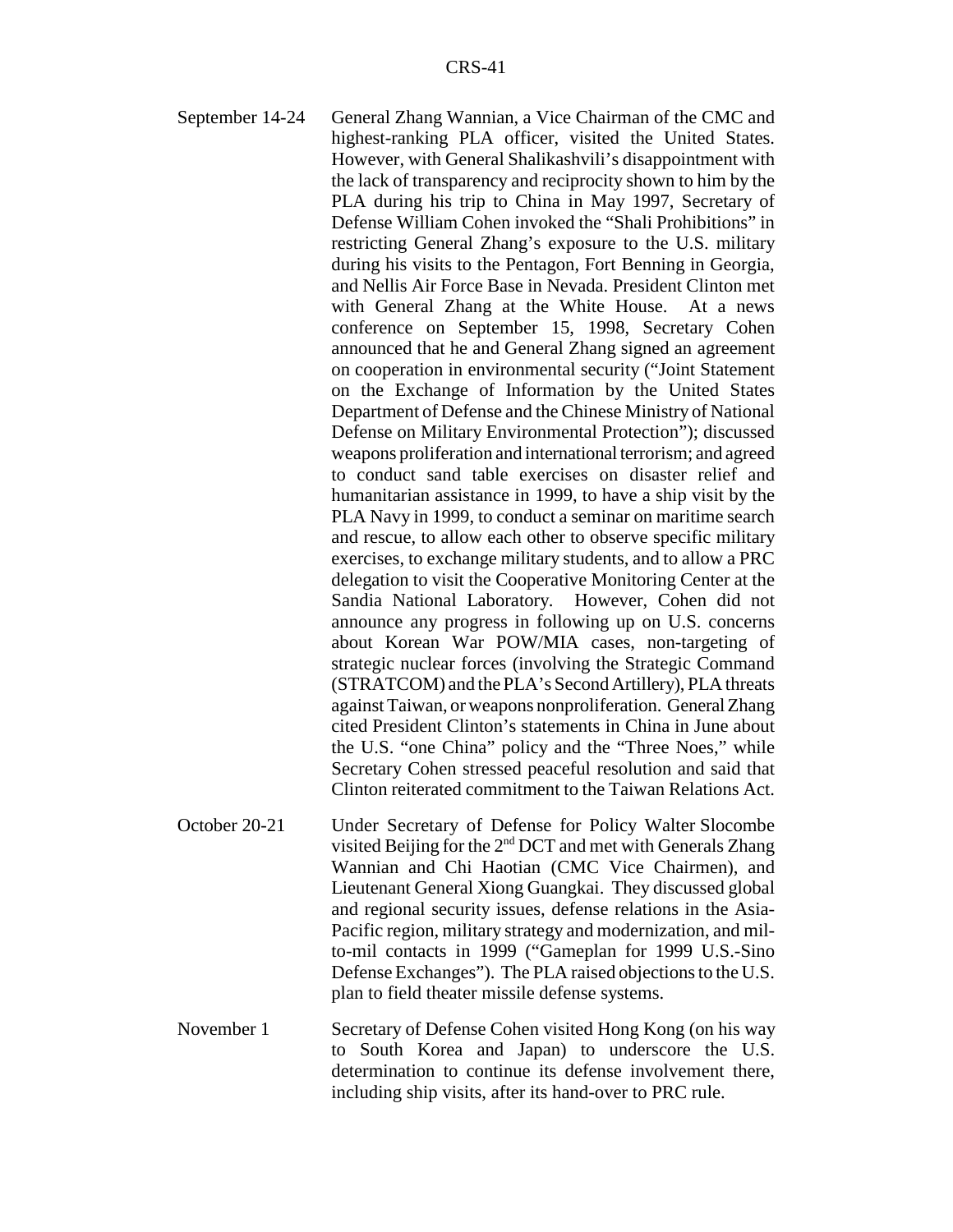- November 9-14 PACOM Commander, Admiral Joseph Prueher, visited China, along with Lieutenant General Carl Fulford (Commander of U.S. Marine Forces Pacific) and Major General Earl Hailston (Director for Strategic Planning and Policy). They met with General Zhang Wannian (a CMC Vice Chairman), General Fu Quanyou (Chief of General Staff), General Wang Ke (GLD Director), and Lieutenant General Xiong Guangkai (a Deputy Chief of General Staff). The PLA arranged for visits to the  $47<sup>th</sup>$  Group Army based near Xian and a subordinate air defense brigade, in granting the first foreign military access to these two commands. Admiral Prueher also visited the PLA Air Force's 28<sup>th</sup> Air Attack Division in Hangzhou and observed ordnance loading of A-5 bombers and a live-fire demonstration of an air-toground attack by A-5s. He then toured a Jiangwei-class frigate of the PLA Navy in Shanghai.
- December 1-4 U.S. and PLA military forces participated in an annual search and rescue exercise (HK SAREX 98) held by Hong Kong's Civil Aviation Department.
- December 4 PACOM Commander, Admiral Joseph Prueher, visited Hong Kong and met with Major Generals Zhou Borong and Xiong Ziren, Deputy Commander and Political Commissar of PLA forces there.
- December 4-8 A U.S. Navy frigate, the USS Vandegrift, visited Shanghai. As part of the port call, Rear Admiral Harry Highfill, Commander of the U.S.  $7<sup>th</sup>$  Fleet's Amphibious Force, met with Rear Admiral Hou Yuexi, Commander of the Shanghai Naval Base. The PLAN arranged for Admiral Highfill to tour the PLAN's Jiangwei-class frigate, the Anqing.
- December 9-11 Military maritime consultative talks (under the MMCA) between the U.S. Navy and PLAN took place near San Diego, CA. The PLAN delegation, led by Captain Shen Hao, Director of the PLAN Operations Department, stayed at the Naval Amphibious Base at Coronado and toured a U.S. destroyer (USS Stetham) and the U.S. Navy's Maritime Ship Handling Simulator at the San Diego Naval Station.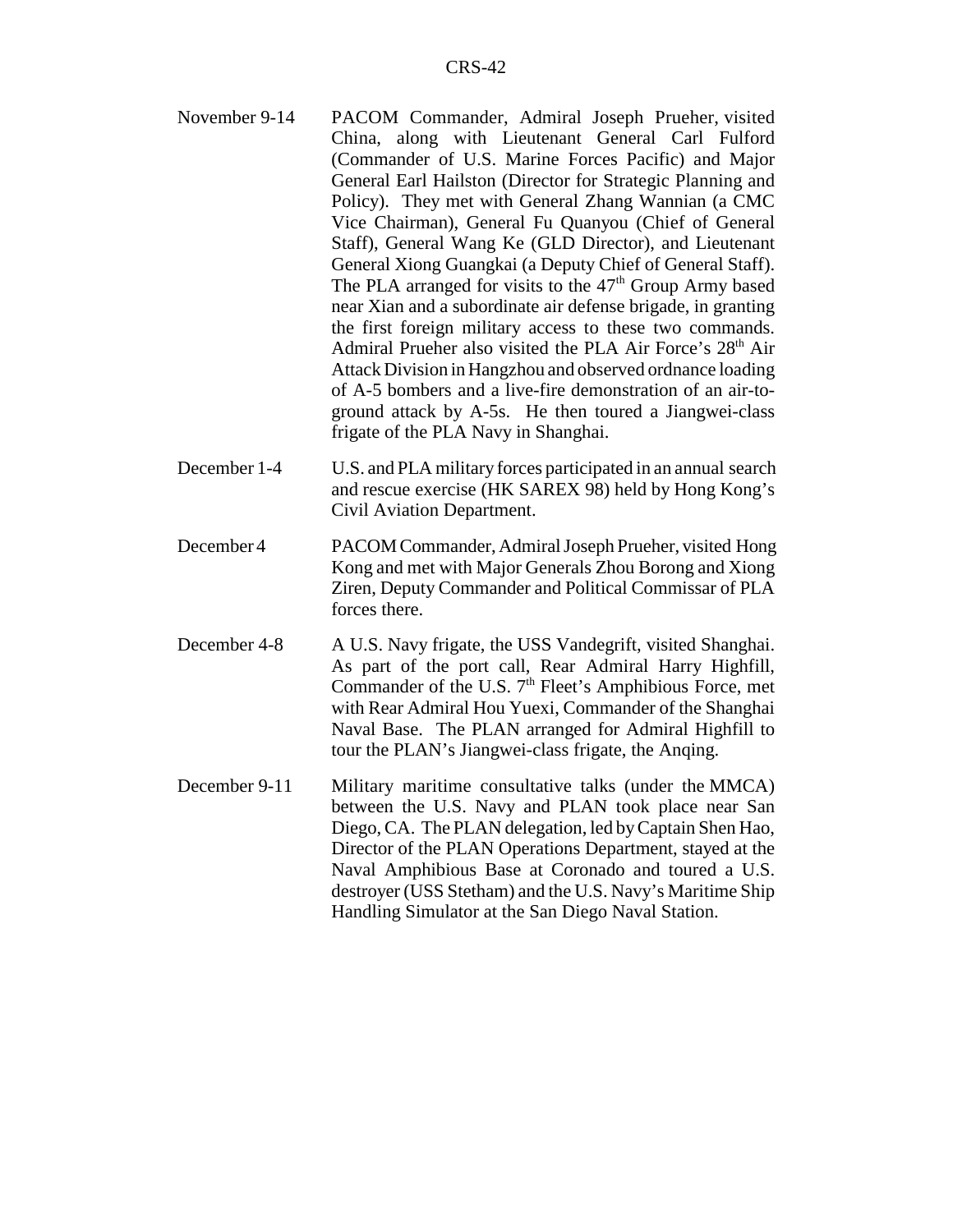#### **1999**

At the end of 1998 and start of 1999, the *New York Times* and *Wall Street Journal* disclosed that the Cox Committee was looking at the Clinton Administration's investigation that began in 1995 into whether China obtained secret U.S. nuclear weapons data, in addition to missile technology associated with satellite launches. On April 21, 1999, the Director of Central Intelligence confirmed that "China obtained by espionage classified U.S. nuclear weapons information that probably accelerated its program to develop future nuclear weapons." However, it was uncertain whether China obtained documentation or blueprints, and China also benefitted from information obtained from a wide variety of sources, including open sources (unclassified information) and China's own efforts.

- January 19-26 The Director of the Defense POW/MIA Office, Deputy Assistant Secretary of Defense Robert Jones, visited China to seek the PLA's cooperation in accounting for U.S. POW/MIAs from the Korean War, specifically seeking U.S. access to PLA archives, veterans, and a film with information about POW camps in China.
- March President of the PLA's NDU, General Xing Shizhong, visited Washington and gave a speech at the U.S. NDU at Fort McNair on March 18, 1999. The Pentagon arranged for General Xing to visit Norfolk Naval Base in Virginia, receive a briefing on the U.S. Navy's "Network Centric Warfare" in Rhode Island, visit Fort Hood in Texas and receive a briefing on Task Force XXI (an experimental warfighting force in the Army), and see the Air Warfare Center at Nellis Air Force Base in Nevada. However, the Defense Department denied the PLA delegation's access to observe the Red Flag combat training exercise at Nellis Air Force Base.

In April 1999, under congressional pressure, the Clinton Administration approved a potential sale of long-range early warning radars to Taiwan.

On May 7, 1999, U.S.-led NATO forces bombed the PRC's embassy in Belgrade, Yugoslavia, having mistakenly targeted it as a military supply facility belonging to Yugoslav President Slobodan Milosevic whose Serbian forces attacked Kosovo. Despite President Clinton's apology, the PRC angrily suspended mil-to-mil contacts, allowed protesters to attack violently U.S. diplomatic facilities in China, and denied ship visits to Hong Kong by the U.S. Navy until September 1999. In July 1999, the United States agreed to pay \$4.5 million in compensation for PRC casualties. In FY2001 legislation, Congress appropriated \$28 million to compensate for damages to China's embassy.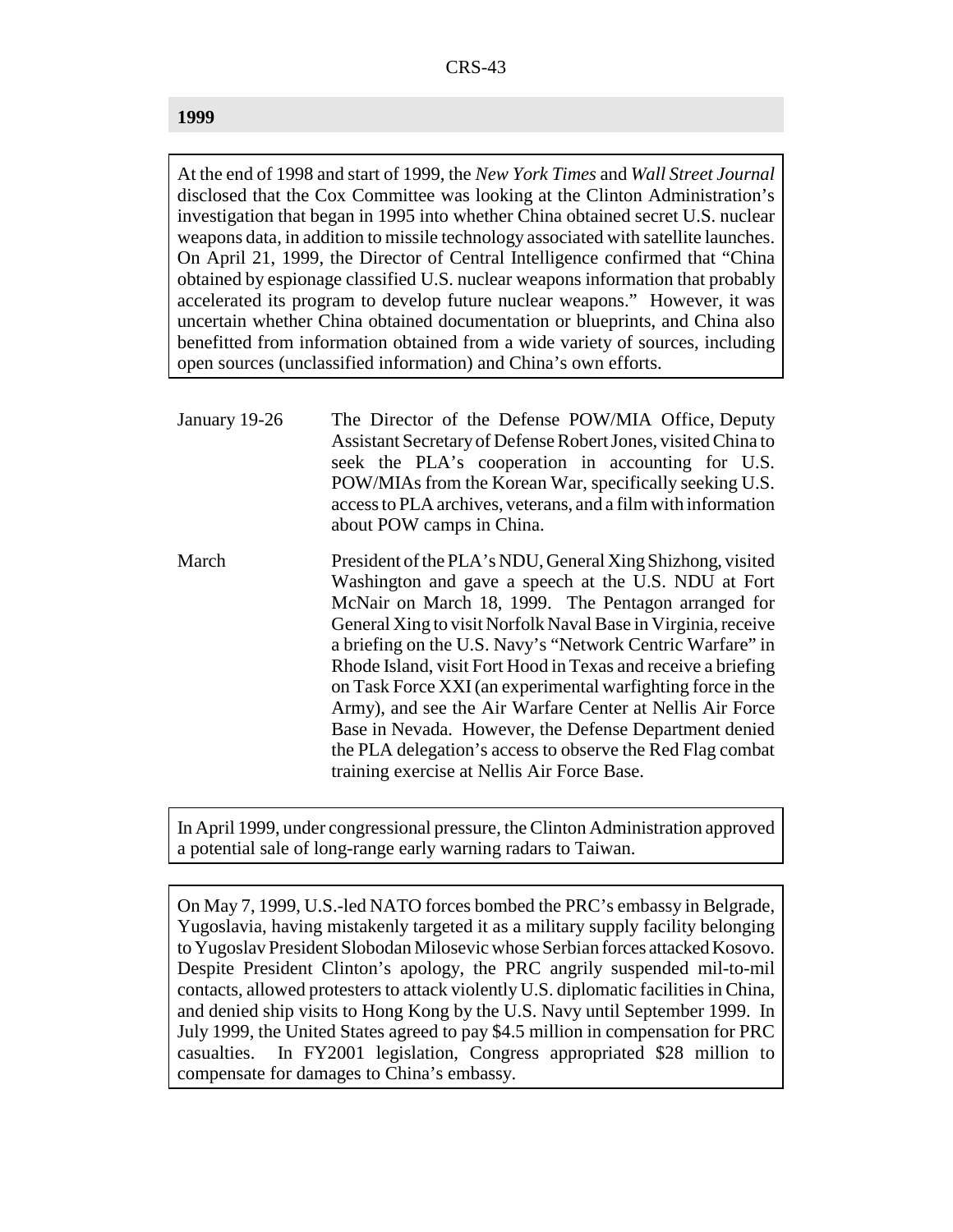May A U.S. Navy working group under the MMCA visited Qingdao to discuss international standards of communication at sea.

May 9-20 A PRC delegation that included PLA officers visited the United States to discuss air traffic control. On May 18, 1999, they visited Edwards Air Force Base in California and received a briefing on daily planning, integration, and control of civilian and military operations.

In May 1999, as required by the National Defense Authorization Act for FY1999 (P.L. 105-261), Secretary of Defense Cohen submitted the unclassified version of the "Report to Congress on Theater Missile Defense Architecture Options for the Asia-Pacific Region." Congress required a report on theater missile defense systems that could be transferred to Japan, South Korea, and Taiwan, which the conference report called "key regional allies."

On July 9, 1999, Taiwan President Lee Teng-hui characterized the cross-strait relationship as "special state-to-state ties," sparking military tensions with the PLA. The Clinton Administration responded that Lee's statement was not helpful and reaffirmed the "one China" policy. The PLA flew fighters across the "center" line of the Taiwan Strait and conducted exercises along the coast opposite Taiwan. In early September, CMC Vice Chairman General Zhang Wannian personally directed a major, joint landing exercise. A tragic earthquake in Taiwan on September 21 defused the tensions.

- November 19-21 Deputy Assistant Secretary of Defense for Asian and Pacific Affairs Kurt Campbell and Major General (USMC) Michael Hagee, PACOM's Director for Strategic Planning and Policy (J5), visited Beijing to discuss resuming military contacts.
- December 1-4 U.S. military and PLA forces participated in Hong Kong's annual search and rescue exercise.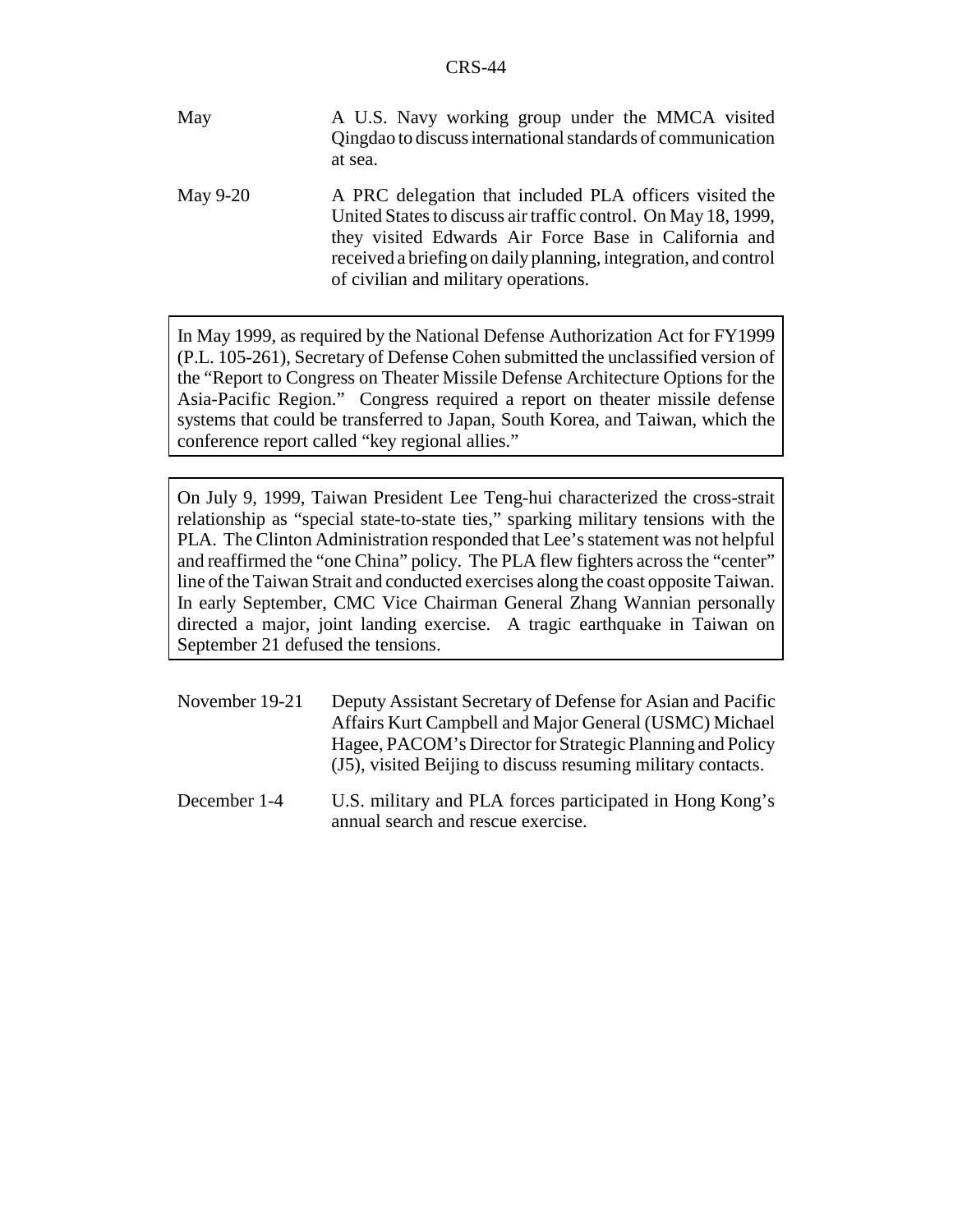| 2000           |                                                                                                                                                                                                                                                                                                                                                                                                                                                                                                                                                                                                                                                                                        |
|----------------|----------------------------------------------------------------------------------------------------------------------------------------------------------------------------------------------------------------------------------------------------------------------------------------------------------------------------------------------------------------------------------------------------------------------------------------------------------------------------------------------------------------------------------------------------------------------------------------------------------------------------------------------------------------------------------------|
| January 24-26  | Resuming contacts, Lieutenant General Xiong Guangkai (a<br>Deputy Chief of General Staff) visited Washington to hold<br>the 3 <sup>rd</sup> DCT with Under Secretary of Defense for Policy<br>Slocombe. They discussed the program for mil-to-mil<br>contacts in 2000, international security issues, U.S. strategy<br>in Asia, the PLA's missile buildup, Taiwan, missile defense,<br>weapons proliferation, and North Korea. Xiong met with<br>Secretary of Defense Cohen, Chairman of the Joint Chiefs<br>General Henry Shelton, Deputy National Security Advisor<br>James Steinberg, Under Secretary of State Thomas Pickering,<br>and State Department Senior Advisor John Holum. |
| February 17-18 | Deputy Secretary of State Strobe Talbott, Under Secretary of<br>Defense for Policy Walter Slocombe, Vice Chairman of the<br>Joint Chiefs of Staff General Joseph Ralston, and Deputy<br>National Security Advisor James Steinberg visited Beijing<br>(after visiting Tokyo) for a strategic dialogue. They met with<br>CMC Vice Chairman General Zhang Wannian, who raised<br>the Taiwan issue, including U.S. arms sales to Taiwan.                                                                                                                                                                                                                                                   |
|                | On February 21, 2000, ahead of Taiwan's presidential election on March 18, 2000,<br>the PRC issued its second Taiwan White Paper, which declared a threat to use<br>force against Taiwan if a serious development leads to Taiwan's separation from<br>China in any name, if there is foreign invasion or occupation of Taiwan, or if<br>Taiwan's government indefinitely refuses to negotiate national unification (called<br>the "Three Ifs"). Under Secretary of Defense Slocombe, who was just in Beijing                                                                                                                                                                          |

but was given no indication that the PRC would issue the White Paper and the threat, responded forcefully on February 22 by warning that China would face "incalculable consequences" if it used force against Taiwan.

| February 27-<br>March 2 | PACOM Commander, Admiral Dennis Blair, visited China<br>and discussed tensions over Taiwan with Chief of General<br>Staff, General Fu Quanyou, and General Chi Haotian.                                     |
|-------------------------|-------------------------------------------------------------------------------------------------------------------------------------------------------------------------------------------------------------|
| <b>March 10-12</b>      | Secretary of Defense William Cohen visited Hong Kong and<br>discussed issues such as port calls by the U.S. Navy and the<br>prevention of trans-shipments of advanced U.S. technology<br>to mainland China. |
| <b>March 27-29</b>      | A working group under the MMCA held a planning meeting<br>in China.                                                                                                                                         |

## **2000**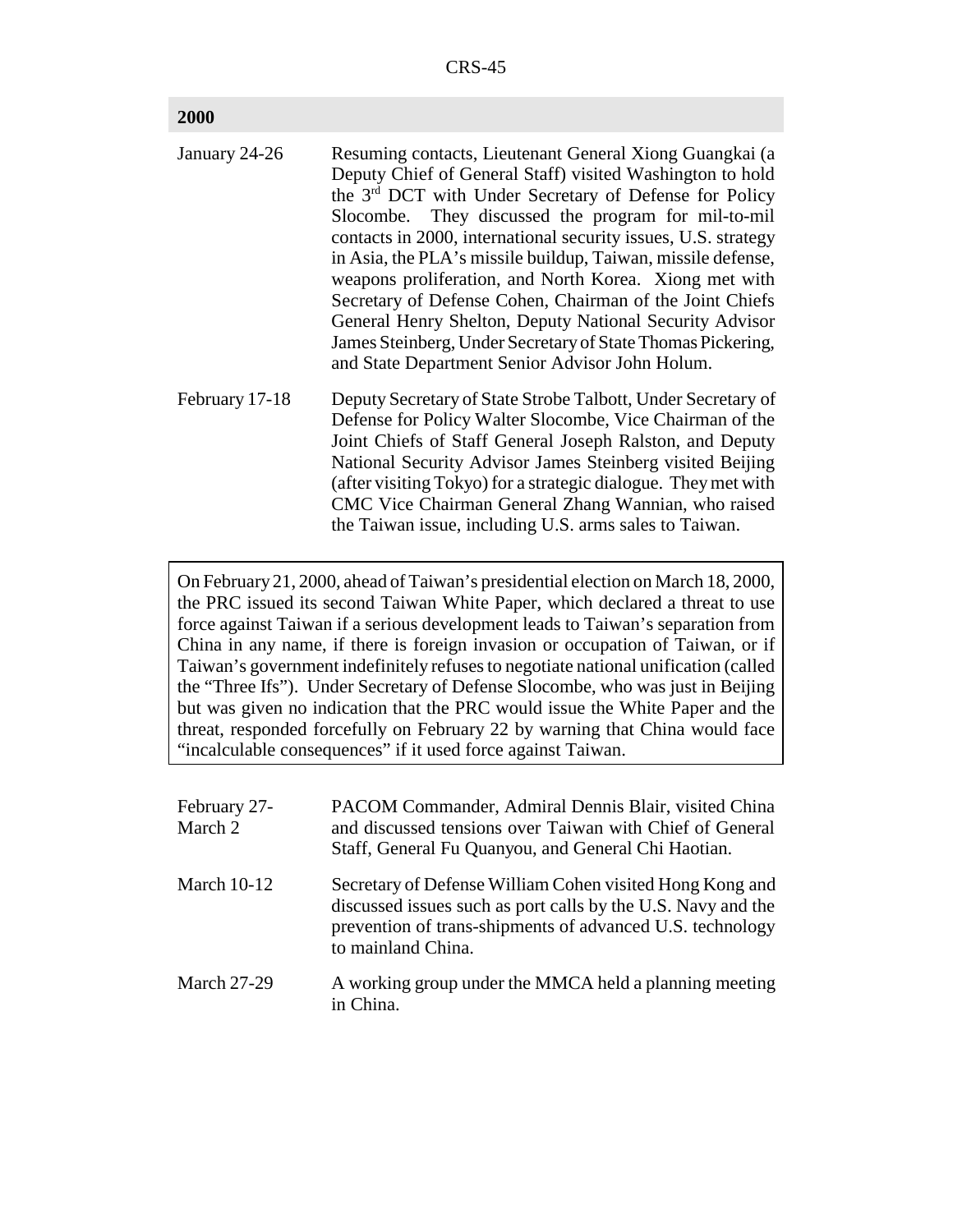April 14-22 PLAN Commander, Admiral Shi Yunsheng, visited the United States, coinciding with an annual round of U.S.- Taiwan arms sales talks in Washington. Admiral Shi met with Secretary of Defense Cohen, Vice Chairman of the Joint Chiefs of Staff General Richard Myers, and Chief of Naval Operations Admiral Jay Johnson.

In April 2000, during a round of annual arms sales talks, the Clinton Administration approved a request from Taiwan's military to purchase AIM-120 Advanced Medium-Range Air-to-Air Missiles (AMRAAMs).

| May 28-June 3 | PACOM in Hawaii hosted the second plenary meeting under<br>the MMCA. PACOM's Director for Strategic Planning and<br>Policy (J5), Major General Michael Hagee (USMC), and the<br>PLA's Deputy Chief of Staff, Rear Admiral Wang Yucheng,<br>led the proceedings. They reviewed a mutually-produced<br>document, "A Study on Sino-U.S. Maritime Navigational<br>Safety, Including Communications." |
|---------------|--------------------------------------------------------------------------------------------------------------------------------------------------------------------------------------------------------------------------------------------------------------------------------------------------------------------------------------------------------------------------------------------------|
| June 13-14    | Assistant Secretary of Defense for International Security<br>Affairs Frank Kramer visited Beijing and met with Major<br>General Zhan Maohai, Lieutenant General Xiong Guangkai,<br>and General Chi Haotian to plan Secretary of Defense<br>Cohen's visit to China.                                                                                                                               |
| June 13-21    | Superintendent of the U.S. Military Academy (West Point),<br>Lieutenant General Daniel Christman, visited China. He met<br>with General Chi Haotian and visited the PLA's Armored<br>Force Engineering Academy, where he was the first<br>American to have access to a PLA Type-96 main battle tank.                                                                                             |
| June 18-23    | Nanjing Military Region Commander Liang Guanglie led a<br>PLA delegation to visit PACOM in Hawaii and met with<br><b>Admiral Dennis Blair.</b>                                                                                                                                                                                                                                                   |

On July 10, 2000, responding to objections from the Clinton Administration and Congress, Israeli Prime Minister Ehud Barak told PRC ruler Jiang Zemin in a letter that Israel canceled the nearly completed sale of the Phalcon airborne early warning system to the PLA. Prime Minister Barak informed President Clinton the next day during peace talks at Camp David, MD.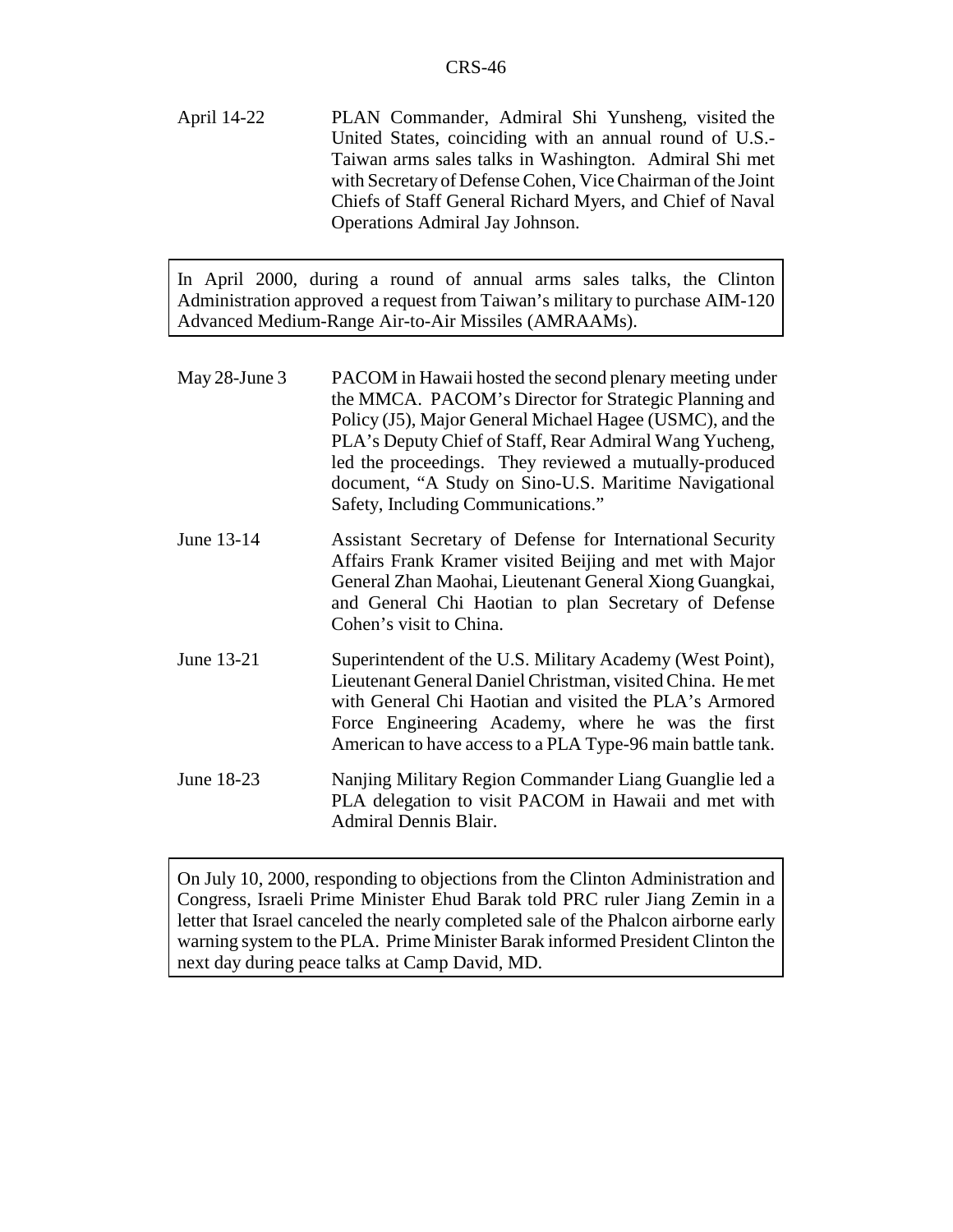- July 11-15 Secretary of Defense William Cohen visited Beijing and Shanghai. Cohen met with President Jiang Zemin and Generals Chi Haotian, Zhang Wannian, and Fu Quanyou. Cohen did not visit any PLA bases. Cohen referred to the promise made by PRC President Jiang Zemin during Cohen's previous visit to China in January 1998 and said that the PRC has abided by that agreement not to ship cruise missiles to Iran. Cohen and General Chi signed an "Agreement on the Exchange of Environmental Protection Research and Development Information" and discussed the need for crossstrait dialogue, weapons nonproliferation, and regional stability. The PRC objected to U.S. plans for missile defense and pressure on Israel to cancel the sale of the Phalcon airborne early warning system to the PLA, concerning which Israel notified China just before Cohen's visit. Cohen offered to fund PLA students at PACOM's APCSS in Honolulu. Regarding Taiwan, General Chi said that China would adopt a wait and see posture toward the leader of Taiwan (referring to Chen Shui-bian of the Democratic Progressive Party, who won the presidential election on March 18, 2000, bringing an end to the Kuomintang (KMT)'s 55 years of rule in Taiwan). Cohen said that the Administration viewed Chen as offering hope for cross-strait reconciliation. In Shanghai, Cohen stepped out of the narrow mil-to-mil context and met with Wang Daohan, chairman of the PRC's Association for Relations Across the Taiwan Strait (ARATS). Cohen said that Chen showed flexibility after becoming president and that there was a window of opportunity for changes.
- July 23-August 4 A delegation of the PLA Medical Department visited the United States.
- July 31-August 5 Admiral Thomas Fargo, Commander of the U.S. Pacific Fleet, visited Beijing and Qingdao in conjunction with the visit of the U.S. Navy's guided-missile cruiser USS Chancellorsville in Qingdao (August 2-5).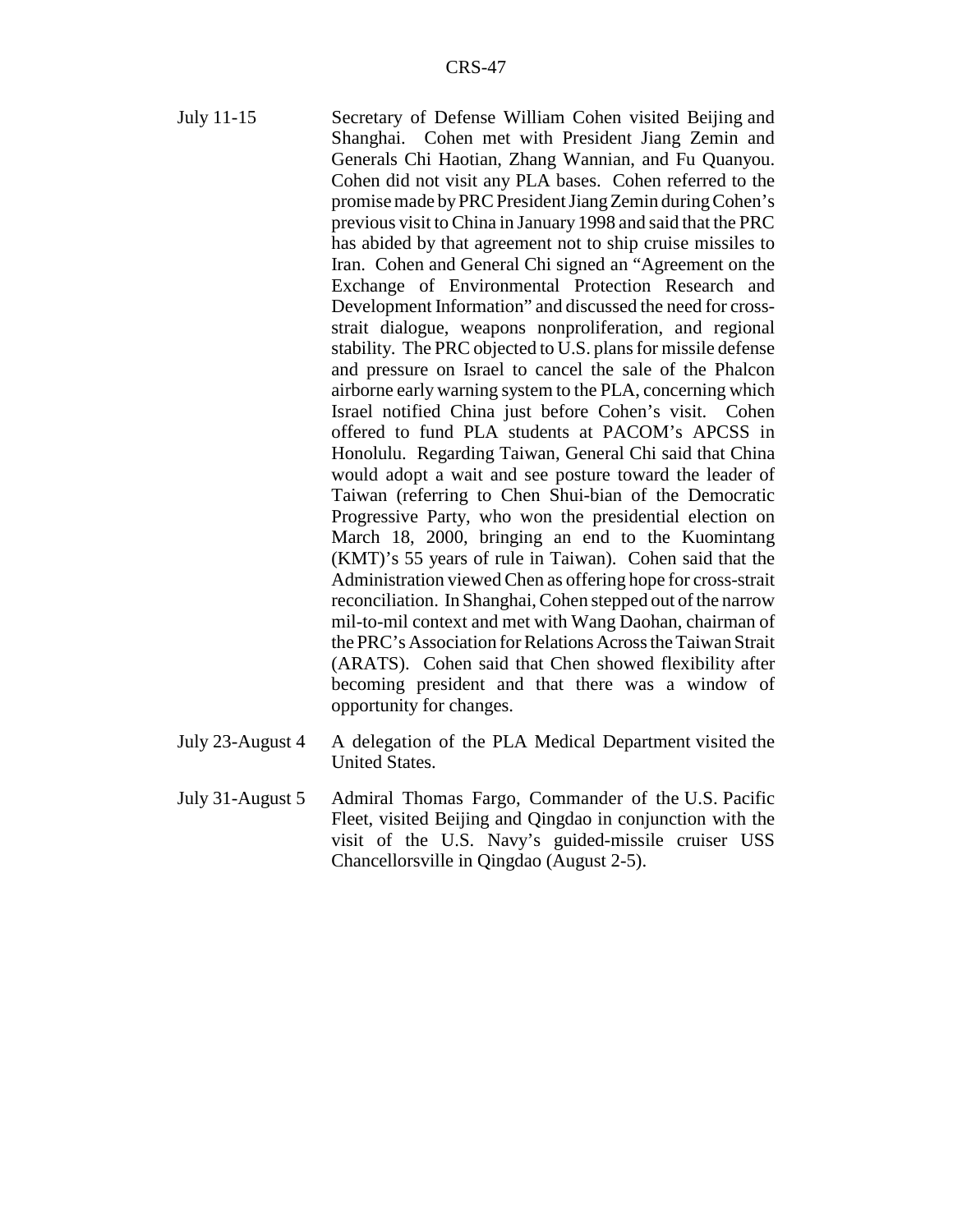- August 21- September 2 President of the PLA's Academy of Military Sciences (AMS), General Wang Zuxun, visited the United States. There is no counter-part in the U.S. military with which to set up reciprocal exchanges. The AMS delegation included the Directors of the Departments of Strategic Studies, Operational and Tactical Studies, and Foreign Military Studies. They visited the Pentagon; Joint Forces Command in Norfolk, Virginia; West Point in New York; Army War College in Pennsylvania; Army's Training and Doctrine Command (TRADOC) at Fort Monroe in Virginia; and PACOM in Hawaii. The Joint Forces Command provided unclassified tours of its Joint Training Directorate (J-7) and Joint Training Analysis Simulation Center, but not the Joint Experimentation Battle Lab.
- September 5-18 PLA Navy ships (the Luhu-class destroyer Qingdao and Fuqing-class oiler Taicang) visited Pearl Harbor, HI (September 5-8) and Naval Station Everett, near Seattle, WA (September 14-18). In Hawaii, the visitors toured the U.S. destroyer USS O'Kane.
- October For the first time, the PLA invited two U.S. military personnel to attend the one-month International Security Symposium at the NDU in Beijing. (Subsequent invitations dropped required fees.)
- October 10-18 The PLA participated in a visit to the United States by a Humanitarian Disaster Relief Sandtable Planning Team.
- October 12-13 Secretary of the Navy Richard Danzig visited Shanghai, in the first visit by a U.S. Secretary of the Navy to China. His visit was curtailed because of the attack on the USS Cole in a Yemeni harbor on October 12, 2000.
- October 24- November 4 CMC Member and Director of the General Political Department (GPD) — the top political commissar, General Yu Yongbo, visited the United States. He was hosted by Under Secretary of Defense for Readiness Bernard Rostker. General Yu's delegation visited the Pentagon and met with Secretary of Defense Cohen; West Point in New York; Bolling Air Force Base in Washington, DC; Fort Jackson in South Carolina; Patrick Air Force Base in Florida; and PACOM in Hawaii.
- November 2-6 Chairman of the Joint Chiefs of Staff, General Henry Shelton, visited China, at the invitation of PLA Chief of General Staff, General Fu Quanyou. The PLA allowed General Shelton to observe a brigade exercising at the PLA's Combined Arms Training Center in the Nanjing Military Region. Shelton stressed the peaceful resolution of the Taiwan question.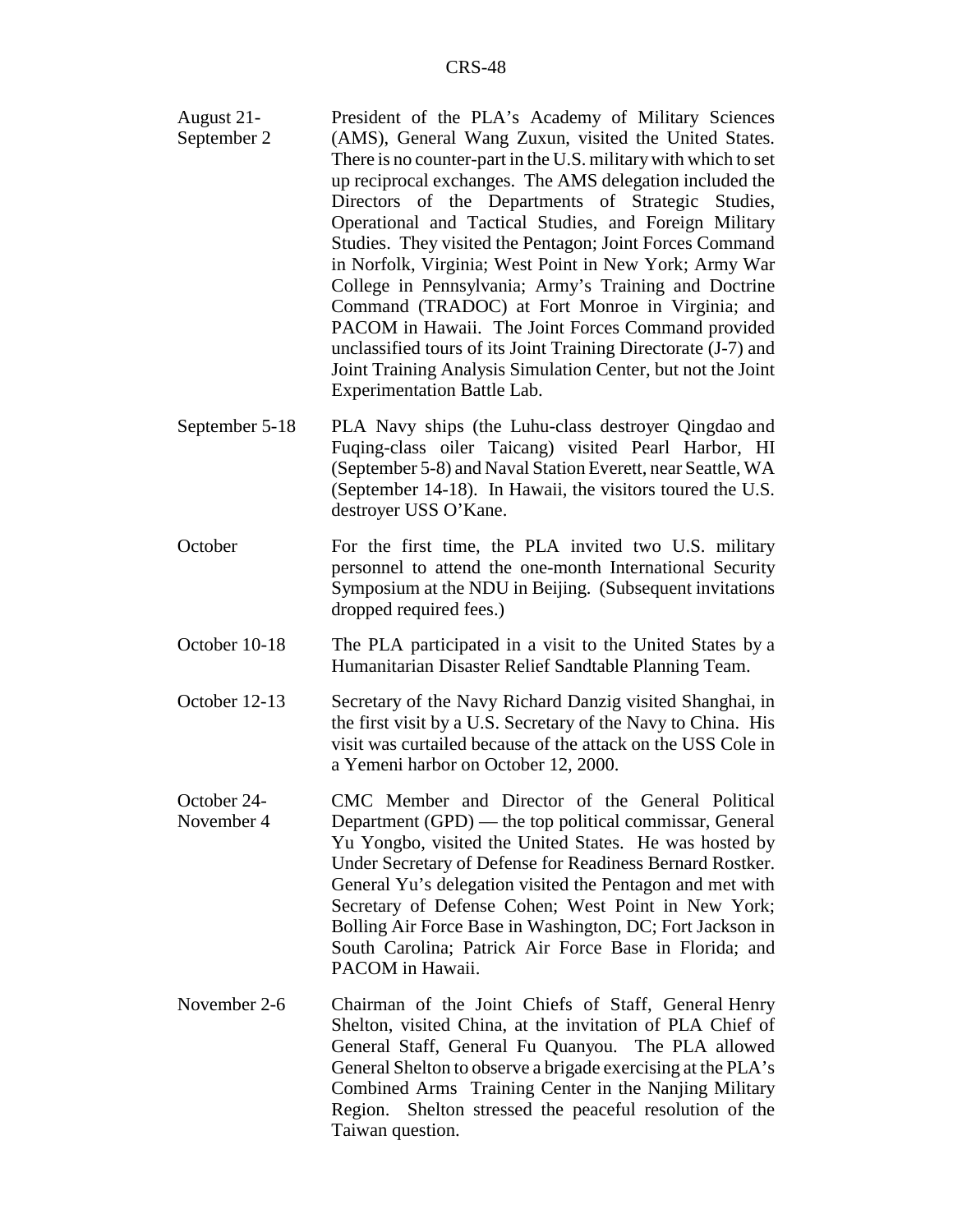- November 2-12 A Deputy Chief of Staff of the PLA Navy, Rear Admiral Zhang Zhannan, led a delegation from the Naval Command Academy (in Nanjing) to visit Newport News, RI (Naval War College); Washington, DC (including a meeting with the Secretary of the Navy); Monterey, CA (Naval Post-Graduate School); and Honolulu, HI (Pacific Command, including a tour aboard an Aegis-equipped cruiser).
- November 12-19 A PLA NDU delegation (similar to the U.S. Capstone program) visited the United States.
- November 28- December 2 Under Secretary of Defense for Policy Walter Slocombe visited Beijing to hold the  $4<sup>th</sup>$  DCT with PLA Deputy Chief of General Staff Xiong Guangkai. Slocombe also met with Generals Chi Haotian and Fu Quanyou and visited the PLA Navy's North Sea Fleet in Qingdao. The U.S. and PRC sides discussed sharp differences over Taiwan and missile defense, the program for mil-to-mil contacts in 2001, Korea, and weapons proliferation.
- December 3-9 A Working Group under the MMCA held its second meeting (in China).
- December 5-8 U.S. military and PLA forces participated in Hong Kong's annual search and rescue exercise and worked together in a demonstration.

At the end of December 2000 in New York, PLA Senior Colonel Xu Junping, who closely handled U.S.-PRC military relations, defected to the United States and presented an intelligence loss for the PLA (reported *Far Eastern Economic Review*, April 5, 2001).

#### **2001**

- February 9-23 Major General Wang Shouye, Director of the GLD's Capital Construction and Barracks Department, led a delegation on military environmental protection matters to the United States. They visited Washington, DC; Fort Pickett in Virginia; Fort Bliss in Texas; the "boneyard" at Davis-Monthan Air Force Base in Arizona; Las Vegas in Nevada; and PACOM in Hawaii. March 14-17 PACOM Commander, Admiral Dennis Blair, visited Beijing,
- Nanjing, and Shanghai. PACOM said that Blair's trip was intended to discuss military activities and plans of the PLA and PACOM, exchange views and enhance mutual understanding, discuss Taiwan, and stress the inclusion rather than exclusion of China in multilateral activities.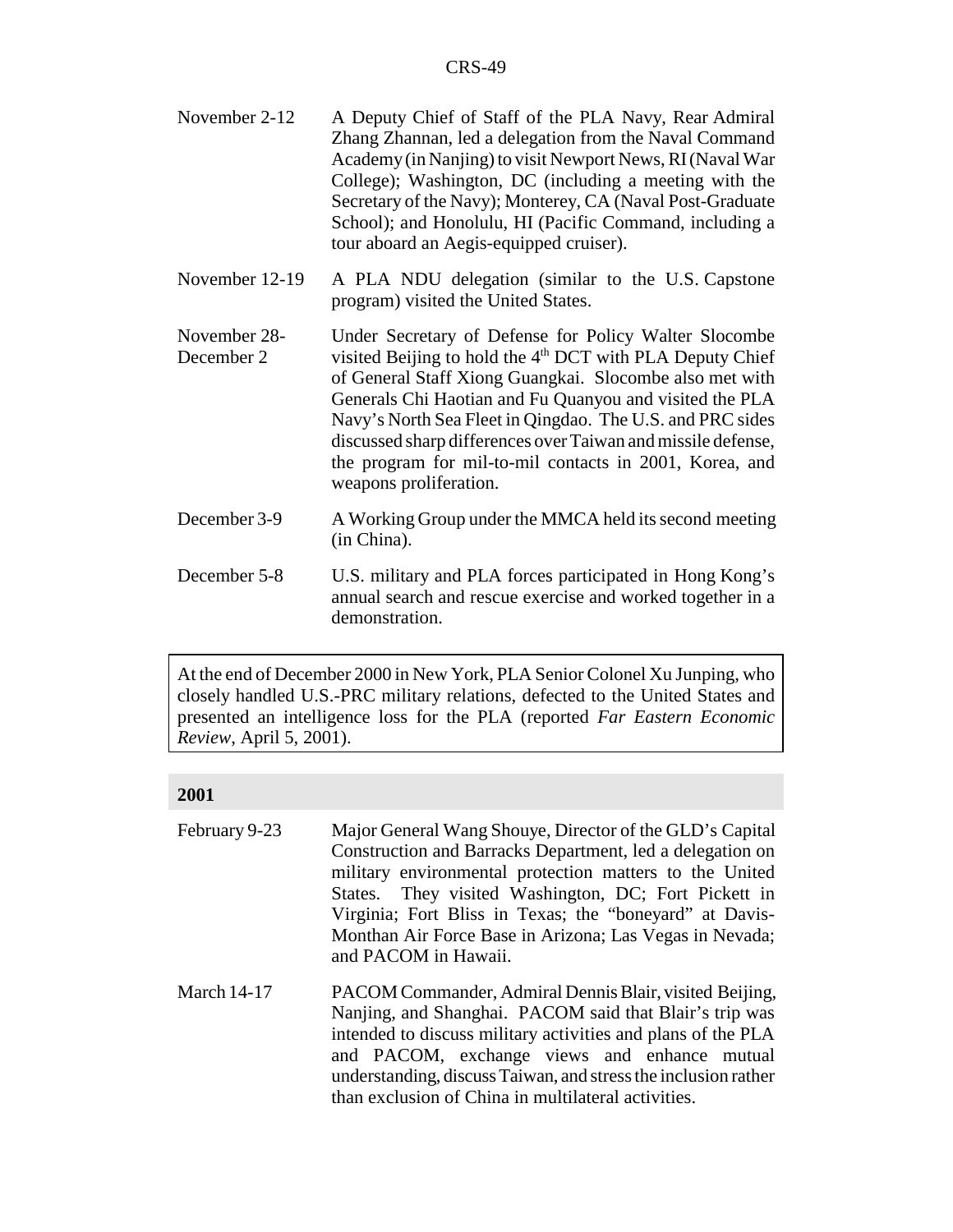March 23-26 The command ship of the  $7<sup>th</sup>$  Fleet, the USS Blue Ridge, made a port call to Shanghai. In conjunction with the ship visit, Vice Admiral James Metzger, Commander of the  $7<sup>th</sup>$ Fleet, visited Shanghai and met with Vice Admiral Zhao Guojun, Commander of the PLAN's East Sea Fleet.

On March 24, 2001, in the Yellow Sea near South Korea, a PLA Navy Jianghu IIIclass frigate passed as close as 100 yards to a U.S. surveillance ship, the USS Bowditch, and a PLA reconnaissance plane shadowed it.

On April 1, 2001, a PLA Navy F-8 fighter collided with a U.S. Navy EP-3 reconnaissance plane over the South China Sea. Upon surviving the collision, the EP-3's crew made an emergency landing on China's Hainan island. The PLA detained the 24 U.S. Navy personnel for 11 days. Instead of acknowledging that the PLA had started aggressive interceptions of U.S. reconnaissance flights in December 2000 and apologizing for the accident, top PRC ruler Jiang Zemin demanded an apology and compensation from the United States. The United States did not transport the damaged EP-3 out of China until July 3.

On April 24, 2001, during arms sales talks in Washington, President Bush approved a request from Taiwan's military to purchase weapons systems including diesel-electric submarines; P-3 anti-submarine warfare aircraft; and destroyers (approving four Kidd-class destroyers). The Bush Administration also decided to brief Taiwan on the PAC-3 missile defense missile. The next day, the President said in an interview that if the PRC attacked Taiwan, he has an obligation to do "whatever it took to help Taiwan defend herself."

On June 14, 2001, the Bush Administration imposed sanctions on a PRC entity for chemical weapon proliferation in Iran.

On September 1, 2001, the Administration imposed sanctions on a PRC entity for missile proliferation in Pakistan, effectively denying satellite exports to China.

September 14-15 The PLA and DOD held a special meeting under the MMCA (in Guam) to discuss how to avoid clashes like the EP-3 collision incident. The Commander of U.S. Naval Forces Marianas, Rear Admiral Tom Fellin, led the U.S. delegation. The issues for U.S. side were: principles of safe flight and navigation for military activities conducted on the high seas, international airspace, and exclusive economic zones; and the safety of ships and aircraft exercising the right of distressed entry. The Deputy Director of the Foreign Affairs Office of the Defense Ministry, Major General Zhang Bangdong, led the PLA delegation.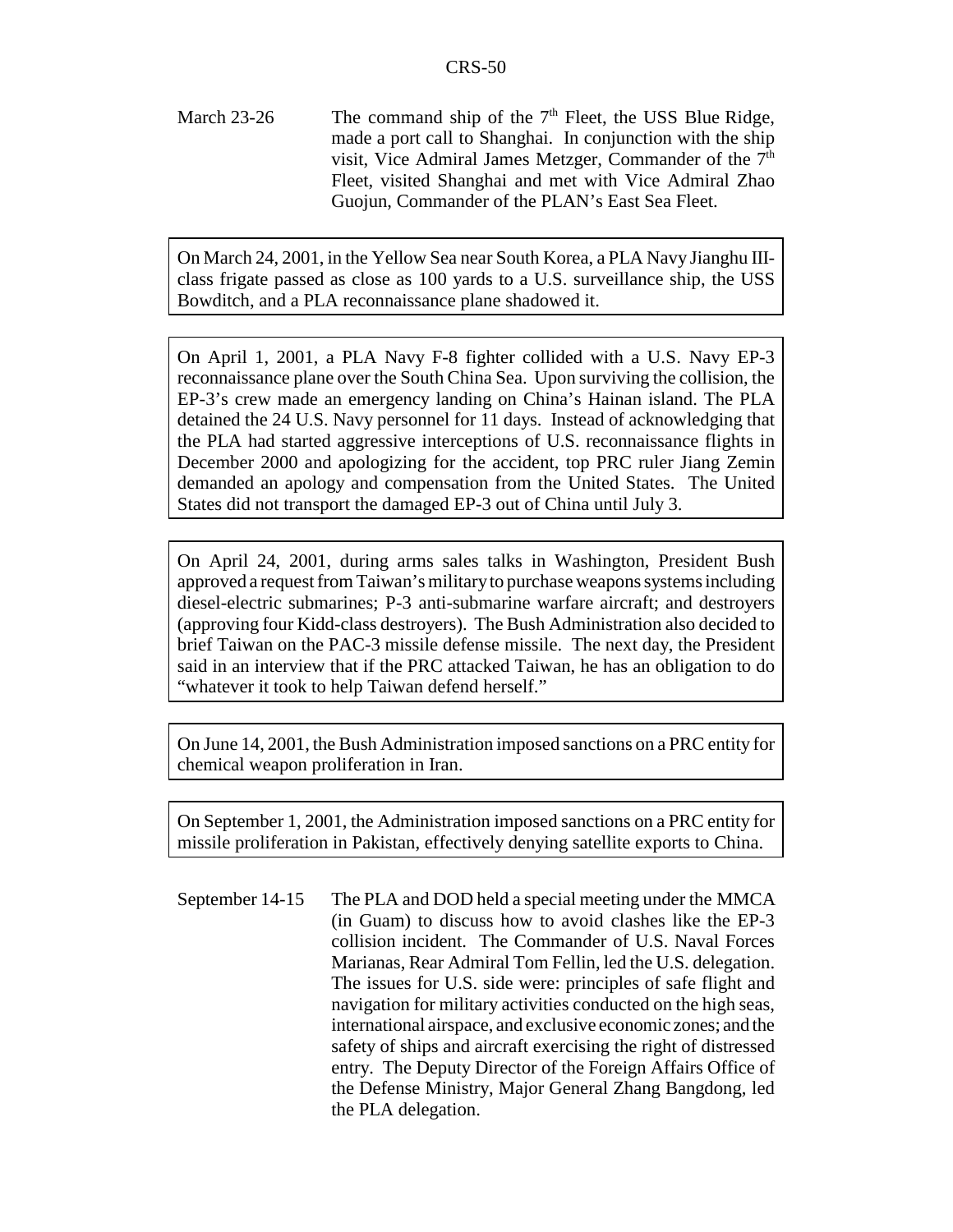December 5-7 A Working Group under the MMCA met in Beijing.

#### **2002**

On January 16, 2002, the Bush Administration imposed sanctions on a PRC citizen and PRC entities for chemical weapon proliferation in Iran.

April 10-12 The third plenary meeting under the MMCA was held in Shanghai. PACOM's Director for Strategic Planning and Policy (J5), Rear Admiral William Sullivan, and the PLA Navy's Deputy Chief of Staff, Rear Admiral Zhou Borong, led the delegations.

On May 9, 2002, the Bush Administration imposed sanctions on a PRC citizen and PRC entities for proliferation related to chemical weapons and conventional weapons in Iran.

- April 27-May 1 PRC Vice President Hu Jintao visited PACOM and was welcomed by Admiral Dennis Blair. In Washington, Secretary of Defense Rumsfeld welcomed Hu with an honor cordon at the Pentagon. PRC media reported that Rumsfeld and Hu reached a consensus to resume military exchanges, but the Pentagon's spokeswoman said that they agreed to have their representatives talk about how to proceed on milto-mil contacts, which were still approved on a case-by-case basis. Vice President Hu also met with President Bush and Vice President Dick Cheney.
- May 14-28 The PLA sent observers to Cobra Gold 2002 in Thailand, a combined exercise involving forces of the United States, Thailand, and Singapore.
- June 26-27 Assistant Secretary of Defense for International Security Affairs Peter Rodman visited Beijing to discuss a resumption of military exchanges. He met with General Xiong Guangkai and General Chi Haotian, who said that the PRC was ready to improve military relations with the United States. Secretary Rumsfeld told reporters on June 21, 2002, that Rodman would discuss the principles of transparency, reciprocity, and consistency for mil-to-mil contacts that Rumsfeld stressed to Vice President Hu Jintao.

On July 9, 2002, the Administration imposed sanctions on a PRC citizen and PRC entities for proliferation related to chemical weapons and cruise missiles in Iran.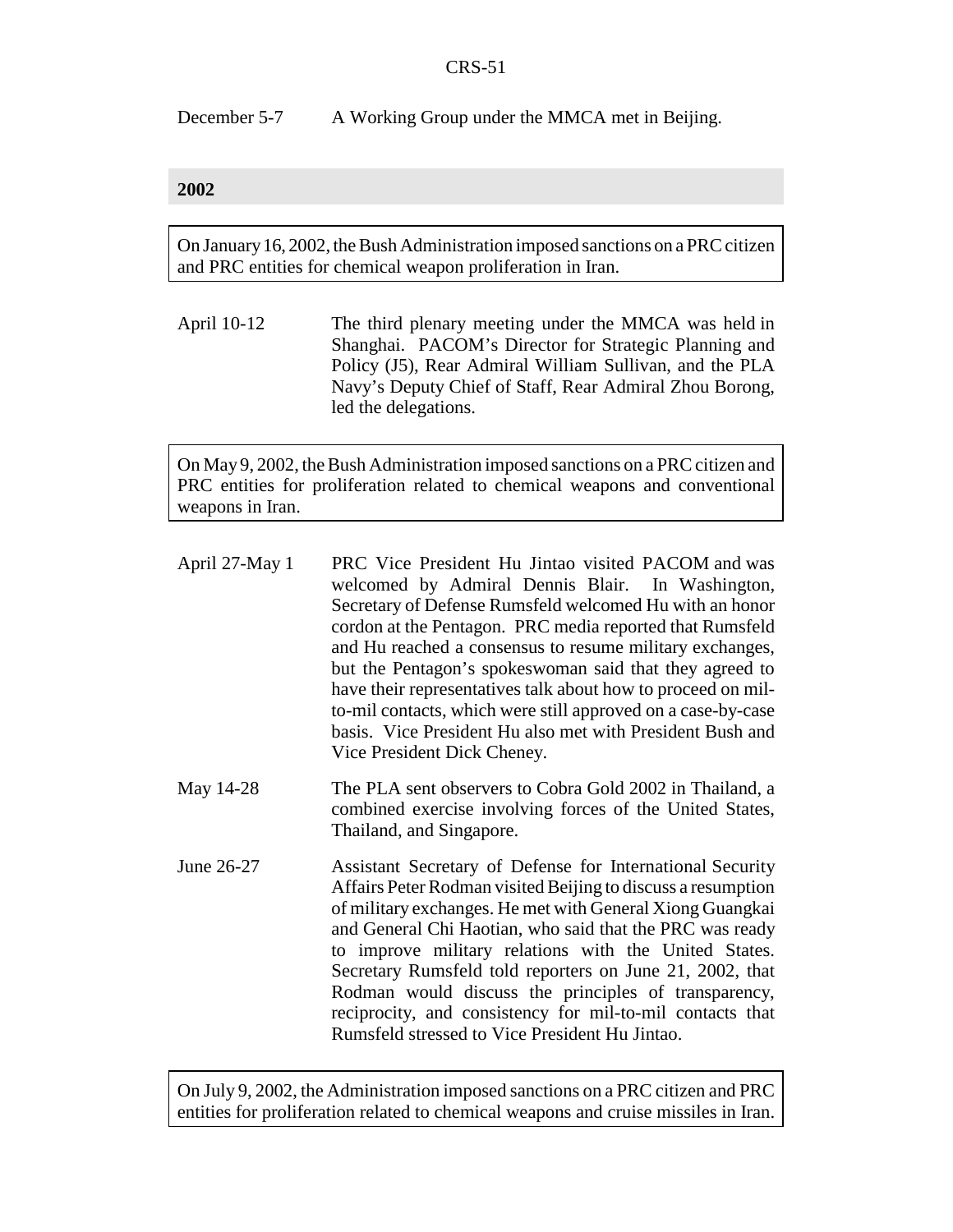| July 15-29 | In the first POW/MIA mission in China on a Cold War case,     |
|------------|---------------------------------------------------------------|
|            | a team from the Army's Central Identification Laboratory in   |
|            | Hawaii (CILHI) went to northeastern Jilin province to search  |
|            | for, but did not find, the remains of two CIA pilots whose C- |
|            | 47 plane was shot down in 1952 during the Korean War.         |

- August 6-8 The PLA and DOD held a meeting under the MMCA in Hawaii.
- August-September In a POW/MIA recovery mission, a team from the Army's Central Identification Laboratory in Hawaii (CILHI) recovered remains of the crew of a C-46 cargo plane that crashed in March 1944 in Tibet while flying the "Hump" route over the Himalaya mountains back to India from Kunming, China, during World War II. The two-month operation excavated a site at 15,600 ft.
- October 8-14 The President of NDU, Vice Admiral Paul Gaffney, visited Beijing, Xian, Hangzhou, and Shanghai. He met with CMC Vice Chairman and Defense Minister Chi Haotian, Deputy Chief of General Staff Xiong Guangkai, and NDU President Xing Shizhong.
- October 25 President Bush held a summit with PRC President Jiang Zemin at his ranch in Crawford, TX. Concerning security issues, President Bush said they discussed "the threat posed by the Iraqi regime," "concern about the acknowledgment of the Democratic People's Republic of Korea of a program to enrich uranium," counterterrorism (calling China an "ally"), weapons proliferation, Taiwan, and a "candid, constructive, and cooperative" relationship with contacts at many levels in coming months, including "a new dialogue on security issues." Jiang offered a vague proposal to reconsider the PLA's missile buildup in return for restraints in U.S. arms sales to Taiwan.
- November 24 In the first U.S. naval port call to mainland China since the EP-3 incident, the destroyer USS Paul F. Foster visited Qingdao.
- November 30- December 8 Lieutenant General Gao Jindian, a Vice President of the NDU, led a Capstone-like delegation to the United States.
- December 4-6 The Maritime and Air Safety Working Group under the MMCA met in Qingdao. The U.S. team toured the destroyer Qingdao.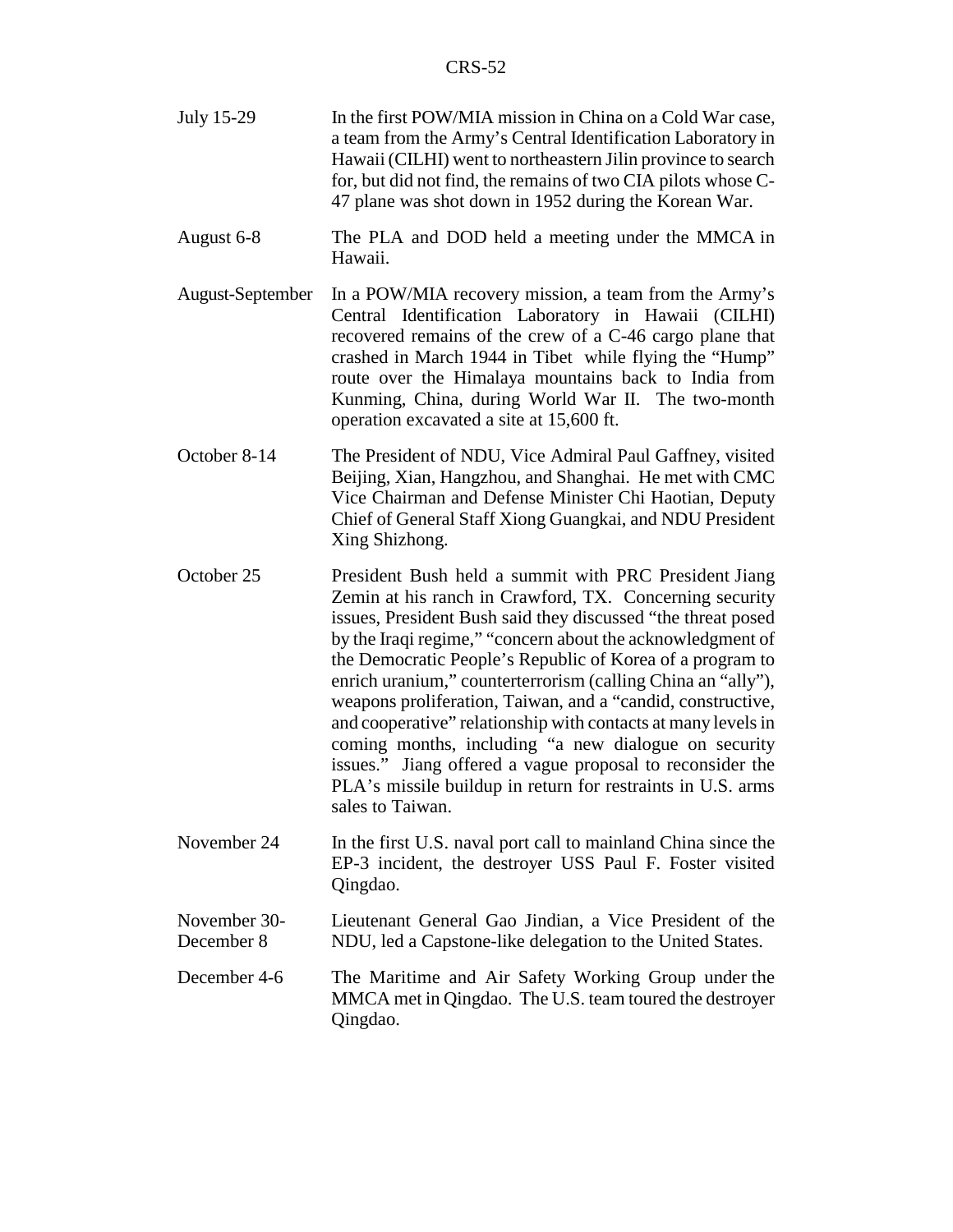- December 9-10 Following a two-year hiatus after the previous Defense Consultative Talks (DCT) in December 2000, the Pentagon held the  $5<sup>th</sup>$  DCT (the first under the Bush Administration) and kept U.S. representation at the same level as that under the Clinton Administration. Under Secretary of Defense for Policy Douglas Feith met with General Xiong Guangkai, a Deputy Chief of General Staff, at the Pentagon. The PLA played up the status of Xiong and the DCT, calling the meeting "defense consultations at the vice ministerial level." At U.S. urging, Xiong brought a proposal for mil-to-mil exchanges in 2003. Feith told reporters that he could not claim progress in gaining greater reciprocity and transparency in the exchanges, although they had a discussion of these issues. They did not discuss Jiang's offer on the PLA's missile buildup. Feith also said that DOD had no major change in its attitude toward the PLA since the EP-3 incident. Secretary Rumsfeld did not meet with Xiong. Deputy Secretary of Defense Wolfowitz and National Security Advisor Condoleezza Rice met with Xiong on December 10.
- December 12-17 PACOM Commander, Admiral Thomas Fargo, visited Chengdu, Nanjing, Ningbo, Beijing, and Shanghai. The PLA showed him a live-fire exercise conducted by a reserve unit of an infantry division in Sichuan. General Liang Guanglie (Chief of General Staff) met with Admiral Fargo.

#### **2003**

March 25-29 The Director of the Defense POW/MIA Office (DPMO), Deputy Assistant Secretary of Defense Jerry Jennings, visited China and met with officials of the PLA, Ministry of Foreign Affairs, and Red Cross Society of China. Jennings said that the PRC has records that may well hold "the key" to helping DOD to resolve many of the cases of American POWs and MIAs from the Vietnam War, the Korean War, and the Cold War. While the PRC has been "very cooperative" in U.S. investigations of losses from World War II and Vietnam, Jennings said both sides suggested ways to "enhance cooperation" on Korean War cases and acknowledged that there is limited time. Jennings sought access to information in PRC archives at the national and provincial levels, assistance from PRC civilian researchers to conduct archival research on behalf of the United States, information from the Dandong Museum relating to two F-86 pilots who are Korean War MIAs, and resumption of contact with PLA veterans from the Korean War to build on information related to the PRC operation of POW camps during the war.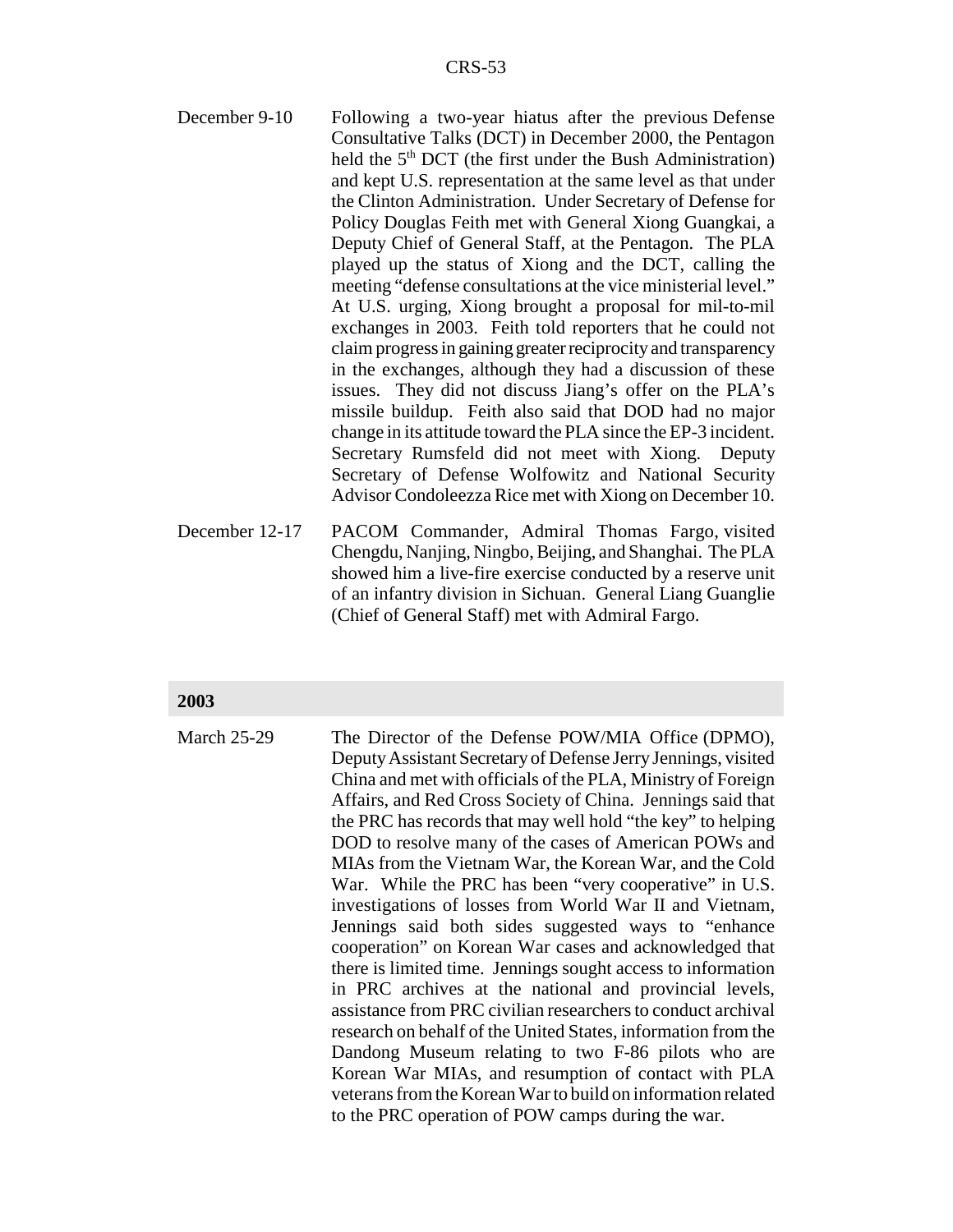| April 9-11     | In Hawaii, in the fourth plenary meeting under the MMCA,<br>PACOM's Director for Strategic Planning and Policy (J5),<br>Rear Admiral William Sullivan, met with PLA Navy's<br>Deputy Chief of Staff, Rear Admiral Zhou Borong.                        |
|----------------|-------------------------------------------------------------------------------------------------------------------------------------------------------------------------------------------------------------------------------------------------------|
| April 25-May 4 | The Commandant of the PLA's NDU, Lieutenant General Pei<br>Huailiang, led a delegation to visit the U.S. Naval Academy<br>in Annapolis, MD; U.S. NDU in Washington, DC; Marine<br>Corps Recruit Depot in San Diego, CA; and PACOM in<br>Honolulu, HI. |
| May 15-29      | The PLA sent observers to Cobra Gold 2003 in Thailand, a<br>combined exercise involving the armed forces of the United<br>States, Thailand, and Singapore.                                                                                            |

On May 23, 2003, the Bush Administration imposed sanctions on a PRC entity for missile proliferation in Iran.

On June 26, 2003, the Bush Administration imposed sanctions on PRC entities for missile proliferation in Iran.

On July 30, 2003, the Bush Administration imposed sanctions on a PRC entity for missile proliferation in a publicly unnamed country.

August 19-21 The Military Maritime and Air Safety Working Group under the MMCA met in Hawaii. The PLA delegation met with PACOM's Chief of Staff for the Director for Strategic Planning and Policy, Brigadier General (USAF) Charles Neeley, and toured the U.S. Aegis-equipped cruiser USS Lake Erie.

August 25 The PLA arranged for 27 military observers from the United States and other countries to be the first foreign military observers to visit China's largest combined arms training base (in the Inner Mongolia Autonomous Region) and watch an exercise that involved elements of force-on-force, livefire, and joint operational maneuvers conducted by the Beijing Military Region.

On September 19, 2003, the Bush Administration imposed sanctions on a PRC entity for missile proliferation in a publicly unnamed country, again denying satellite exports to China. The Administration also banned imports from that entity while waiving for one year a ban on imports of other PRC government products related to missiles, space systems, electronics, and military aircraft.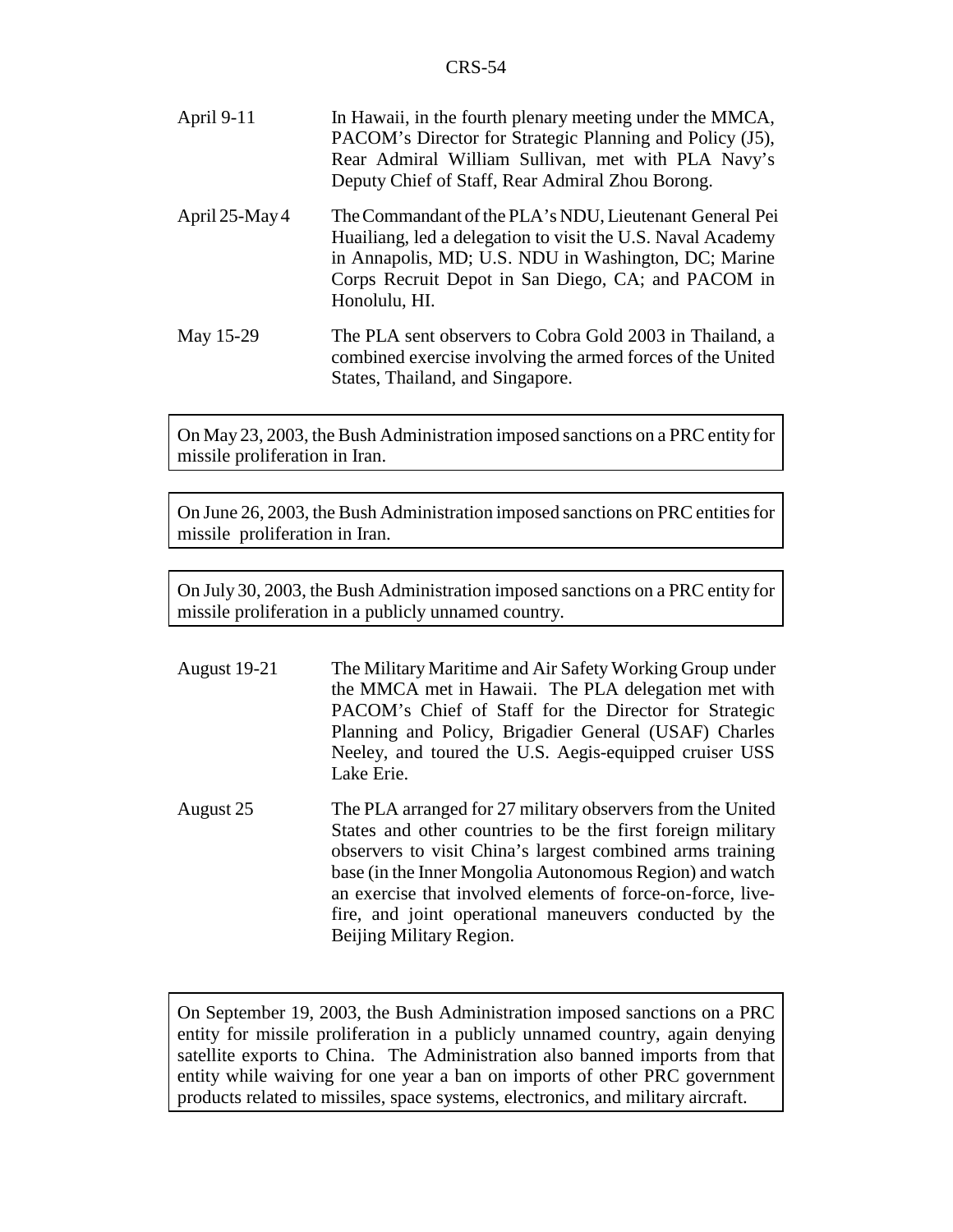- September 22-26 In the first foreign naval ship visit to Zhanjiang, the cruiser USS Cowpens and frigate USS Vandegrift visited this homeport of the PLAN's South Sea Fleet. Its Chief of Staff, Rear Admiral Hou Yuexi, welcomed Rear Admiral James Kelly, Commander of Carrier Group Five, who also visited.
- October 22-25 The PLAN destroyer Shenzhen and supply ship Qinghai Lake visited Guam.
- October 24-29 CMC Vice Chairman and PRC Defense Minister, General Cao Gangchuan, visited PACOM in Hawaii, West Point in New York, and Washington, DC, where he met with Secretary of Defense Donald Rumsfeld and Secretary of State Colin Powell. General Cao stressed that Taiwan was the most important issue. The PLA sought the same treatment for General Cao as that given to General Chi Haotian when he visited Washington as defense minister in 1996 and was granted a meeting with President Clinton. In the end, President Bush dropped by for five minutes when General Cao met with National Security Advisor Condoleezza Rice at the White House. Rumsfeld did not attend the PRC Embassy's banquet for General Cao.
- November 12-19 Nanjing Military Region Commander, Lieutenant General Zhu Wenquan, visited PACOM where he met with Admiral Thomas Fargo and boarded the destroyer USS Russell. LTG Zhu also visited San Diego, where he toured the carrier USS Nimitz and the Marine Corps Recruit Depot. He also stopped in Washington, DC, and West Point in New York.

On November 18, 2003, a PRC official on Taiwan affairs who is a PLA major general, Wang Zaixi, issued a threat to use force against the perceived open promotion of Taiwan independence. Campaigning for re-election on March 20, 2004, Taiwan's President Chen Shui-bian was calling for controversial referendums and a new Taiwan constitution. On the eve of his visit to Washington, PRC Premier Wen Jiabao threatened that China would "pay any price to safeguard the unity of the motherland." On December 3, PRC media reported the warnings of a PLA major general and a senior colonel at AMS, who wrote that Chen's use of referendums to seek independence will push Taiwan into the "abyss of war." They warned that China would be willing to pay the costs of war, including boycotts of the 2008 Olympics in Beijing, drops in foreign investment, setbacks in foreign relations, wartime damage to the southeastern coast, economic costs, and PLA casualties. Appearing with Premier Wen at the White House on December 9, 2003, President Bush criticized Chen, saying that "we oppose any unilateral decision by either China or Taiwan to change the status quo. And the comments and actions made by the leader of Taiwan indicate that he may be willing to make decisions unilaterally to change the status quo, which we oppose."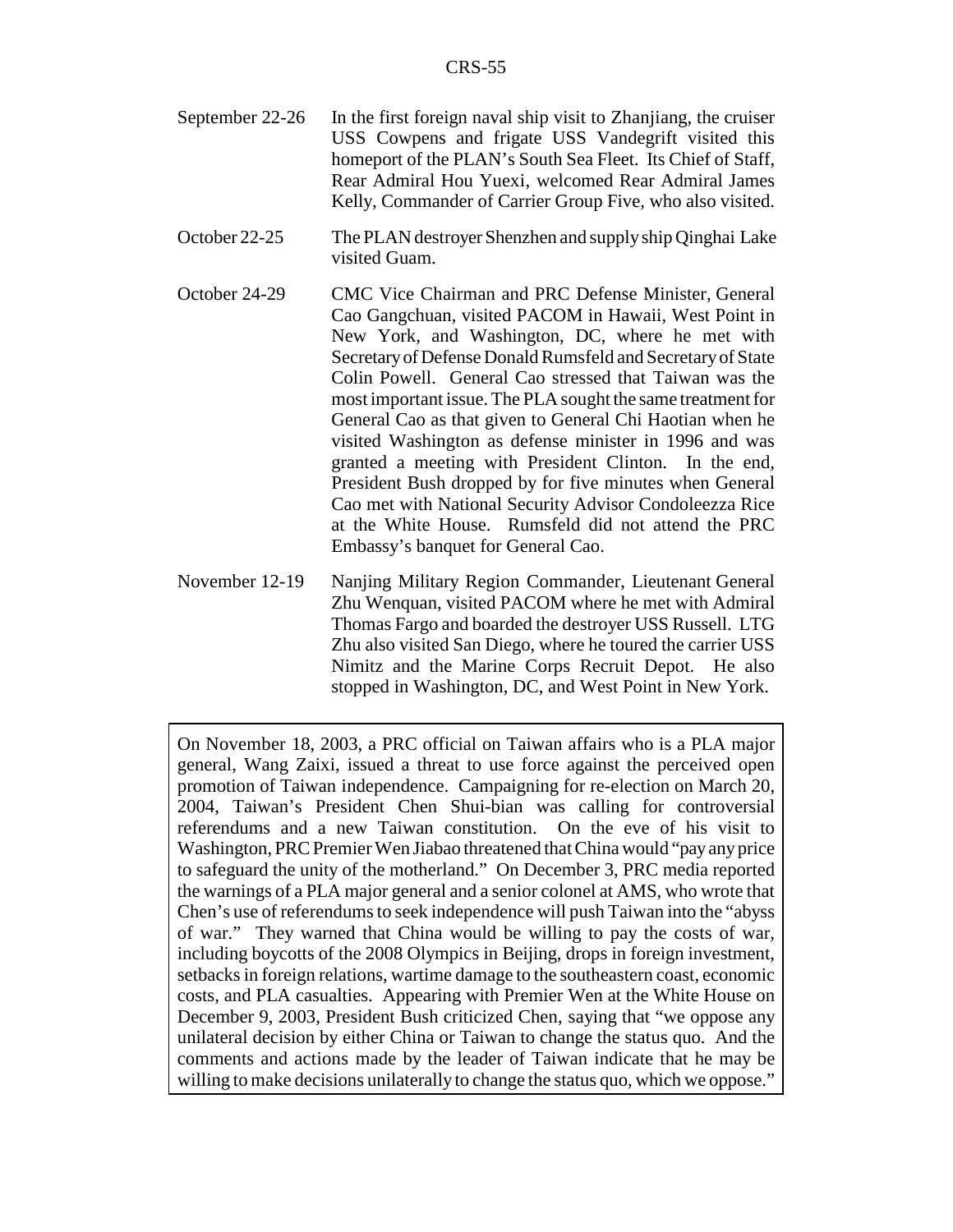#### **2004**

| January 13-16  | The Chairman of the Joint Chiefs of Staff, General (USAF)<br>Richard Myers, visited Beijing, the first visit to China by the<br>highest-ranking U.S. military officer since November 2000.<br>General Myers met with Generals Guo Boxiong and Cao<br>Gangchuan (CMC Vice Chairmen) and General Liang<br>Guanglie (PLA Chief of General Staff). CMC Chairman<br>Jiang Zemin met briefly with Myers, echoing President<br>Bush's brief meeting with General Cao. The PLA generals<br>and Jiang stressed Taiwan as their critical issue. General<br>Myers stressed that the United States has a responsibility<br>under the TRA to assist Taiwan's ability to defend itself and<br>to ensure that there will be no temptation to use force. Myers<br>pointed to the PLA's missile buildup as a threat to Taiwan.<br>The PLA allowed Myers to be the first foreign visitor to tour<br>the Beijing Aerospace Control Center, headquarters of its<br>space program. Myers discussed advancing mil-to-mil<br>contacts, including search and rescue exercises, educational<br>exchanges, ship visits, and senior-level exchanges (including<br>a visit by General Liang Guanglie). Myers also indicated a<br>U.S. expectation of exchanges between younger officers,<br>saying that interactions at the lower level can improve mutual |
|----------------|--------------------------------------------------------------------------------------------------------------------------------------------------------------------------------------------------------------------------------------------------------------------------------------------------------------------------------------------------------------------------------------------------------------------------------------------------------------------------------------------------------------------------------------------------------------------------------------------------------------------------------------------------------------------------------------------------------------------------------------------------------------------------------------------------------------------------------------------------------------------------------------------------------------------------------------------------------------------------------------------------------------------------------------------------------------------------------------------------------------------------------------------------------------------------------------------------------------------------------------------------------------------------------------------------------------------------------|
|                | understanding in the longer run.                                                                                                                                                                                                                                                                                                                                                                                                                                                                                                                                                                                                                                                                                                                                                                                                                                                                                                                                                                                                                                                                                                                                                                                                                                                                                               |
| February 10-11 | Under Secretary of Defense for Policy Douglas Feith visited<br>Beijing to hold the $6th$ DCT with General Xiong Guangkai, a<br>meeting which the PLA side claimed to be "defense<br>consultations at the vice ministerial level." Feith met with<br>General Cao Gangchuan (a CMC Vice Chairman and<br>Defense Minister), who raised extensively the issue of<br>Taiwan and the referendums. Feith said he discussed North                                                                                                                                                                                                                                                                                                                                                                                                                                                                                                                                                                                                                                                                                                                                                                                                                                                                                                      |

Department of Defense proposed a "hotline" with the PLA. February 24-28 The USS Blue Ridge, the  $7<sup>th</sup>$  Fleet's command ship, visited Shanghai. In conjunction with the port call, Vice Admiral Robert Willard, Commander of the  $7<sup>th</sup>$  Fleet, met with Rear Admiral Zhao Guojun, Commander of the East Sea Fleet.

Korean nuclear weapons, Taiwan, and maritime safety. He stressed that avoiding a war in the Taiwan Strait was in the interests of both countries and that belligerent rhetoric and the PLA's missile buildup do not help to reduce cross-strait tensions. The PRC's Foreign Ministry said that the two sides discussed a program for mil-to-mil contacts in 2004. The

March 9-11 The Maritime and Air Safety Working Group under the MMCA met in Shanghai. The U.S. visitors met with Rear Admiral Zhou Borong, Deputy Chief of Staff of the PLAN, and toured the frigate Lianyungang.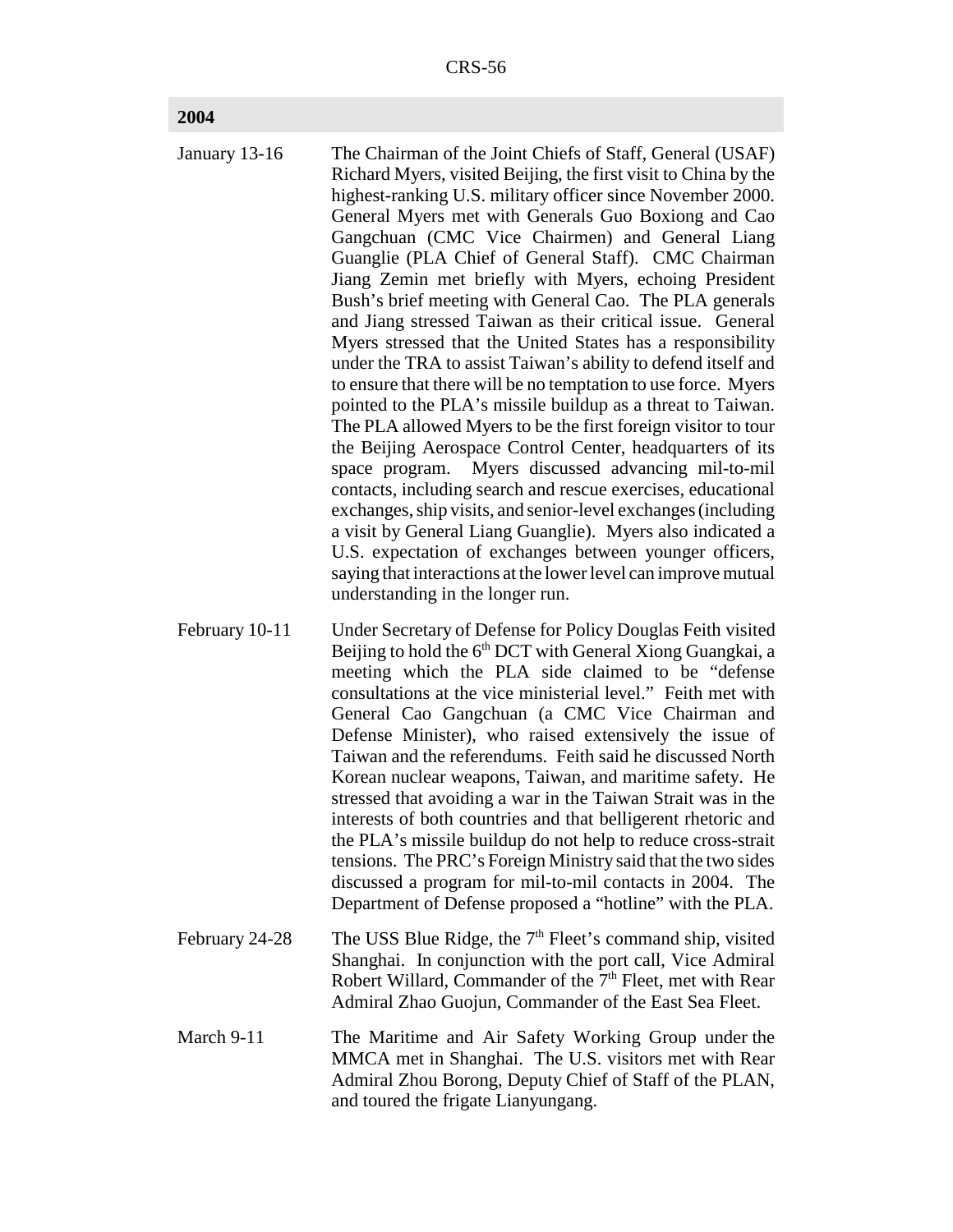On April 1, 2004, the Bush Administration imposed sanctions on PRC entities for weapons proliferation in Iran.

| May 3-June 29 | A team from the Joint POW/MIA Accounting Command<br>(JPAC) traveled to northeastern city of Dandong near<br>China's border with North Korea on an operation to recover<br>remains of a pilot whose F-86 fighter was shot down during<br>the Korean War. In following up on an initial operation in<br>July 2002 on a Cold War case, the U.S. team also went to<br>northeastern Jilin province to recover remains of two CIA<br>pilots whose C-47 transport plane was shot down in 1952. |
|---------------|-----------------------------------------------------------------------------------------------------------------------------------------------------------------------------------------------------------------------------------------------------------------------------------------------------------------------------------------------------------------------------------------------------------------------------------------------------------------------------------------|
|               |                                                                                                                                                                                                                                                                                                                                                                                                                                                                                         |

- July 21-25 PACOM Commander, Admiral Thomas Fargo, visited China and met with General Liu Zhenwu (Guangzhou Military Region Commander), Foreign Minister Li Zhaoxing, General Liang Guanglie (Chief of General Staff), and General Xiong Guangkai (a Deputy Chief of General Staff), who opposed U.S. arms sales and defense cooperation with Taiwan. Fargo said that policy on Taiwan has not changed.
- August-September DPMO sent a team to Tibet to recover wreckage from a site where a C-46 aircraft crashed during World War II.

On September 20, 2004, the Bush Administration imposed sanctions on a PRC entity for missile proliferation in a publicly unnamed country.

On September 23, 2004, the Bush Administration imposed sanctions on PRC entities for weapons proliferation in Iran.

- September 24-27 The USS Cushing, a destroyer with the Pacific Fleet, visited Qingdao for a port visit.
- October 24-30 Reciprocating General Myers' visit to China, PLA Chief of General Staff, General Liang Guanglie, visited the United States, including the Joint Forces Command and Joint Forces Staff College at Norfolk; the carrier USS George Washington and the destroyer USS Laboon at Norfolk Naval Base; Air Combat Command at Langley Air Force Base; Joint Task Force-Civil Support at Fort Monroe; Army Infantry Center at Fort Benning; Washington, D.C.; and Air Force Academy in Colorado Springs. In Washington, General Liang held meetings with National Security Advisor Condoleezza Rice, Secretary of State Colin Powell, and General Richard Myers, Chairman of the Joint Chiefs of Staff. Secretary of Defense Rumsfeld saw General Liang briefly. Talks covered military exchanges, the Six-Party Talks on North Korea, and Taiwan.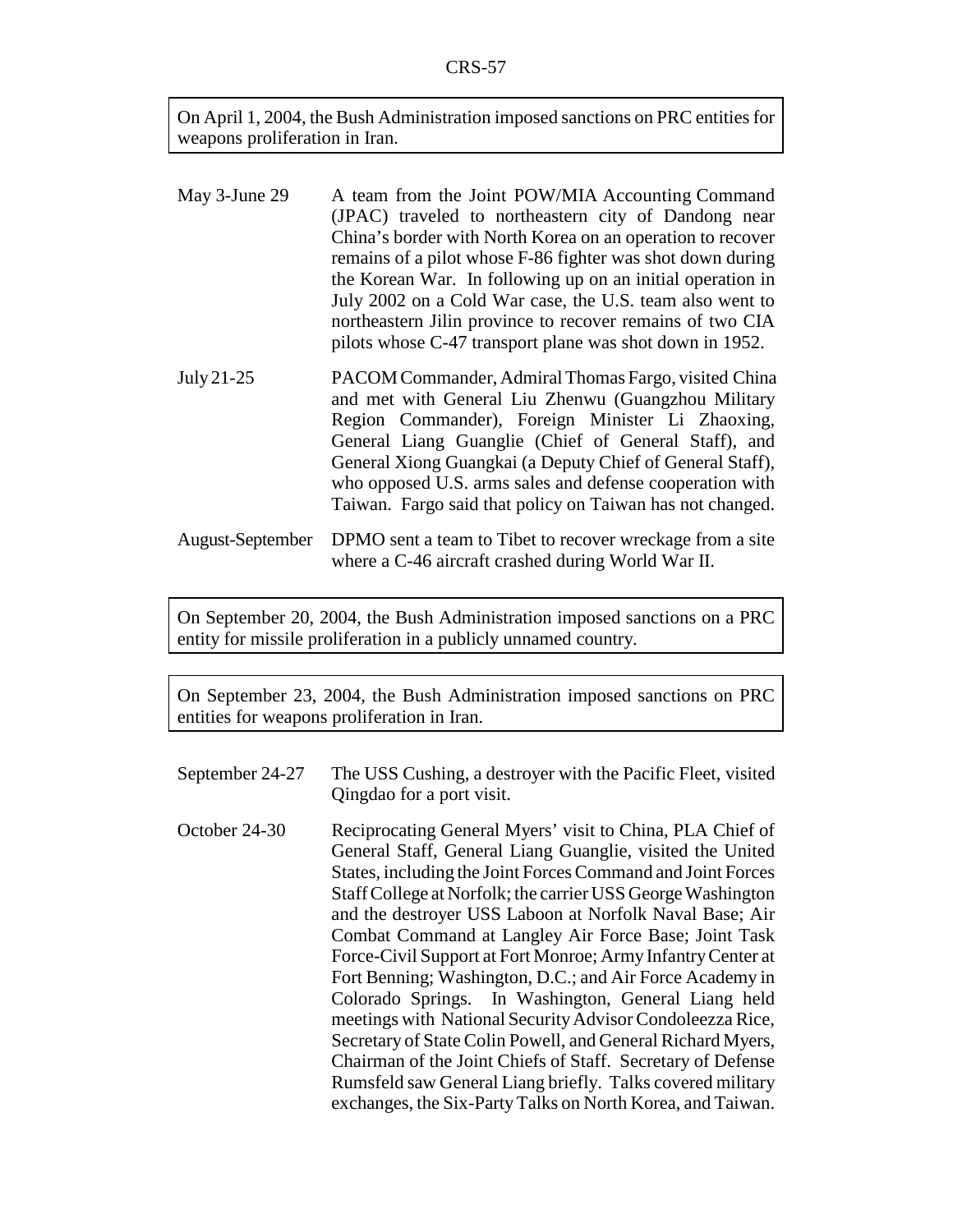November 22-23 DPMO held Technical Talks in Beijing on POW/MIA recovery operations in 2005.

On November 24, 2004, the Bush Administration imposed sanctions on PRC entities for weapons proliferation in Iran.

On December 27, 2004, the Bush Administration imposed sanctions on PRC entities for weapons proliferation in Iran.

#### **2005**

| January 30-<br>February 1 | Deputy Under Secretary of Defense Richard Lawless visited<br>Beijing to hold a Special Policy Dialogue for the first time.<br>Meeting with Zhang Bangdong, Director of the PLA's<br>Foreign Affairs Office, Lawless tried to negotiate an<br>agreement on military maritime and air safety. He also<br>discussed a program of military contacts in 2005, the U.S.<br>proposal of February 2004 for a "hotline," Taiwan, the<br>DCTs, PLA's buildup, and a possible visit by Secretary<br>Rumsfeld. Lawless also met with General Xiong Guangkai.                                                              |
|---------------------------|---------------------------------------------------------------------------------------------------------------------------------------------------------------------------------------------------------------------------------------------------------------------------------------------------------------------------------------------------------------------------------------------------------------------------------------------------------------------------------------------------------------------------------------------------------------------------------------------------------------|
| February 23-25            | Deputy Assistant Secretary of Defense for POW/MIA Affairs<br>Jerry Jennings visited Beijing and Dandong to discuss<br>China's assistance in resolving cases from the Vietnam War<br>and World War II. He also continued to seek access to<br>China's documents related to POW camps that China<br>managed during the Korean War. At Dandong, Jennings<br>announced the recovery of the remains of a U.S. Air Force<br>pilot who was missing-in-action from the Korean War.                                                                                                                                    |
| April 29-30               | General Xiong Guangkai, Deputy Chief of General Staff,<br>visited Washington to hold the 7 <sup>th</sup> DCT with Under Secretary<br>of Defense Douglas Feith. They continued to discuss the<br>U.S. proposal for a "hotline" and an agreement on military<br>maritime and air safety with the PLA and also talked about<br>military exchanges, international security issues, PLA<br>modernization, U.S. military redeployments, and energy.<br>Xiong also met with Deputy Secretary of Defense Paul<br>Wolfowitz, National Security Advisor Stephen Hadley, and<br>Under Secretary of State Nicholas Burns. |
| <b>July 7-8</b>           | The Department of Defense and the PLA held an annual<br>MMCA meeting in Qingdao, to discuss unresolved maritime<br>and air safety issues under the MMCA.                                                                                                                                                                                                                                                                                                                                                                                                                                                      |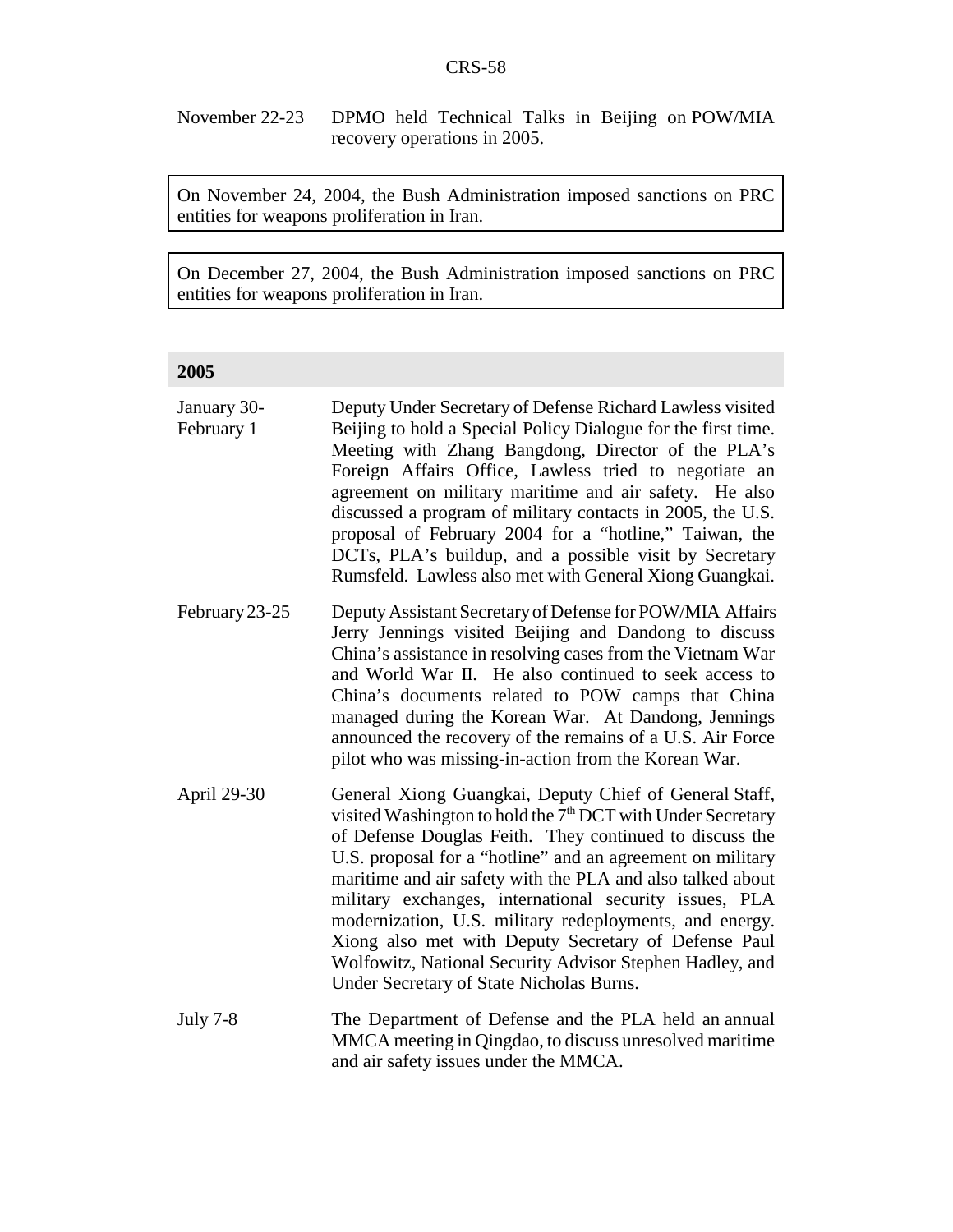- July 18-22 General Liu Zhenwu, Commander of the PLA's Guangzhou Military Region, visited Hawaii, as hosted by Admiral William Fallon, Commander of the Pacific Command. Among visits to parts of the Pacific Command, General Liu toured the USS Chosin, a Ticonderoga-class cruiser.
- September 6-11 Admiral William Fallon, Commander of the Pacific Command, visited China (Beijing, Shanghai, Guangzhou, and Hong Kong) at the invitation of General Liu Zhenwu, Guangzhou Military Region Commander. As Admiral Fallon said he sought to deepen the "exceedingly limited military interaction," he met with high-ranking PLA leaders: Generals Guo Boxiong (CMC Vice Chairman) and Liang Guanglie (Chief of General Staff). Fallon discussed military contacts between junior officers; PLA observers at U.S. exercises; exchanges with more transparency and reciprocity; cooperation in disaster relief and control of avian flu; and reducing tensions.
- September 13-16 The destroyer USS Curtis Wilbur visited Qingdao, hosted by the PLA Navy's North Sea Fleet.
- September 27 U.S. and other foreign military observers (from a total of 24 countries) observed a PLA exercise ("North Sword 2005") at the PLA's large Zhurihe training base in China's Inner Mongolia region in the Beijing MR.
- October 18-20 Defense Secretary Donald Rumsfeld visited Beijing, China. He met with General Cao Gangchuan (including a visit to the office in the August  $1<sup>st</sup>$  [Bayi] Building of this CMC Vice Chairman and Defense Minister), General Guo Boxiong (a CMC Vice Chairman), General Jing Zhiyuan (commander of the Second Artillery, or missile corps, in the first foreign visit to its headquarters), and Hu Jintao (Communist Party General Secretary, CMC Chairman, and PRC president). General Jing introduced the Second Artillery and repeated the PRC's declared "no first use" nuclear weapons policy. Rumsfeld's discussions covered military exchanges; greater transparency from the PLA, including its spending; China's rising global influence; Olympics in Beijing in 2008; and China's manned space program. Rumsfeld also held roundtables at the Central Party School and Academy of Military Science. The PLA denied a U.S. request to visit its command center in the Western Hills, outside Beijing, and continued to deny agreement on a "hot line." The PLA did not agree to open archives believed to hold documents on American POWs in the Korean War, an issue raised by Assistant Secretary of Defense Peter Rodman and Deputy Under Secretary of Defense Richard Lawless.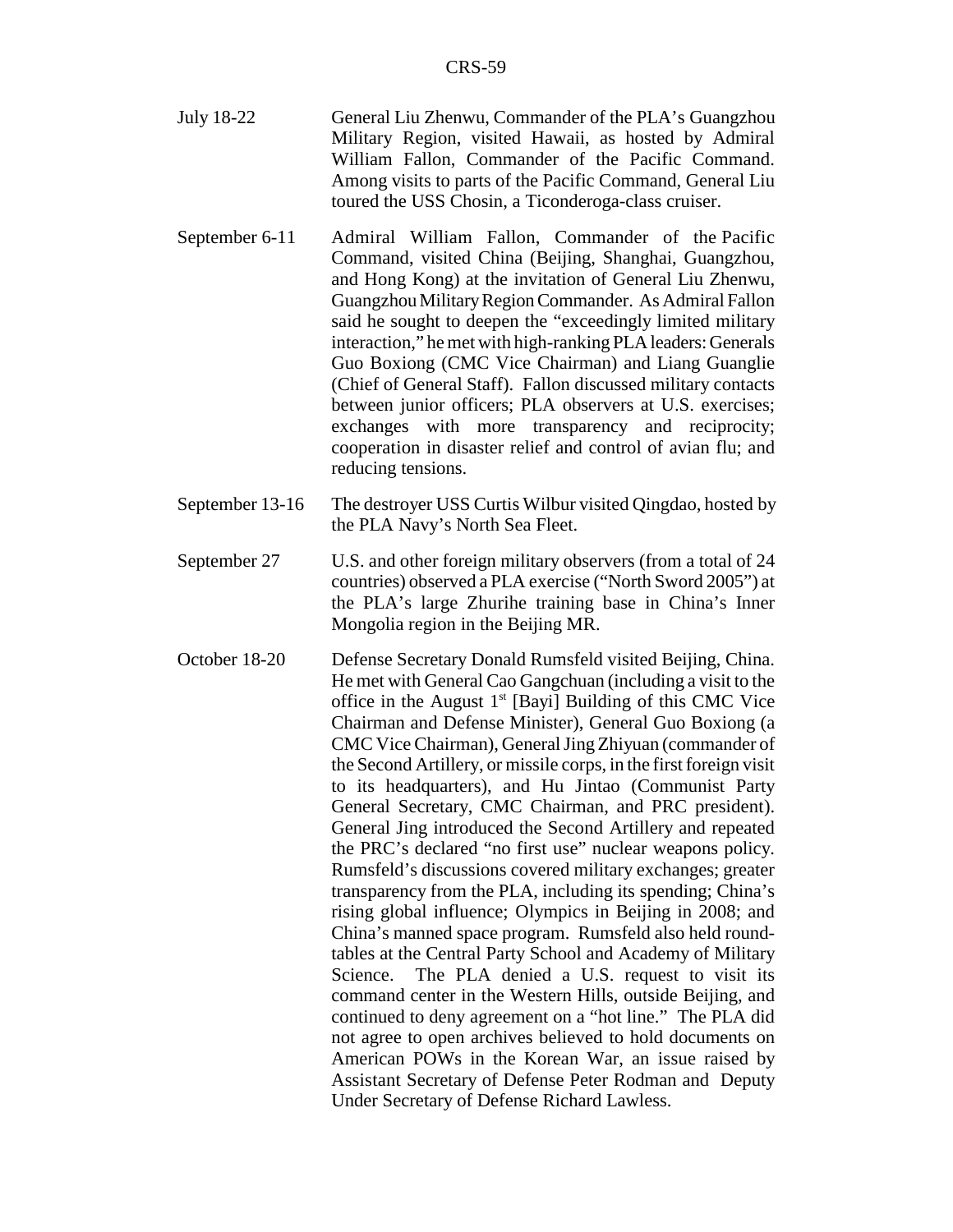- November 13-19 The PLA sent its first delegation of younger, mid-ranking brigade and division commanders and commissars to the United States. Led by Major General Zhang Wenda, Deputy Director of the GSD's General Office, they visited units of the Pacific Command in Hawaii and Alaska.
- December 8-9 Deputy Under Secretary of Defense Lawless visited Beijing to discuss the military exchange program in 2006 and military maritime security. He met with the Director of the PLA's Foreign Affairs Office, Major General Zhang Bangdong, and Deputy Chief of General Staff, General Xiong Guangkai.
- December 12-15 A delegation from the PLA's NDU, led by Rear Admiral Yang Yi, Director of the Institute for Strategic Studies, visited the U.S. NDU, the Pentagon, and State Department, in Washington, DC.
- December 13 Following up on Rumsfeld's visit, a DPMO delegation visited Beijing to continue to seek access to China's archives believed to contain information on American POWs during the Korean War. The delegation also discussed POW/MIA investigations and recovery operations in China in 2006.

On December 23, 2005, the Bush Administration imposed sanctions on PRC entities for weapons proliferation in Iran.

#### **2006**

| January 3-6        | PLA GLD delegation representing all military regions visited<br>PACOM (hosted by Col. William Carrington, J1) to discuss<br>personnel management, especially U.S. vs. PLA salaries.                                                                                                                                                          |
|--------------------|----------------------------------------------------------------------------------------------------------------------------------------------------------------------------------------------------------------------------------------------------------------------------------------------------------------------------------------------|
| <b>March 11-18</b> | To reciprocate the PLA's first mid-ranking delegation's visit<br>in November 2005, PACOM's J5 (Director for Strategic<br>Planning and Policy), Rear Admiral Michael Tracy, led a<br>delegation of 200-5 and 0-6 officers from PACOM's Army,<br>Marines, Navy, and Air Force commands to Beijing,<br>Shanghai, Nanjing, Hangzhou, and Ningbo. |
| April 8-15         | The President of NDU, Lt. Gen. Michael Dunn, and<br>Commandant of the Industrial College of the Armed Forces<br>(ICAF), Maj. Gen. Frances Wilson, visited Beijing, Nanjing,<br>and Shanghai.                                                                                                                                                 |